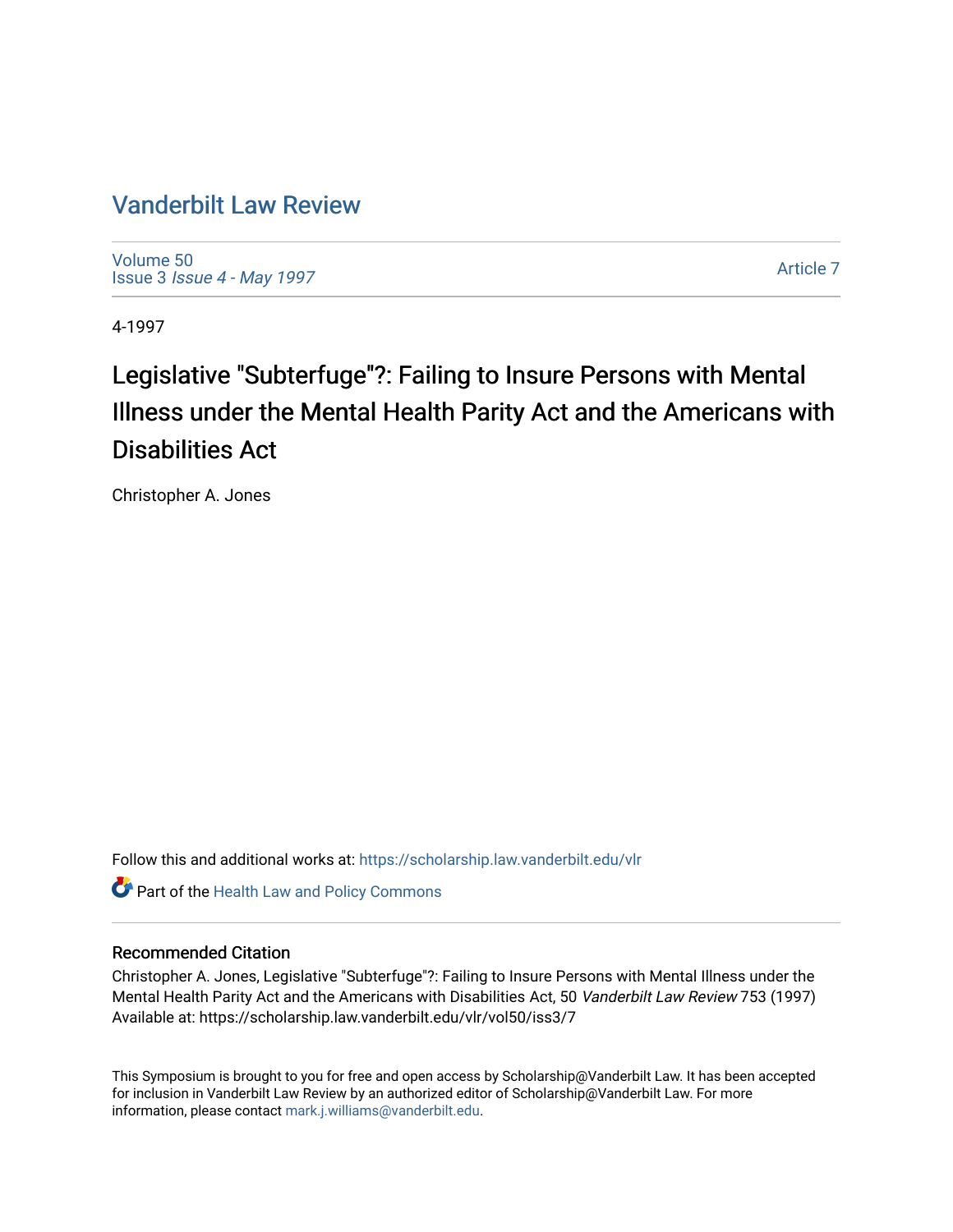# **Legislative "Subterfuge"?: Failing to Insure Persons with Mental Illness Under The Mental Health Parity Act and the Americans with Disabilities Act**

| THE MENTAL HEALTH PARITY ACT OF 1996<br>II.<br>А.<br>Justifications for Mental Health<br>1.<br>The Case for Mental Health Parity<br>2.<br>B.<br>Background and Substance of the Mental | 758<br>758<br>758<br>761<br>764<br>764<br>767<br>770 |  |
|----------------------------------------------------------------------------------------------------------------------------------------------------------------------------------------|------------------------------------------------------|--|
|                                                                                                                                                                                        |                                                      |  |
|                                                                                                                                                                                        |                                                      |  |
|                                                                                                                                                                                        |                                                      |  |
|                                                                                                                                                                                        |                                                      |  |
|                                                                                                                                                                                        |                                                      |  |
|                                                                                                                                                                                        |                                                      |  |
|                                                                                                                                                                                        |                                                      |  |
| 1.                                                                                                                                                                                     |                                                      |  |
| Legislative "Compromise": What<br>2.<br>The                                                                                                                                            |                                                      |  |
|                                                                                                                                                                                        |                                                      |  |
| Implications of the Mental Health Parity Act<br>$C_{\cdot}$                                                                                                                            |                                                      |  |
| Modifications to Employee Health Benefit<br>1.                                                                                                                                         |                                                      |  |
| Plans: Accelerating the Move to Managed                                                                                                                                                |                                                      |  |
|                                                                                                                                                                                        | 770                                                  |  |
| 2.                                                                                                                                                                                     | 771                                                  |  |
| THE AMERICANS WITH DISABILITIES ACT AND MENTAL                                                                                                                                         |                                                      |  |
|                                                                                                                                                                                        | 772                                                  |  |
| A.                                                                                                                                                                                     | 773                                                  |  |
| The Legislative "Compromise": A Safe Harbor<br>B.                                                                                                                                      |                                                      |  |
| for Insurance and Employee Health Benefit                                                                                                                                              |                                                      |  |
|                                                                                                                                                                                        | 775                                                  |  |
| 1.                                                                                                                                                                                     | 775                                                  |  |
| 2.                                                                                                                                                                                     | 776                                                  |  |
| 3.                                                                                                                                                                                     | 779                                                  |  |
| Conclusion: No Legislative or Judicial<br>4.                                                                                                                                           |                                                      |  |
|                                                                                                                                                                                        | 781                                                  |  |
| FURTHER CONGRESSIONAL REFORMS: OBSTACLES,                                                                                                                                              |                                                      |  |
| IV.                                                                                                                                                                                    | 783                                                  |  |
| Legislative "Subterfuge" or "Schizophrenia"?<br>A.                                                                                                                                     | 783                                                  |  |
| Alternatives or Potential Solutions<br>В.                                                                                                                                              | 786                                                  |  |

753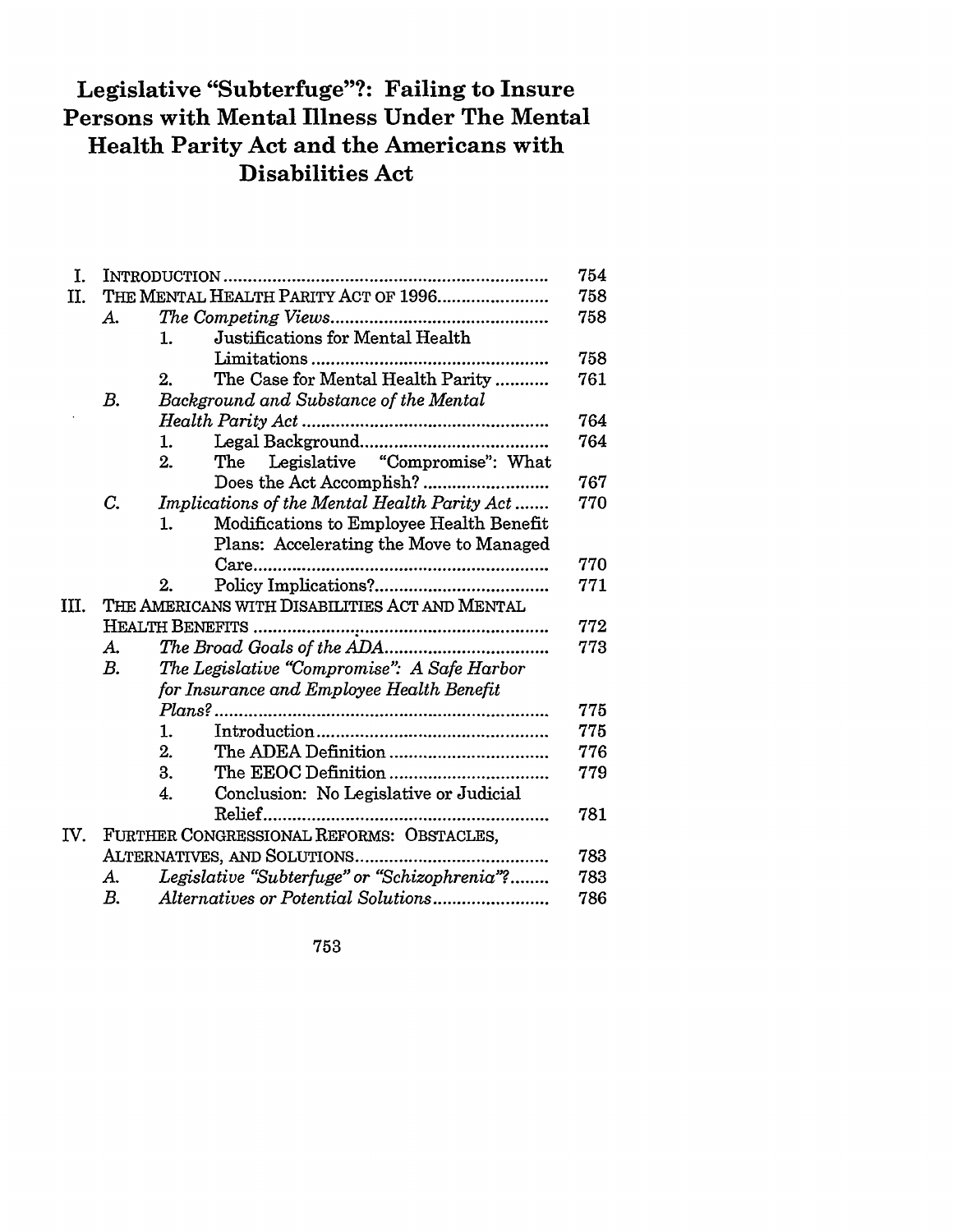|                | A Better Compromise: A Minimum     |     |
|----------------|------------------------------------|-----|
|                |                                    | 786 |
| 2 <sub>1</sub> | Parity for "Severe" Mental Illness | 787 |
| 3.             | Parity in the Managed Care Context | 789 |
|                |                                    | 792 |

#### I. INTRODUCTION

The two primary problems with providing health care in the United States are cost and  $access.^1$  The cost of health care rose dramatically during the 1970s and 1980s<sup>2</sup> and continues to increase,<sup>3</sup> making coset containment crucial to the availability of care.<sup>4</sup> In addition, many Americans are either entirely without health insurance5 or are underinsured for catastrophic illness.6 While individually these two issues are important, equally problematic is

2. Daniel Y. Patterson and Steven S. Sharfstein, *The Future of Mental Health Care,* in Judith L. Feldman and Richard J. Fitzpatrick, eds., *Managed Mental Health Care* 335, 336 (American Psychiatric Press, 1992).

3. See *Moderate Rise in Employer Health Costs Not Likely to Last, Foster Higgins Says, 5* Health Care Policy Rep. (BNA) 158 (Jan. 27, 1997) (reporting a 2.5% increase in employer health costs during 1996 and forecasting greater increases in the near future).

4. See David Orentlicher, *Destructuring Disability: Rationing of Health Care and Unfair Discrimination Against the Sick,* **31** Harv. C.R.-C.L. L. Rev. 49, 49 **(1996)** (arguing that unless the growth in the amount of resources devoted to health care is checked, useful and necessary medical care will become unaffordable).

5. A recent study estimated that 40.3 million people in the United States are uninsured. *Uninsured Population Increased to 40.3 Million in 1995, EBRI Says,* 4 Health Care Policy Rep. (BNA) 1737 (Nov. 4, 1996). This figure represented a rise from 39.4 million in 1994. Id.

6. See generally Pamela F. Short and Jessica S. Banthin, *New Estimates of the Underinsured Younger Than 65 Years,* 274 JAMA 1302 (1995). According to Short and Banthin, 18.5% of the population below the age of sixty-five were projected to be underinsured by their private insurance for catastrophic illness in 1994. Id. at 1304. An individual was defined as "underinsured" if she was at risk of out-of-pocket expenses exceeding **10%** of her family income in the event of a severe illness that has a one-in-one-hundred chance of occurring. Id. at 1302. Including the uninsured, the authors concluded that one-third of those under age sixty-five are inadequately insured in any given year. Id. at 1305.

<sup>1.</sup> Jeffrey Rubin, *Paying for Care: Legal Developments in the Financing of Mental Health Services,* 28 Houston L. Rev. 143, 146 (1991) (citations omitted). A third issue is the need to ensure the quality of health services, especially considering the need to cut costs simultaneously. Often, attempts to improve quality can raise cost concerns, resulting in a trade-off between the two. As the health care industry shifts increasingly toward managed care, such quality-cost tradeoffs are of increasing occurrence and concern. James F. Blumstein, *Health Care Reform and Competing isions of Medical Cara" Antitrust and State Provider Cooperation Legislation,* 79 Cornell L. Rev. 1459, 1466 (1994). In the area of mental health, the issue of quality may be even more contentious than in the remainder of the health care industry, because the proper treatment of mental illnesses can be highly elusive and cause debate even within the mental health community. See John Petrila, *Ethics, Money, and the Problem of Coercion in Managed Behavioral Health Care,* 40 St. Louis U. L. J. 359, 391 (1996) (noting that "little apparent consensus" exists regarding the standards for treatment and outcomes in mental health care).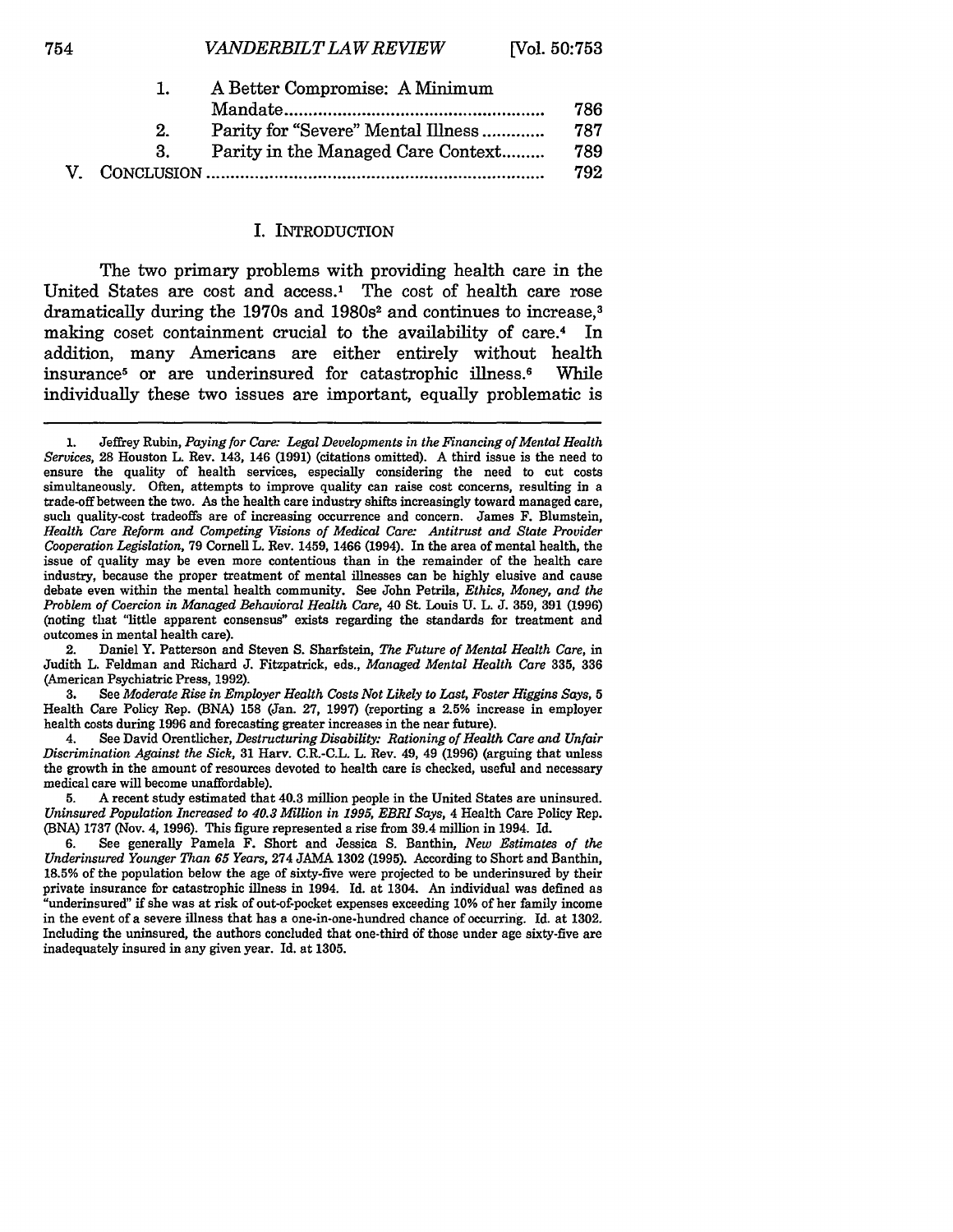the tension that exists between them. Providing greater access to additional services results either in a cost increase or the loss of other services.<sup>7</sup> Ultimately, however, a general plan to contain costs can address the two issues simultaneously because the ability to contain costs can create greater access.8

The issues of access and cost are particularly pronounced in insurance for mental health services.<sup>9</sup> For those Americans with private insurance, most coverage is provided by employer-sponsored health plans.<sup>10</sup> In these plans, mental health care is possibly the most common target of coverage limitations on services and illnesses.<sup>11</sup> These limitations cap benefits for mental health care<sup>12</sup> at far lower levels than those for traditional medical and surgical care.<sup>13</sup> Both the

actually use the mental health services.<br>
8. See Petrila, 40 St. Louis U. L. J. at 368 n.20 (cited in note 1) (noting that "there are reports that cost containment and increased access to appropriate services are not mutually exclusive").

9. See M. Susan Ridgely and Howard H. Goldman, *Putting the Failure of National Health Care Reform in Perspective: Mental Health Benefits and the 'Benefit" of Incrementalism,* 40 St. Louis U. L. J. 407, 416-17 (1996) (discussing access problems peculiar to the mentally ill that are heightened when policy efforts are focused on cost containment). Moreover, the mentally ill are generally poor and less insured, and their disorders often impair their ability to advocate and seek care for themselves. Id. One study estimated that, in 1994, 17.1% of the privately insured were underinsured for inpatient mental health care, while 34.1% were underinsured for outpatient care. Short and Banthin, 274 JAMA at 1304 tbl. 2 (cited in note 6). These estimates were based on the percentage of those whose insurance provided for thirty days or less of inpatient care and thirty or less outpatient visits. Id.

10. Thomas **G.** McGuire, *Predicting the Cost of Mental Health Benefits,* 72 Milbank Q. 3, 4 (1994). More specifically, studies have estimated that 64% of Americans receive some kind of employer-sponsored coverage. Richard **G.** Frank and Thomas **G.** McGuire, *Mandating Employer Coverage of Mental Health Care,* 9 Health Affairs 31, 32 (Spring 1990) (footnote omitted). According to labor statistics from the 1980s, **97%** of persons enrolled in employer plans received some coverage for inpatient mental health care and **95%** received partial coverage for outpatient care. McGuire, 72 Milbank Q. at **5** (citation omitted).

11. See Ridgely and Goldman, 40 St. Louis **U.** L. J. at 415 (cited in note 9) (stating that of all beneficiaries of medium to large commercial insurance companies, only **37%** were covered for inpatient mental health care and only **6%** for outpatient services). In the 1950s, benefits for mental health and alcohol and substance abuse disorders *("ADM* benefits") were on par with physical health benefits until overutilization led to limitations on ADM benefits. Id. at 411. Though the 1970s and 1980s saw a general expansion in private health coverage, cost containment efforts by the private sector in the mid-1980s shifted the burden of mental health care costs back to the public sector. Steven S. Sharfstein and Anne M. Stoline, *Reform Issues for Insuring Mental Health Care,* 11 Health Affairs 84, 86 (Fall 1992).

12. Though the discussion of mental health benefits often encompasses substance abuse treatment, for purposes of this Note, substance abuse treatment is not included in "mental health benefits" unless specifically indicated.

13. Leonard S. Rubenstein, *Ending Discrimination Against Mental Health Treatment in Publicly Financed Health Care,* 40 St. Louis U. L. J. 315, 323 (1996). These limitations, for pur-

<sup>7.</sup> See Orentlicher, 31 Harv. C.R.-C.L. L. Rev. at **50** (cited in note 4) (noting that health care sources can be rationed either by cost or by devoting fewer resources to various categories of illnesses and patients). Examples of this effect are obvious. Suppose a health plan does not include mental health services. If these services are added without a corresponding decrease in access to another service, the overall costs of the plan will increase, unless the insured do not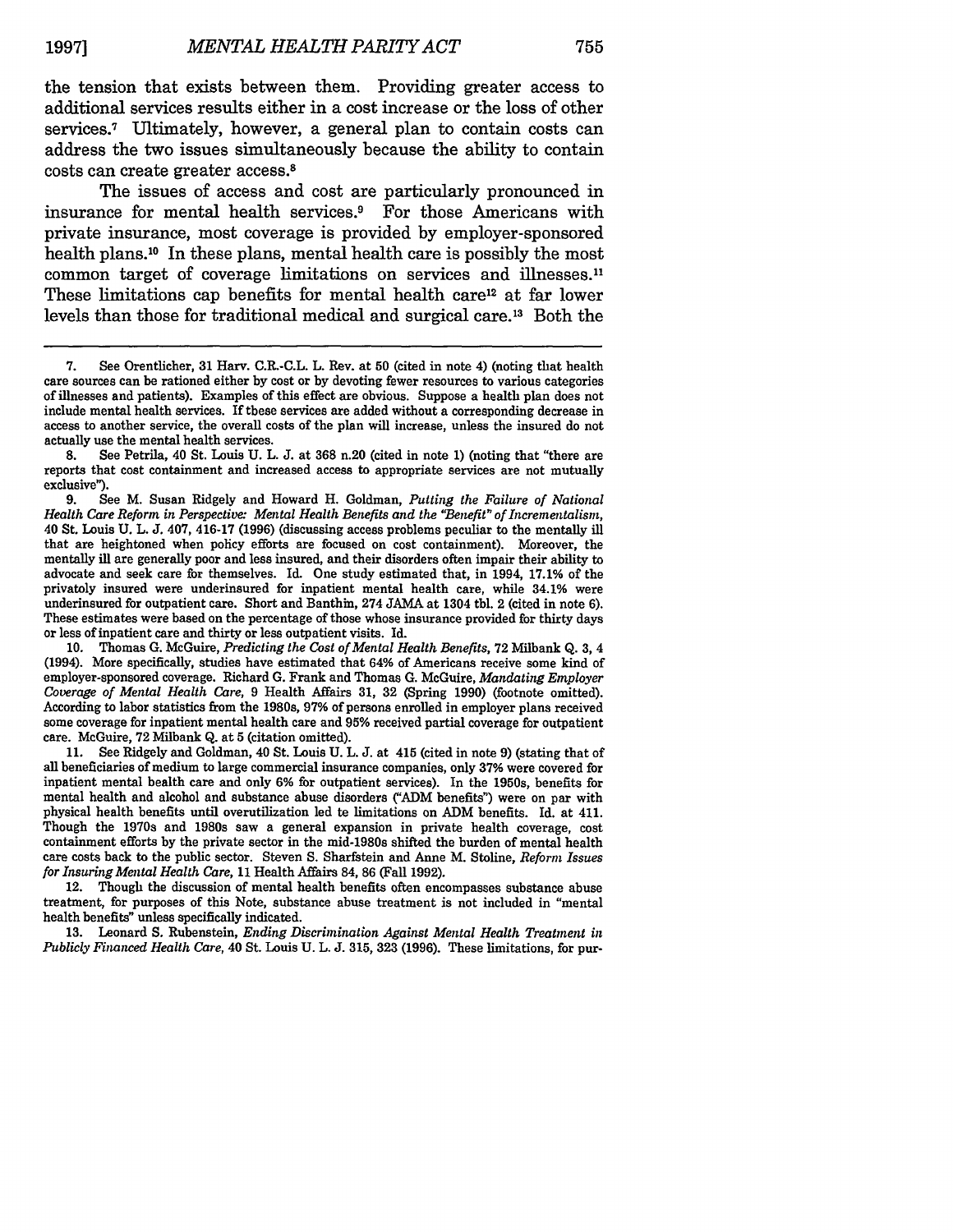need to keep premiums affordable and the perception that diagnosis and treatment of mental health is less reliable and effective than treatment of "regular" physical medical care are the primary reasons for the commonality of these limitations.14

While commentators have advocated more equality in insurance coverage, 15 the concept of parity between mental health coverage and other medical coverage in insurance plans did not gain national prominence until the 1990s, when the issue came to the forefront of legal scholarship.16 In addition, mental health parity finally had congressional allies on both sides of the aisle-most notably, Republican Senator Pete Domenici of Arizona.<sup>17</sup> Recent parity efforts have focused on eliminating the use of mental illness limitations-primarily annual and lifetime monetary caps, durational inpatient and outpatient limits, coinsurance rates, and deductibles18-that are set at lower levels than limitations on physical health care.

14. According to a 1989 survey, **87%** of employers providing health benefit plans imposed a limitation on inpatient mental health care. *Survey, Response Highlight Managed-Care Controversy; Limitations on Treatment for Substance Abuse and Mental Disorders,* 3 Alcoholism & Drug Abuse Week 3, 4 (Jan. 30, 1991) ('Survey"). This figure represented a 12% increase in the use of these limitations since 1988. Id.

15. Ridgely and Goldman, 40 St. Louis U. L. J. at 428 (cited in note 9) (noting that "the concept of 'parity' has been a rallying cry for advocates of more comprehensive" mental health care benefits).<br>16. See

16. See generally Rubenstein, 40 St. Louis U. L. J. at 315 (cited in note 13); Cook, **50** U. Miami L. Rev. at 345 (cited in note 13); Brian D. Shannon, *The Brain Gets Sick Too-The Case for Equal Insurance Coverage for Serious Mental Illness,* 24 St. Mary's L. **J. 365** (1993); Wayne **E.** Ramage, Note, *The Pariah Patient: The Lack of Funding for Mental Health Care,* 45 Vand. L. Rev. 951 (1992); Rubin, 28 Houston L. Rev. at 143 (cited in note 1).

17. Senator Domenici has repeatedly introduced parity proposals in Congress. See notes 19 and 170 (citing to two such Domenici proposals).

18. See note 13 (discussing these limitations). While these limits seem to be the primary policy focus, commentators urge for a broader notion of "parity." See Rubenstein, 40 St. Louis U. L. J. at 323 (cited in note 13) (adding access to a broader range of services to the notion of parity); Ridgely and Goldman, 40 St. Louis U. L. J. at 428 (cited in note 9) (stressing the need for overall "fairness" in benefits decisions as opposed to identical benefits).

poses of this Note, include annual and lifetime monetary caps, annual inpatient hospitalization and outpatient visit caps (also referred to as "durational limits" or "day limits"), and unequal coinsurance or copayment rates. Monetary caps limit the total amount of dollars that are available for coverage of mental illness in a given year or lifetime. For example, in the typical plan, the maximum reimbursement for mental/nervous conditions is \$50,000, while the cap on benefits for physical conditions is \$1,000,000. *Compromise on Senate Parity Provision Aims to Keep Issue Alive in Conference,* 4 Health Care Policy Rep. (BNA) **1185,** 1185-86 (July 22, 1996). Durational limits set caps on the number of days of inpatient hospitalization or outpatient treatment that a given plan will cover. Many plans impose no limits on the number of inpatient days allowed for physical care, while limiting inpatient days for mental health care to between thirty and sixty per year. Youndy C. Cook, Comment, *Messing With Our Minds: The Mental Illness Limitation in Health Insurance,* **50** U. Miami L. Rev. 345, 345 n.2 (1996). Coinsurance and copayments refer to the percentage amount of costs or the set dollar amount that must be paid by the insurance beneficiary for each visit.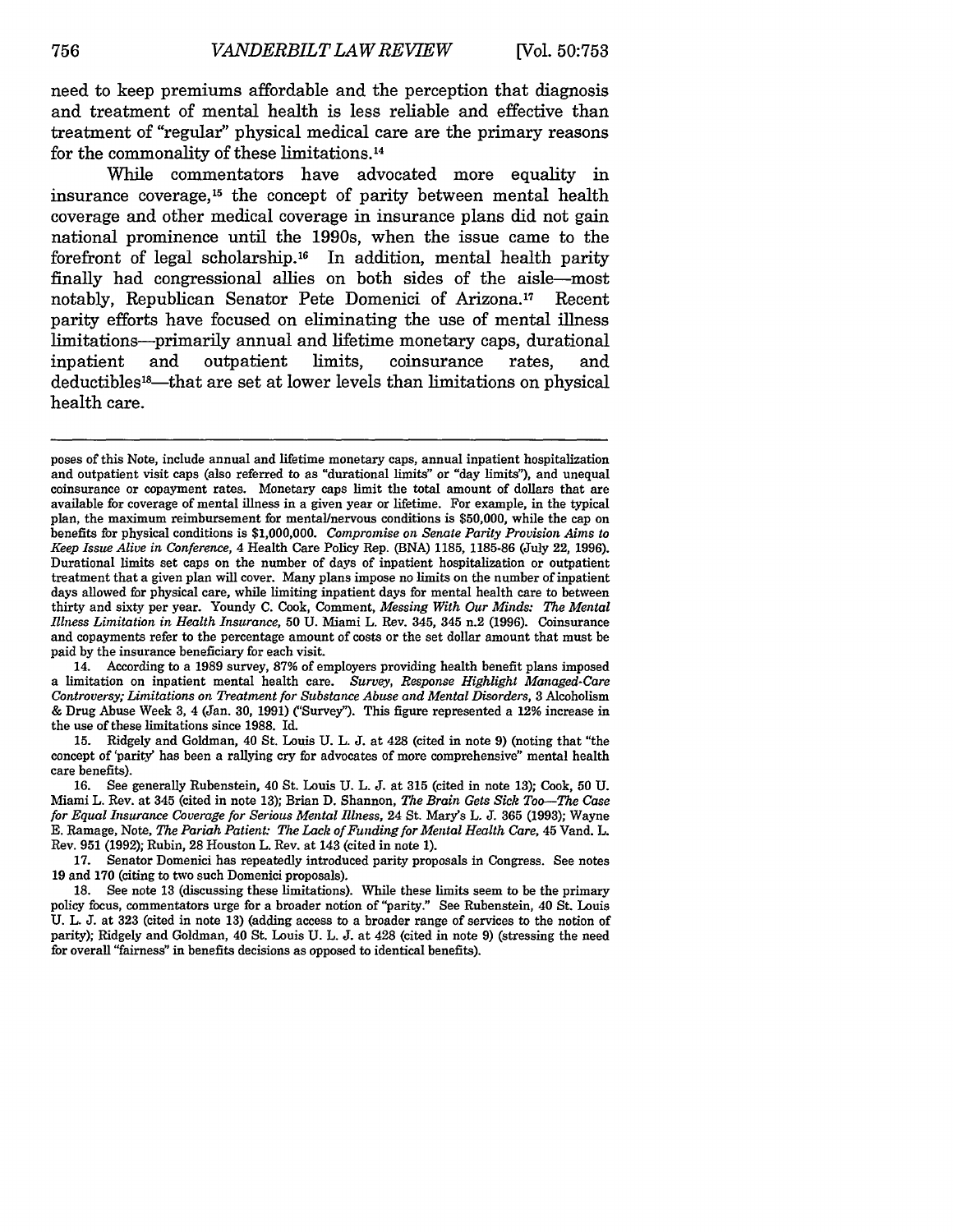Attention to parity, however, did not translate into success for mental health advocates. Early congressional parity proposals met with defeat.<sup>19</sup> and President Clinton's plan for universal coverage, which included substantial, though limited mental health benefits,<sup>20</sup> failed. Furthermore, although Congress finally enacted the Mental Health Parity Act of 1996 ("MHPA")<sup>21</sup> it was not the sweeping victory for mental health advocates that its title suggests. While signaling a possible first step in the right direction, the MHPA only restricts the use of unequal annual and lifetime monetary caps on mental health services, leaving other important limitations untouched and setting no federally-mandated minimum benefit levels.<sup>22</sup> This Note argues, in part, that the MHPA is a common phenomenon in health care legislation: broad, idealistic access goals severely undercut **by** cost containment concerns. 23 In the MHPA, this phenomenon is evidenced **by** the substantial difference between the original broad parity proposal that was defeated and the narrow provision finally enacted.

The provisions in the Americans with Disabilities Act **("ADA")2 <sup>4</sup>**regarding insurance and benefit plans25 appear to be part of the same legislative trend. Rather than explicitly and clearly addressing these cost containment concerns to protect those with mental disabilities, Congress created a confusing statutory provision that potentially affords no protection against "discriminatory" limitations and reductions. Nonetheless, the EEOC's interpretation of the **ADA** and recent judicial decisions suggest that various insurance practices may face scrutiny under the **ADA.**

21. Pub. L. No. 104-204, **110** Stat. 2944 **(1996).**

22. Most importantly, the **MHPA** does not restrict the use of unequal durational limits or coinsurance rates. MHPA **§ 712(b)(2), 110** Stat. at 2946.

24. Americans with Disabilities Act of **1990,** Pub. L. No. **101-336,** 104 Stat **327,** codified at 42 **U.S.C. §§** 12101 et seq. (1994 ed.).

**25.** 42 **U.S.C. §** 12201(c).

**<sup>19.</sup>** Senator Domenici first introduced parity-type legislation in **1992.** See "Equitable Health Care for Severe Mental Illnesses Act of **1992," S. 2696, 102d** Cong., **2d.** Sess. (May 12, **1992),** in **138** Cong. Rec. **S6490** (May 12, **1992).** The bill, however, never became law.

<sup>20.</sup> Initially, the Clinton plan would have covered fewer days for both inpatient and outpatient care of mental illness than for general medical care. *Clinton Plan Includes Mental Health Benefits-But Are They Enough?,* **68** Hospitals **&** Health Networks 46, 46 (1994). The goal, however, was to reach full parity for mental health benefits **by** the year 2001. **Id.** See also Ridgely and Goldman, 40 St. Louis **U.** L. **J.** at 425-27 (cited in note **9)** (discussing the important victories for mental health advocates during President Clinton's attempts at health care reform).

One commentator has tormed this phenomenon "legislative schizophrenia." James F. Blumstein, *Court Action, Agency Reaction: The Hill-Burton Act as a Case Study,* **69** Iowa L. Rev. **1227, 1227** (1984). For a full discussion of this phenomenon in the context of the MHPA and the Americans with Disabilities Act **("ADA"),** see Part **IV.A.**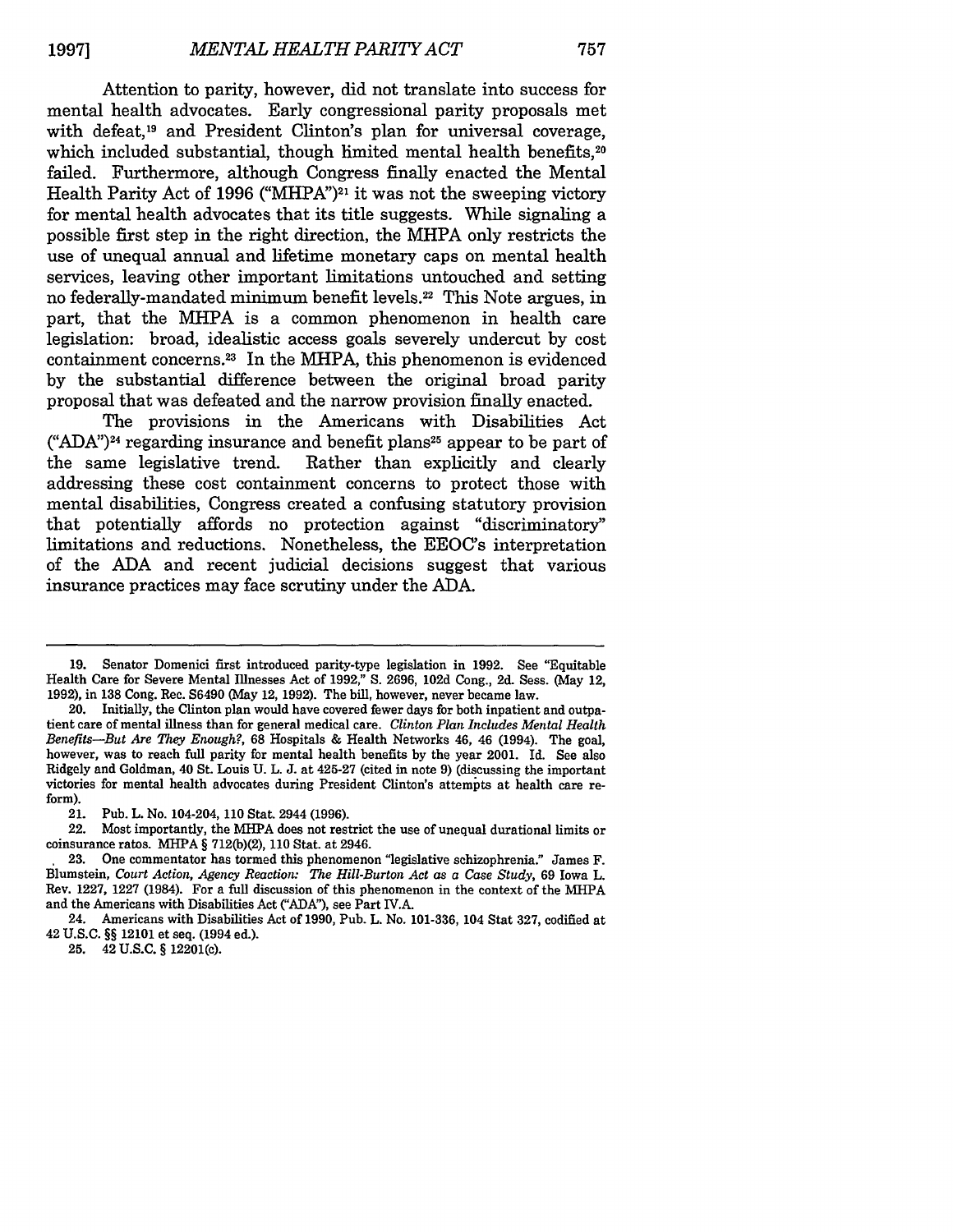This Note analyzes the federal protections (or lack thereof extended to private mental health insurance benefits-in particular those provided through employment-based plans—under the MHPA and the **ADA.** Part II discusses the competing views and provisions of the MHPA and the limited impact it is likely to have on the ability of those suffering from mental illness to secure private insurance benefits. Part III attempts to determine whether the **ADA** provides any protection for persons with mental disabilities seeking to secure access to private insurance funds and concludes that the **ADA** is not a viable source of relief. Part IV discusses the legislative parallels between the MHPA and the **ADA** and the future implications of these parallels. Part IV also analyzes potential legislative compromises that would provide persons with mental illness greater access to private health insurance funds, while stopping short of providing complete parity of insurance for mental and physical illness. Part IV concludes with a brief discussion of managed mental health care<sup>26</sup> and the additional parity issues it raises.

#### II. **THE MENTAL** HEALTH PARITY **ACT** OF **1996**

#### *A. The Competing Views*

#### **1.** Justifications for Mental Health Limitations

Insurers and employers stress cost containment as the primary justification for mental illness limitations.27 There are several

**<sup>26.</sup>** For the purposes of this Note, the terms "managed mental health care" and "managed care" refer to health plans that use various forms of utilization review to moniter the delivery of care as a means of controlling costs. Rubin, **28** Houston L. Rev. at **161** (cited in note **1).** This approach to health insurance differs from the traditional fee-for-service approach, in which providers determine the necessary care, and attendant costs are reimbursed **by** insurance companies without any review of the provider's decision or the necessity of care. Marc **A.** Rodwin, *Managed Care and Consumer Protection. What Are the Issues?,* **26** Seton Hall L. Rev. **1007, 1009** n.1 **(1996).**

**<sup>27.</sup>** Insurers seek to contain costs through risk classification. On the individual level, the insurers try to measure the burden that a policyholder will place on the insurance pool and then charge premiums that reflect that burden. Leah Wortham, *Insurance Classification: Too Important to Be Left to the Actuaries,* **19 U.** Mich. **J.** L. Ref. 349, **361 (1986)** (describing the "fair discrimination" perspective of classification). In the group underwriting setting, low-risk enrollees and high-risk enrollees offset one another. H. Miriam Farber, Note, *Subterfuge: Do Coverage Limitations and Exclusions in Employer-Provided Health Care Plans Violate the Americans with Disabilities Act?,* **69 N.Y.U.** L. Rev. **850, 866** (1994). In such plans, rather than individually charging particular enrollees higher premiums and then providing the same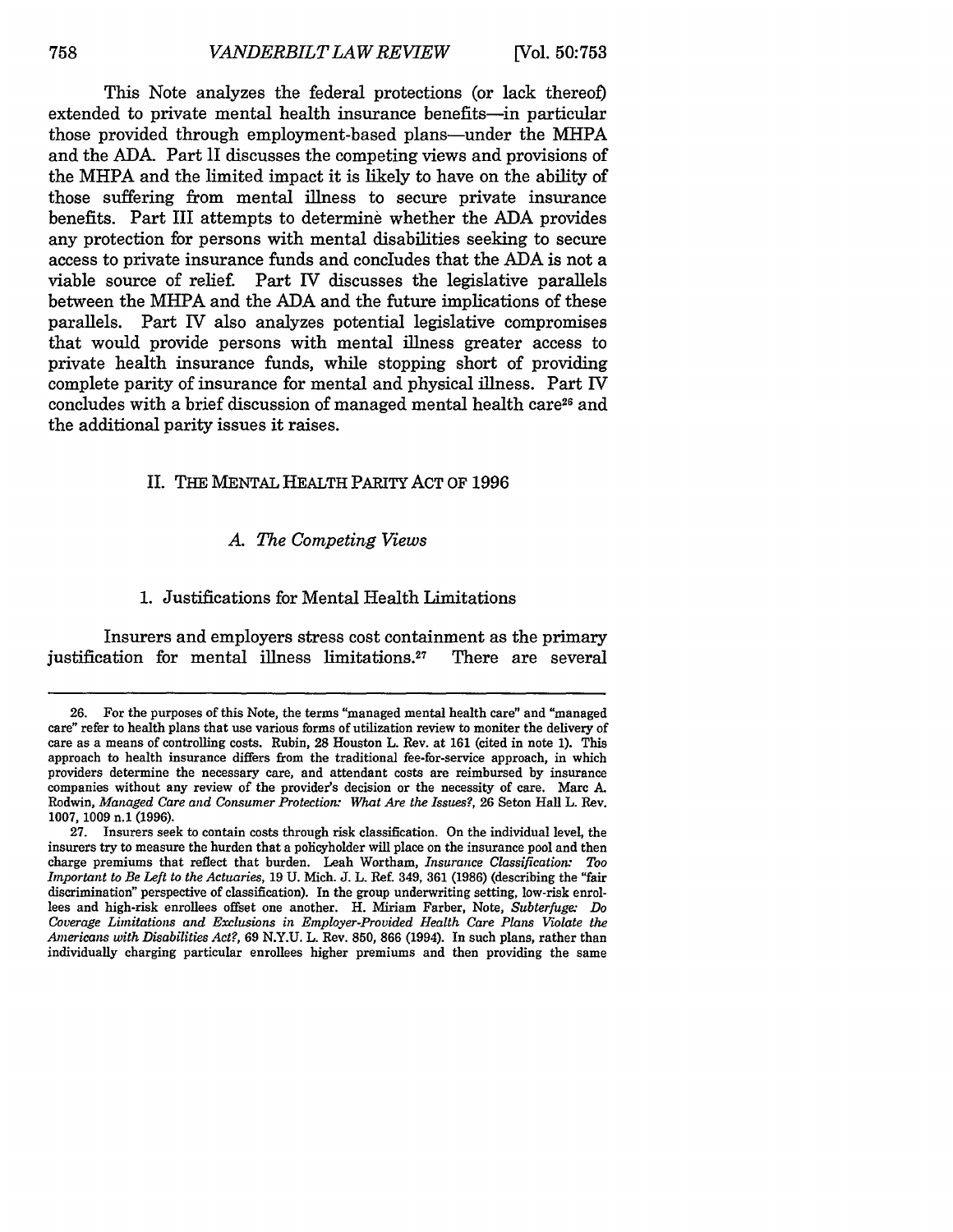dimensions to this cost argument. First, employers argue that limiting services, such as those related to mental healthcare, is necessary to guarantee access to health care to a greater number of people. Parity, they contend, could eliminate some individuals from existing programs by causing an increase in rates or by causing employers to drop coverage altogether.

Insurers also offer two other cost arguments against parity: moral hazard and adverse selection. Moral hazard posits that demand for services increases when insurance covers the services.<sup>28</sup> In the case of mental illness, this concern is heightened because individuals "might claim to suffer from an illness when they are actually suffering from life."29 In addition, clinicians can find ways to avoid insurance restrictions.30 The premise underlying this view, and insurers' view of mental health care in general, is that diagnosis and treatment of mental health disorders is more uncertain and less effective than diagnosis and treatment in other areas in medicine.<sup>31</sup>

Id. (citations omitted).

**30.** Id. at 12 ("Insurance administrators are acutely aware that clinicians can always find ways to circumvent insurance restrictions."). This assertion has some empirical basis. See id. (reporting a poll in which **68%** of physicians admitted their willingness to deceive third-party payers when they believe coverage to be unfair). See Richard E. Vatz and Lee S. Weinberg, *We Should Avoid Mental Health Insurance,* U.S.A. Today (Magazine) 34, 34 (Nov. 1994) (reporting a television investigation revealing a scandal in which psychiatric hospitals falsely diagnosed patients as having severe mental illness for insurance purposes).

31. See John **KL** Iglehart, *Managed Care and Mental Health,* 334 New Eng. J. Med. 131, 131-135 (1996) ("The nature of mental illness—its less well-defined boundaries and the greater uncertainty of chnical diagnosis and treatment-has left most payers unwilling to provide unlimited coverage."). Sabin and Daniels, 24 Hastings Center Rep. at 5 (cited in note 29) ('Many insurance administrators believe that judgments about medical necessity [i.e., appropriateness of treatment] in mental health are less precise than similar judgments in other areas of medicine."). This issue causes a considerable divergence of opinions. Some commentators apparently assume the view of insurers to be true. See Mechanic, 71 Milbank Q. at 354 (cited in note 28) (noting that "standards for psychiatric inpatient care are less clear than for medical and surgical care, and... psychiatric diagnosis is a particularly poor indicator of resource need or use."). Others challenge the validity of this notion, especially in the context of serious mental illness. See Shannon, 24 St. Mary's L. J. at 369 (cited in note 16) (discussing the efficacy of treatment for several mental illnesses). Regardless, disagreement does seem to exist among mental health professionals concerning the proper treatment and outcome in mental health care, Petrila, 40 St. Louis U. L. J. at 391 (cited in note 1), and there is relatively little

benefits to all employees at the same cost, employers commonly contain costs by imposing across-the-board limitations, such as a mental illness coverage limitation. Id. at 867 n.99.

<sup>28.</sup> See David Mechanic, *Mental Health Services in the Context of Health Insurance Reform,* 71 Milbank Q. 349, 352-53 (1993). Mechanic explains:

Economists focus on "moral hazard," which is an inclination to use services more when they are fully insured in contrast to use under varying copayment arrangments. Use of outpatient mental health services is more responsive to price than is use of general medical services, leading to the belief that cost barriers are more necessary in the provision of these services.

<sup>29.</sup> James E. Sabin and Norman Daniels, *Determining 'Medical Necessity" in Mental Health Practice,* 24 Hastings Center Rep. 5, 9-10 (Nov./Dec. 1994).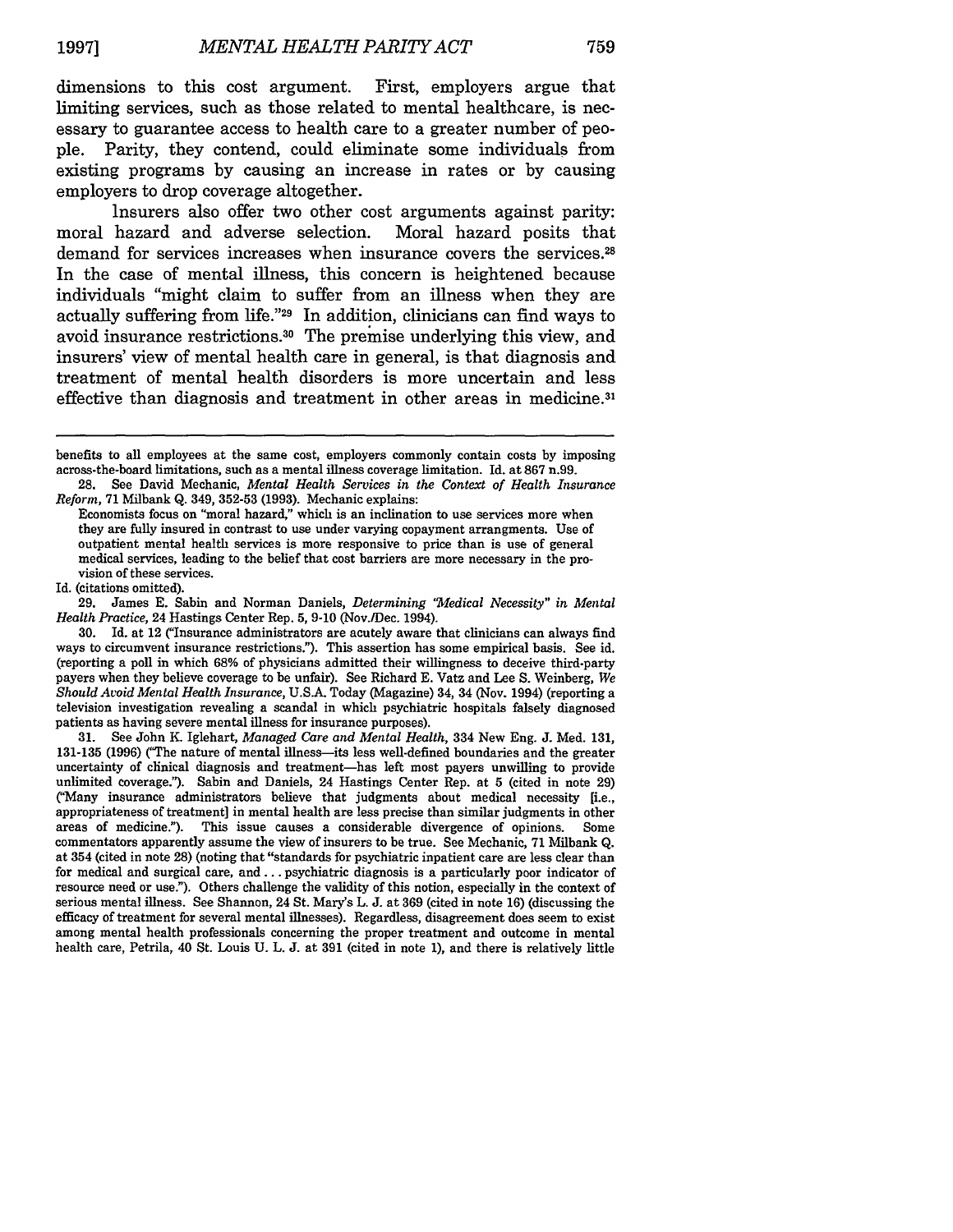The economic justification for not providing care that is subject to moral hazard is that such care is not truly worth its price; beneficiaries would not have sought the care if they had to pay the entire cost themselves. <sup>32</sup>

The second argument regarding cost is adverse selection. Both employers and insurers fear that offering mental health coverage will attract a large number of high risk enrollees, since most plans lack such coverage.<sup>33</sup> The increased number of high risk enrollees raises costs and again forces either a reduction in coverage or an increase in premiums.

Employers and insurers also invoke the safety net of public services as a justification for mental illness limitations. Though limitations may lead to the exhaustion of benefits by the severely ill, state mental health systems provide a form of catastrophic coverage, relieving the insurer of ultimate responsibility for the insured's  $costs.<sub>34</sub>$ 

The business community naturally supports allowing market forces to determine the coverage of mental health benefits, presumably confident that the market can best allocate the scarce resources available for health care. Employers cite to the fact that overall enrollee interest in mental health benefits is low compared to that of

32. Frank and McGuire, 9 Health Affairs at 41 n.10 (cited in note 10).

33. The fact that a large percentage of the cost associated with mental health services is comprised of expenditures on a few severely ill patients further bolsters this fear. See Donald M. Steinwachs, Judith **D.** Kasper, and Elizabeth A. Skinner, *Patterns of Use and Costs Among Severely Mentally Ill People,* 9 Health Affairs 178, 178 (Fall 1992) ("Although individuals with severe mental illness represent a small proportion (5-10 percent) of all individuals having a mental illness, it is estimated that they account for approximately 40 percent of specialty care expenditures and probably about the same proportion of tetal expenditures") (footnote omitted).

States have mandated minimum mental health benefits as a means of combatting the effects of adverse selection. See *Metropolitan Life Ins. Co. v. Massachusetts,* 471 U.S. 724, 729- 31 (1984) (outlining the rationale behind Massachusetts's minimum mental health benefits mandates). Adverse selection, for example, drives up the cost of a particular plan for individuals who would otherwise buy mental health insurance. Id. at 731. Minimum mandates can combat this result by "effectively forcing the good-risk individuals to become part of the risk pool, and enabling insurers to price the insurance at an average market rather than a market retracted due to adverse selection." Id.

34. Frank and McGuire, 9 Health Affairs at 35 (cited in note 10).

proof of the effectiveness of treatment for mental illness. Philip Boyle, *Managed Care in Mental Health: A Cure or a Cure Worse Than the Disease?* 40 St. Louis **U.** L. **J.** 437, **440** (1996) (suggesting at least some recognizable difference exists between the two kinds of care).

The question remains, however, whether this difference warrants a lower level of coverage for mental illness, especially when the suffering of those with mental illness arguably is no less than those with physical illness. Many who defend unequal treatment argue that those with mental illness have either caused their own problems or are hopelessly incurable, therefore deserving fewer benefits. See Boyle, 40 St. Louis U. L. **J.** at 440. Advocates, however, consider this point of view "overstated", id., and stress that some mental illnesses are treatable. Shannon, 24 St. Mary's L. **J.** at 369 (cited in note 16).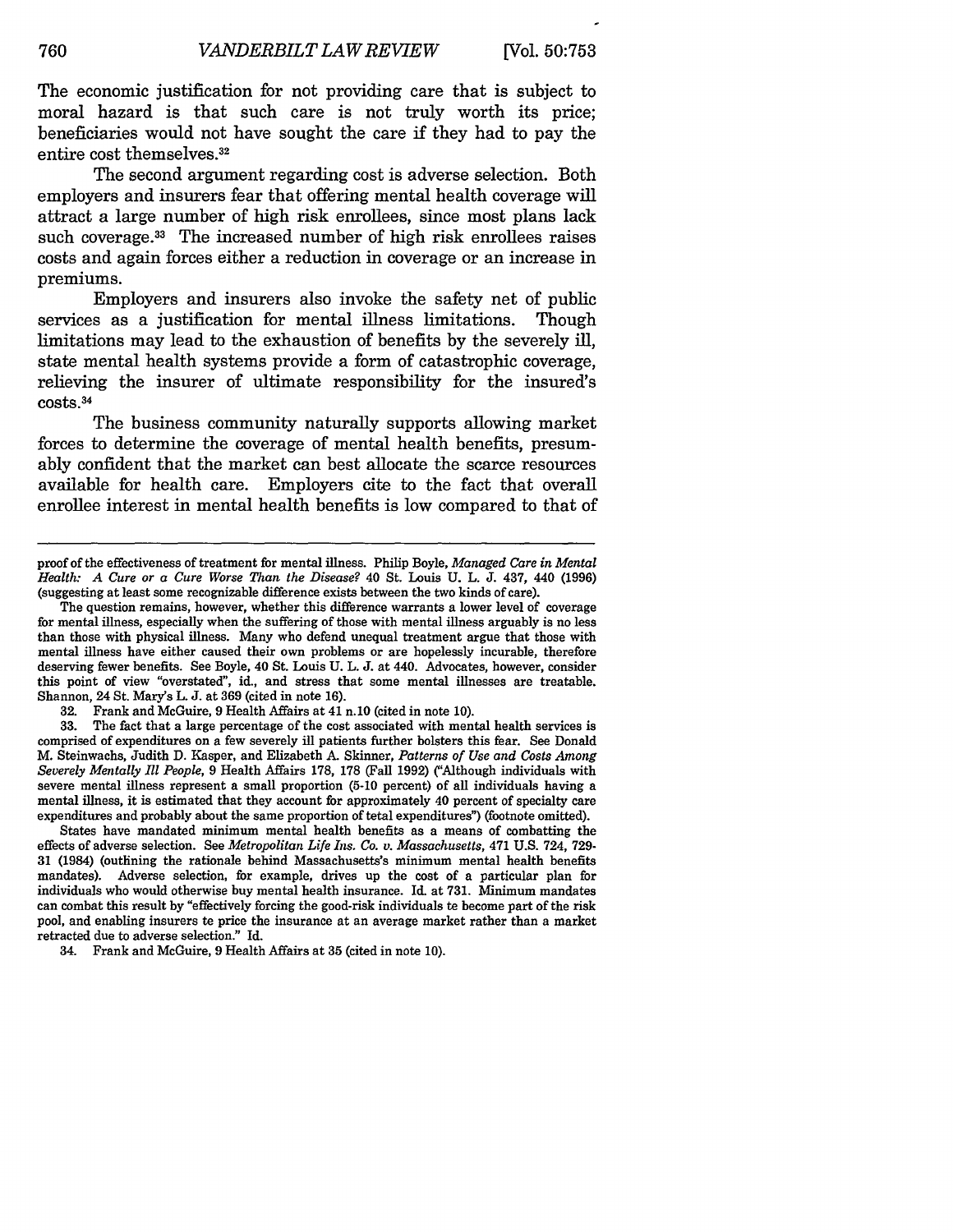other services and to interest in maintaining lower premiums. 35 In short, employers argue that fewer restrictions on the ability to tailor health plans, including a freedom from parity requirements, would allow for better total cost control, benefiting the entire health care system and fulfilling consumer desires. <sup>36</sup>

#### 2. The Case for Mental Health Parity

Mental health advocates refer to mental health limitations as "the last bastion of open discrimination in health insurance in this country."37 They argue that public and political biases and the stigma attached to those with mental illness are the primary sources of mental health coverage limitations.<sup>38</sup> This argument can be used to undermine many of the arguments in favor of the limitations. Bias could be present in the insurer's view of the clinical uncertainty of

<sup>35.</sup> See id. at **35-36** (listing lack of enrollee interest as a reason for the prevalence of limited mental health coverage). Note, however, that Frank and McGuire attribute this lack of interest to "denial, underestimation of the effectiveness of mental health services, stigma associated with mental illness, or undervaluing benefits of service use that may accrue to wider populations." Id. As a result, they suggest that regulation of mental health coverage may be justified. Id. at **36.**

One should also note that this lack of enrollee interest does not alleviate the insurer's adverse selection fear that high-cost enrollees who represent a small percentage of the overall enrollees to health plans—namely the severely mentally ill—will choose an insurance plan based on the availability of mental health coverage.

<sup>36.</sup> See Susan Nanovich Flannery, *Employer Health-Care Plans: The Feasibility of Disability-Based Distinctions Under ERISA and the Americans with Disabilities Act,* 12 Hofstra Labor L. **J.** 211, 248 **(1995)** (suggesting that perhaps if ERISA governed without the interference of state insurance regulations, employers could manage their benefit plans in the most efficient manner).

**<sup>37.</sup>** *CBO Analysis Doesn't Tell Full Story on Mental Health Parity, Coalition Says, 4* Health Care Policy Rep. **(BNA) 908** (May **27, 1996)** (quoting a press release **by** the Coalition for Fairness in Mental Illness Coverage).

**<sup>38.</sup>** From a historical perspective, the mentally ill have tradionally received substandard treatment in Anglo-American society. See Ramage, 45 Vand. L. Rev. at **951** (cited in note **16)** (noting that in England, inmates of Bedlam Prison, a famous insane asylum, were exhibited to the public for a fee). A lack of funding for treatment and care and for the education of the public keeps both scientific and societal knowledge of their plight at a minimum. See, Orentlicher, **31** Harv. C.R.-C.L. L. Rev. at **51** (cited in note 4) (stating that "the stigma of psychiatric illness has led researchers and funders of research to neglect psychiatric illness when developing treatments for disease"). Under this view, insurance limitations become direct evidence of the intentional and structural bias against the mentally ill.

Though this bias certainly exists to some extent, the political support given and the lip service paid to the parity issue belies the notion that some kind of outdated prejudice against those with mental illness is the sole barrier to reaching parity. The expansion of mental health benefits in the early 1980s followed **by** cutbacks over the subsequent years suggests that cost concerns, not bias, are the real root of these limitations. See Gloria Ruby, *The Policy Implications of Insurance Coverage for Psychiatric Services,* **7** Inl **J.** L. **&** Psych. **269, 271** (1984) (attributing the expansion of mental health services to, among other things, "public acceptance of psychiatric treatment").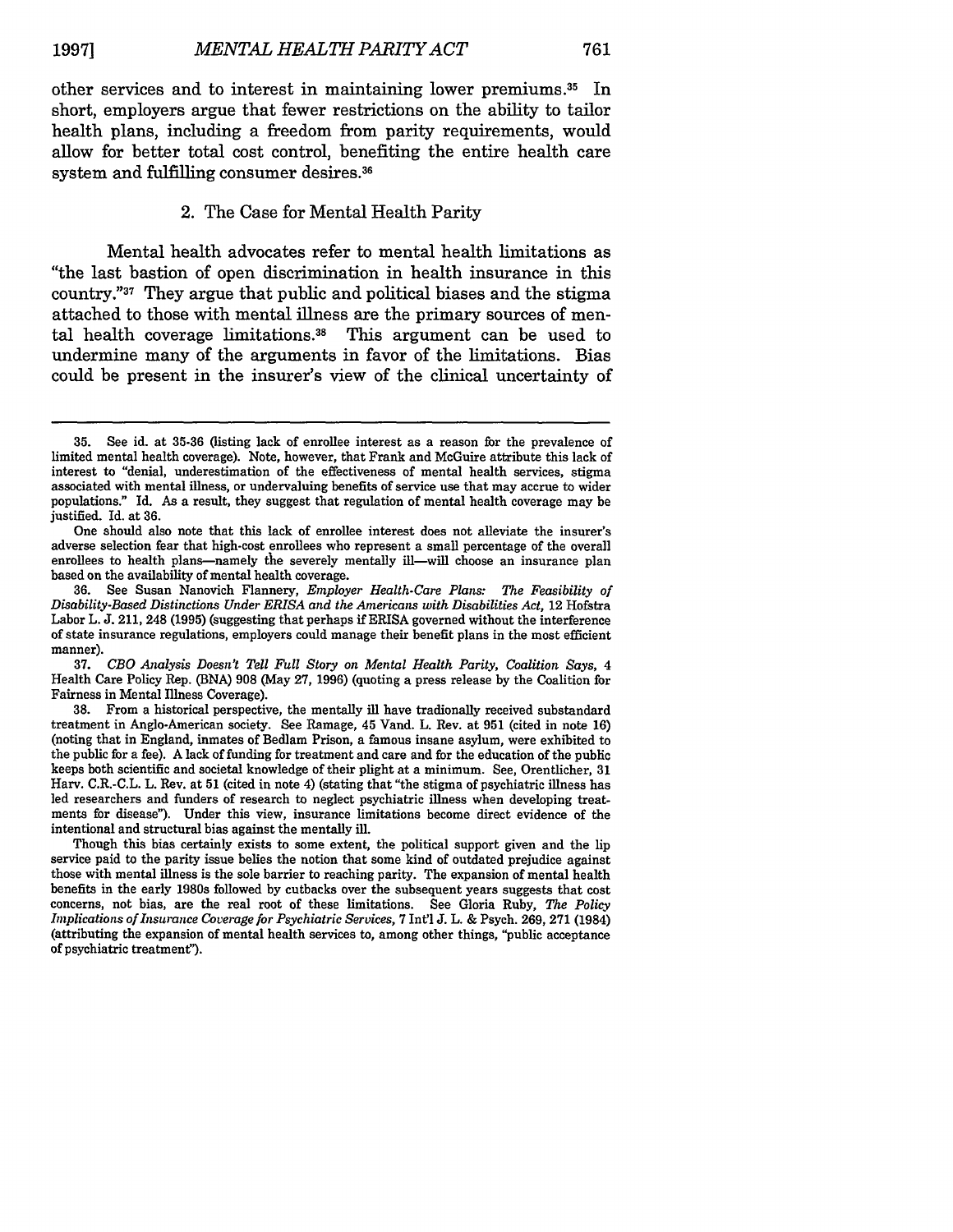mental health, while the stigma attached to receiving treatment for mental illness could also explain the low demand for mental health coverage from consumers.<sup>39</sup> In addition, bias results in undereducation regarding mental health. This lack of education undereducation regarding mental health. undermines the market choice solution advocated by insurers, since consumers with incomplete or biased information are incapable of making fully informed decisions necessary for the proper functioning of the marketplace. Finally, bias eliminates the moral hazard argument because an uninformed and fearful public<sup>40</sup> will not actively seek mental health services.<sup>41</sup>

As a corollary to the bias argument, commentators have argued that no sound biological basis for the differential treatment of certain psychological disorders and physical disorders exists. 42 Legal

41. Studies have estimated that **15%** of the population has a mental disorder, but only one quarter of these individuals seek treatment. McGuire, 72 Milbank Q. at 3 (cited in note **10).**

42. Ridgely and Goldman, 40 St. Louis U. L. **J.** at 415-16 (cited in note 9). Scientific research has shown that several severe psychological disorders are actually due to chemical imbalances in the brain. Shannon, 24 St. Mary's L. J. at 367-70 (cited in note 16). These disorders include schizophrenia, bipolar disorder, and depressive illness. Id. at 367. In addition, studies have demonstrated the efficacy of treatment for these disorders. Id. at 369. As a result, some argue, they should be treated like any other brain disorder such as Alzheimer's disease. **Id.** Although "behavioral disorders" and "physical diseases" are both classified under the label "mental illness," Shannon draws a sharp distinction between the two. Id. at 372-74 (arguing that "[p]olicy limitations or other cost controls may be entirely appropriate for purely behavioral or emotional problems"). But see M. Gregg Bloche and Francine Cournos, *Mental Health Policy for the 1990s: Tinkering in the Interstices,* 15 J. of Health Politics, Policy & L. 387, 399 (1990) (referring to the depiction of mental illness as "an exclusively biological problem" as a "caricature"). The danger of the purely biological approach is the creation of sharp distinctions regarding not only the origin of the illness, but also the type of care given. Id. For example, those individuals suffering from a biological illness, such as schizophrenia, require care that closely resembles the care required for exclusively emotional or stress-related problems. See id. (stressing the need for non-biological interventions for the treatment of schizophrenia). The problem with these origin-based arguments is that insurers are not really concerned about the etiology of the disorders, but rather the cost, effectiveness, and certainty involved in their treatment and diagnosis. While treatment for biologically-based mental disorders may be effective, it is still a complex and long-term solution. Bloche and Cournos, **15 J.** of Health Pol., Policy & L. at 399 (cited in this note) (stressing the need for "[p]sychotherapy, family education, occupational and social reliabilitation, and other psychosocial interventions" in addition to biological interventions for effective treatment of schizophrenia). However, treatment for severe mental illness is as effective as treatment for some physical illnesses, such as heart disease. When introducing his proposal, Senater Domenici stated, "Treatment for schizophrenia has a 60 percent success rate; manic depression, **80** percent; major depression, **65**

<sup>39.</sup> See Ramage, 45 Vand. L. Rev. at 972-75 (cited in note 16) (discussing the role that the stigma attached to mental illness has played in the undervaluing of mental health care by society as a whole).

<sup>40.</sup> For a study of public perceptions of mental illness, see generally Andrew B. Borenstein, *Public Attitudes Toward Persons with Mental Illness,* 11 Health Affairs **186** (Fall 1992). In particular, Borenstein notes that the stigma associated with seeing a psychiatrist has lessened over the last two decades. Id. at 187. However, a vast majority of Americans reported that they were not well-informed about mental illness. Id. at 188-89.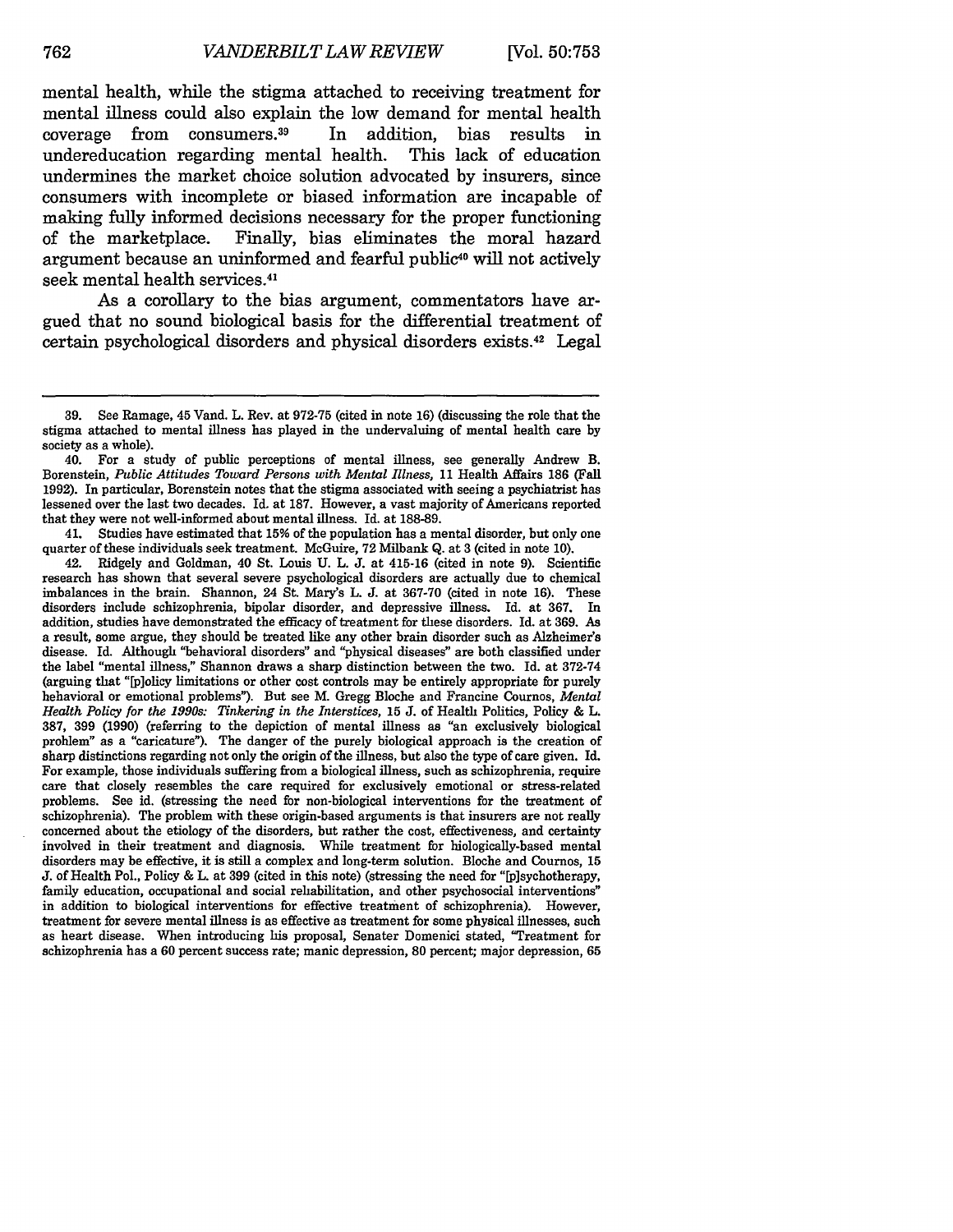commentators have criticized the limitations because of judicial uncertainty generated by challenges to the denial of benefits.<sup>43</sup> They argue that the conflicting approaches the courts use to determine whether certain illnesses are "mental" or "physical" result in inequities and shed light on the inconsistencies and unfairness inherent in the limitations.44

Individuals in favor of parity also argue the offset costs inherent in providing mental health coverage would lead to an overall reduction in health care and social costs.<sup>45</sup> The warring factions in recent debates over parity, however, disagreed over the projected costs of parity. Not surprisingly, the business community studies revealed large premium increases and cutbacks in other areas of coverage, while mental health advocate studies showed far lower overall costs. 46 The Congressional Budget Office also conducted a study, which concluded that the costs of parity would be substantial, but not necessarily overwhelming. 47 Ultimately, these studies showed

45. See Denis J. Prager and Leslie J. Scallet, *Promoting and Sustaining the Health of the Mind,* 11 Health Affairs 118, 120 (Fall 1992) (attributing psychological factors to backaches and cancer and stating that studies are beginning to show "the role of mental state in the maintenance and deterioration of good physical health and in the treatment of and recovery from physical illness" (citations omitted)). Empirical evidence supports this assertion. A recent study determined that middle-aged adults suffering from depression or anxiety were twice as likely to develop hypertension as those who were calm and happy. Marilyn Elias, *High Blood Pressure Signals: Depression and Anxiety Are Keys,* U.S.A. Today D1 (Jan. 28, 1997).

Crime, suicide, homelessness, and lost productivity are also linked to mental illness. Ramage, 45 Vand. L. Rev. at 953-55 (cited in note 16). The percentage of the homeless population suffering from a mental disorder is estimated as being between **28%** and 56%. Id. But see Bloche and Cournos, 15 J. of Health Politics, Policy & L. at 389 (cited in note 42) (arguing that "it is plainly wrong te conclude, as some mental health professionals have, that the problem of homelessness is largely a consequence of inadequately treated psychiatric illness" (citations omitted)). According to some estimates, the costs of depression to employers are \$44 billion a year, "55 percent of that attibuted to absenteeism, lowered productivity, and other facters that are difficult to measure." Janet Gemignani, *Mental Health Matters,* 14 Bus. & Health 66, 66 (Sept. 1996).

46. One such study sponsored by business groups found that premiums would increase by 8.3% to 11.4%, while a study sponsored by mental health advocates showed monthly premium increases of 2.5%. *Actuarial Reports Make Case for Parity in Insurance Reform,* **8** Alcoholism and Drug Abuse Week 1, 1 (April 22, 1996).

47. According to the CBO study, 800,000 workers and dependents potentially would lose employment-based coverage and employer-sponsored health insurance premiums would increase **by** 4%. *CBO Estimates Mental Health Parity Could Leave 400,000 Workers Uncovered,* 4 Health Care Policy Rep (BNA) 874 (1996).

percent. Yet commonly reimbursed procedures such as angioplasty and arthrectomy have only a 41 percent and a 52 percent ratio...." 142 Cong. Rec. S3591 (Apr. 18, 1996).

<sup>43.</sup> See note 55 and accompanying text (discussing the diverse judicial approaches to these challenges).

<sup>44.</sup> Cook, 50 U. Miami L. Rev. at 360 (cited in note 13) (The only distinction at this point seems to be between one group of insureds whose illnesses manifest themselves in socially stigmatized ways and another group of insureds whose illnesses are more acceptable as physical injury or disease").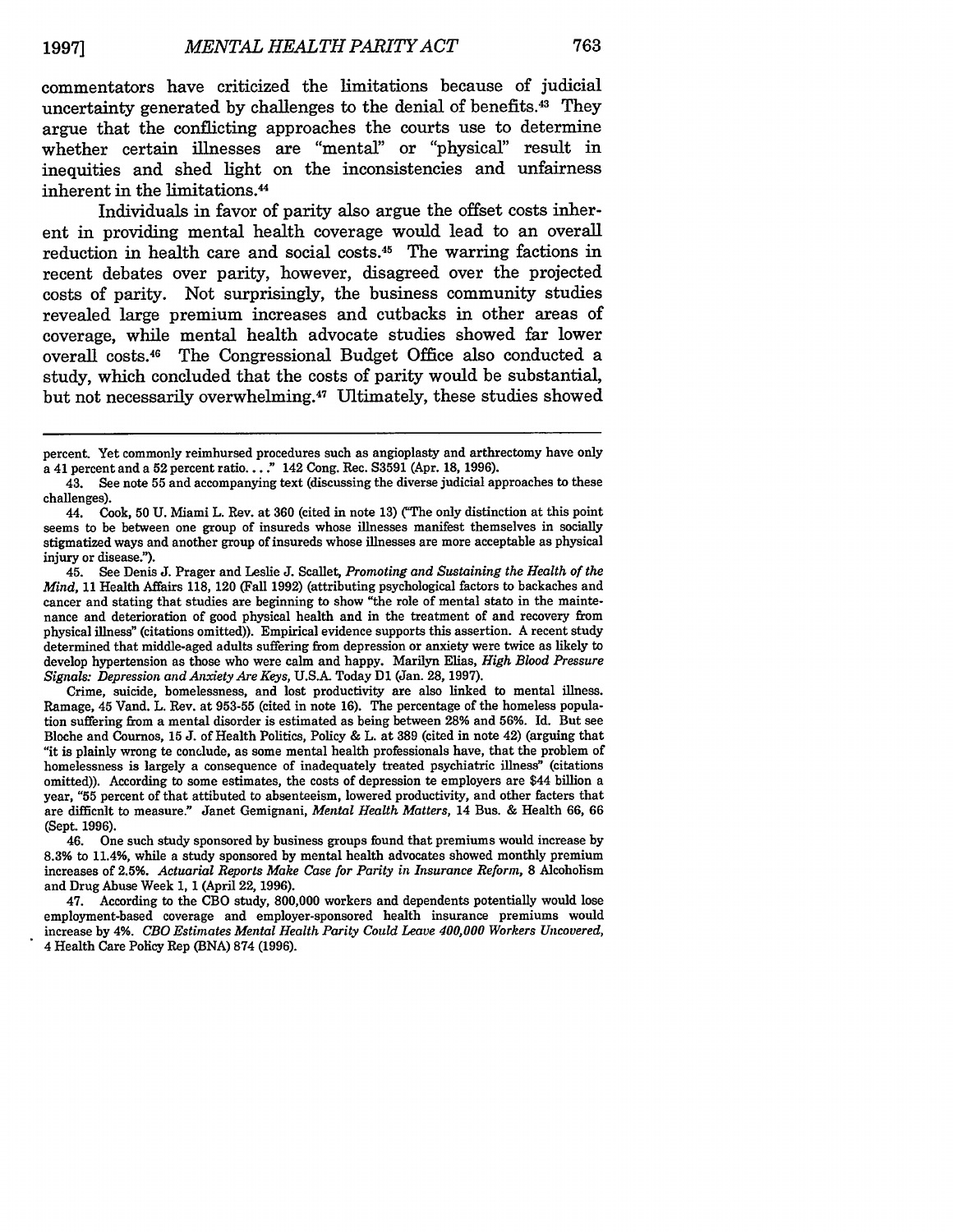the impossibility of agreeably predicting the economic impact that parity would have.

Parity proponents also argue that private insurance for mental illness is necessary to relieve taxpayers and underfunded state programs from the burden of providing mental health insurance. <sup>48</sup> Insurers, however, rely on the public safety net to care for those individuals requiring extraordinary amounts of care. Unfortunately, this "net" may not even exist for some individuals. <sup>49</sup>

In short, mental health advocates conclude that mental illness coverage limitations are arbitrary and without sound basis.50 Their argument for parity is a powerful moral and ethical imperative, and, were it not for economic costs, would be absolutely persuasive. Although proponents argue that costs should not be the decisive factor, Congress, as illustrated by the MHPA, apparently does not agree.

#### *B. Background and Substance of the Mental Health Parity Act*

#### 1. Legal Background

States had already taken an active regulatory role in the regulation of mental health insurance before the MHPA. In 1989, thirty-eight states had some form of mandatory mental health benefits laws<sup>51</sup> and, by 1996, seven had enacted parity-type legislation.<sup>52</sup>

<sup>48.</sup> See generally Bloche and Cournos, 15 J. of Health Politics, Policy, & L. at **387** (cited in note 42).

<sup>49.</sup> Ramage, 45 Vand. L. Rev. at 972 (cited in note 16).

<sup>50.</sup> The sentiment of many mental health advocates is that these kinds of costcontainment devices simply do not effectively ration care. See 142 Cong. Rec. S3591 (April *18,* 1996) (statement of Senator Domenici) (stating that "artificial costs measures to reduce utilization are a thing of the pase'); Orentlicher, 31 Harv. C.R.-C.L. L. Rev. at 85 (cited in note 4) (arguing that flat caps that ration health care according to type of service should play a limited role under the ADA and in health care generally).

<sup>51.</sup> Mary Jane England, *Mental Health Care" Buyers Take the Lead,* 9 Bus. & Health **58,** 58 (Jan. 1991). These mandates generally take two forms. One requires that plan enrollees have mental health coverage, while the other requires employers and insurers to offer the option of mental health coverage. David **A-** Lambert and Thomas G. McGuire, *Political and Economic Determinants of Insurance Regulation in Mental Health,* 15 J. of Health Politics, Policy & L. 169, 170-71 (1990). See, for example, Or. Rev. Stat. § 743.556(6) (1996 Supp.) (requiring a minimum level of benefits for mental illness and substance abuse of no less than \$10,500 for adults); Wis. Stat. Ann. § 632.89(2) (West, 1995) (requiring minimum day limits for inpatient and outpatient mental health and substance abuse treatment). The Supreme Court stated that one such statute was:

intended to help safeguard the public against the high costs of comprehensive inpatient and outpatient mental-health care, reduce nonpsychiatric medical-care expenditures for mentally related illness, shift delivery of treatment from inpatient to outpatient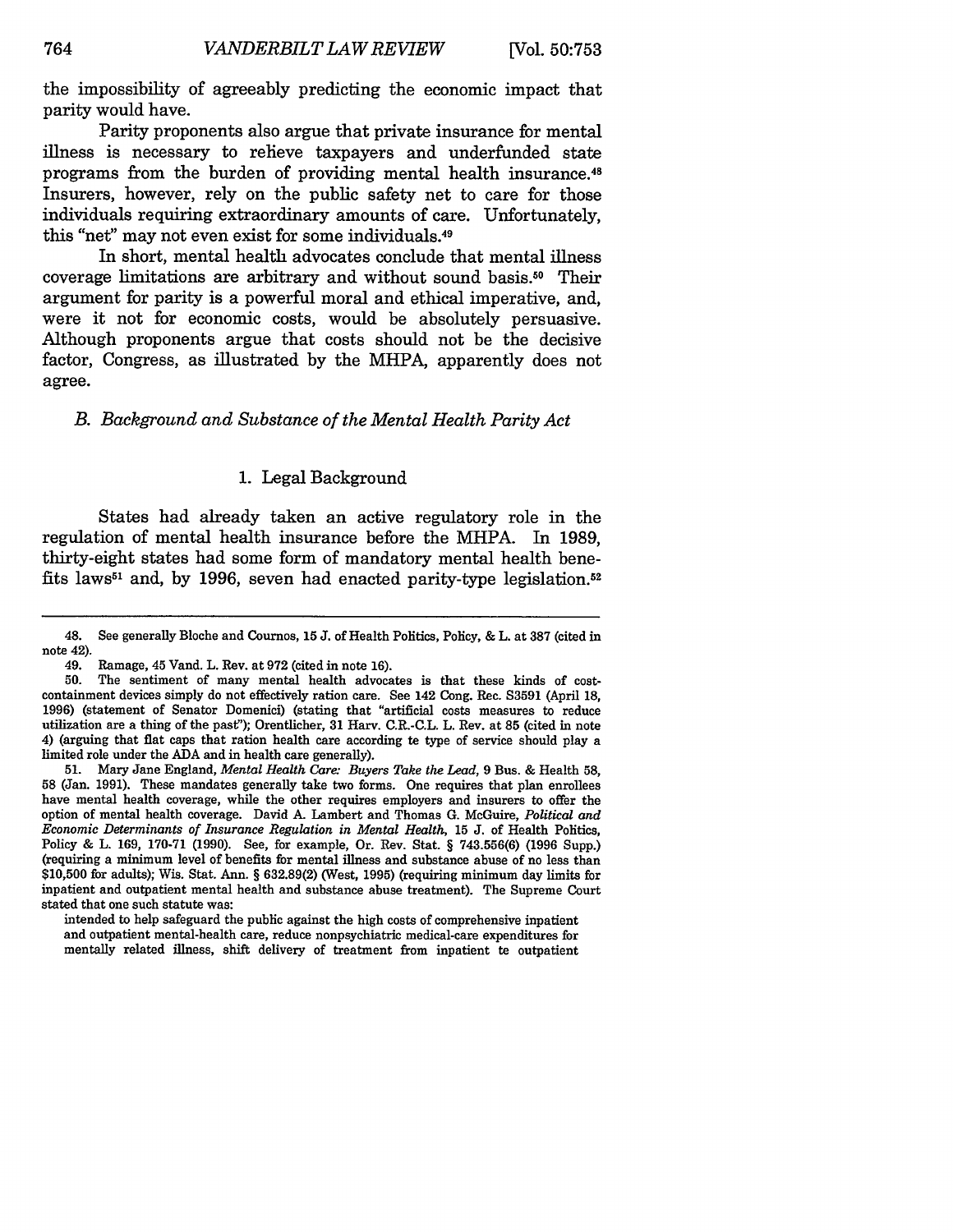Many of these state mandates, however, proved ineffective for securing adequate benefits.<sup>53</sup>

The judiciary had also confronted cases concerning mental health coverage limitations prior to enactment of the MHPA.<sup>54</sup> In these cases, plaintiffs challenged limitations on insurance benefits for their biologically-based "mental" conditions by invoking the more generous standards applicable to "physical" illness.55 These

**53.** England, 9 Bus. & Health at **58** (cited in note 51).

54. For a fuller discussion of these cases and the relevant issues, see generally Cook, **50** U. Miami L. Rev. at 345 (cited in note 13); Shannon, 24 St. Mary's L. J. at 375-86 (cited in note 16); Ramage, 45 Vand. L. Rev. at 963-68 (cited in note 16).<br>55. In response, the judicary developed

**55.** In response, the judicary developed three primary approaches: symptom/manifestation, causation, and treatment. Cook, **50** U. Miami L. Rev. at 348-49 (cited in note 13). But see *Klebe v. ITRE Group Health Care Plan,* 1996 U.S. App. LEXIS 17696, **\*5** (4th Cir. July 19, 1996) (concluding, without attempting to apply one of the three tests, that the term "mental health treatmenf' was unambiguous within the context of defendant's health care plan and "that treatment for chronic schizophrenia clearly falls under that umbrella").

Under the symptom/manifestation approach, courts look only at the outward manifestations of the illness to determine which insurance category to apply. Cook, 50 U. Miami L. Rev. at 348 (cited in note 13). See *Equitable Life Assurance Society v. Berry,* 260 Cal. Rptr. 819 (Cal. Ct. App. 1989), in which the court sustained the denial of disability benefits to a manic depressive pursuant to a mental illness limitation. Though expert testimony claimed manic depression had an organic cause, the court stated "[m]anifestation, not cause, is the yardstick." Id. at 824 (footnote omitted). See also *Brewer v. Lincoln National Life Ins. Co.,* 921 F.2d 150, 154 (8th Cir. 1990) (concluding that affective mood disorder fell under a mental illness limitation because a layperson would consider behavioral manifestations as determinative for purposes of insurance classification). Invariably, courts applying the symptom/manifestation approach ruled in favor of the insurance companies.

In contrast, courts applying the causation approach looked to the origin of the illness and were more likely to allow plaintiffs the greater "physical" illness benefits. Cook, **50 U.** Miami L. Rev. at **358** (cited in note 13). See, for example, *Kunin v. Benefit Trust Life Ins.* Co., 696 F. Supp. 1342, 1346 (C.D. Cal. 1988) (defining mental illness as a "behavioral disturbance with no demonstrable organic or physical causes"). These outcomes resulted from the courts' willingness to entertain expert testimony that certain mental illnesses were organic in origin. Cook, **50** U. Miami L. Rev. at **358** (cited in note 13).

Finally, under the treatment approach, courts consider whether the type of care given is "psychiatric" or "medical" in nature in determining the extent of policy coverage. Id. at 353-54.

services, and relieve the [state] of some of the financial burden it otherwise would encounter with respect to mental-health problems.

*Metropolitan Life Ins.,,* 471 U.S. at 731 (citation omitted) (discussing Massachusetts' statute). **52.** These states are Maryland, Minnesota, Maine, New Hampshire, Rhode Island, North Carolina and Texas. *Mental Health Parity Laws Enacted in Seven States, Others Study Impact,* **5** Health L. Rep. (BNA) 1739 (Dec. 5, 1996). See, for example, 24-A Me. Rev. Stat. Ann. § 4234- A(6)-(7) (1996 Supp.) (requiring parity in group and individual insurance contracts for a certain number of severe mental illnesses); Md. Ann. Code art. 48A, § 490V(b)(1) (Michie, 1994) ("[E]ach contract or policy of health insurance may not discriminate against any person with a mental illness, emotional disorder or a drug abuse or alcohol abuse disorder by failing to provide benefits for **...** these illnesses under the same terms and conditions that apply **. ..** for treatment of physical illness."); **N.H.** Rev. Stat. Ann. § 415:18-a(I) (Equity, **1991** & **1996** Supp.) (requiring that mental health benefits be as favorable as certain other minimum benefits); R.I. Gen. Laws § 27-38.2-1 (1994) (requiring parity in coverage for "serious mental illness"); Tex. Ins. Code Ann. § 3.51-14 (Vernon 1997 Supp.) (listing five disorders or groups of disorders that qualify as "serious mental illnesses' that are to receive parity of coverage).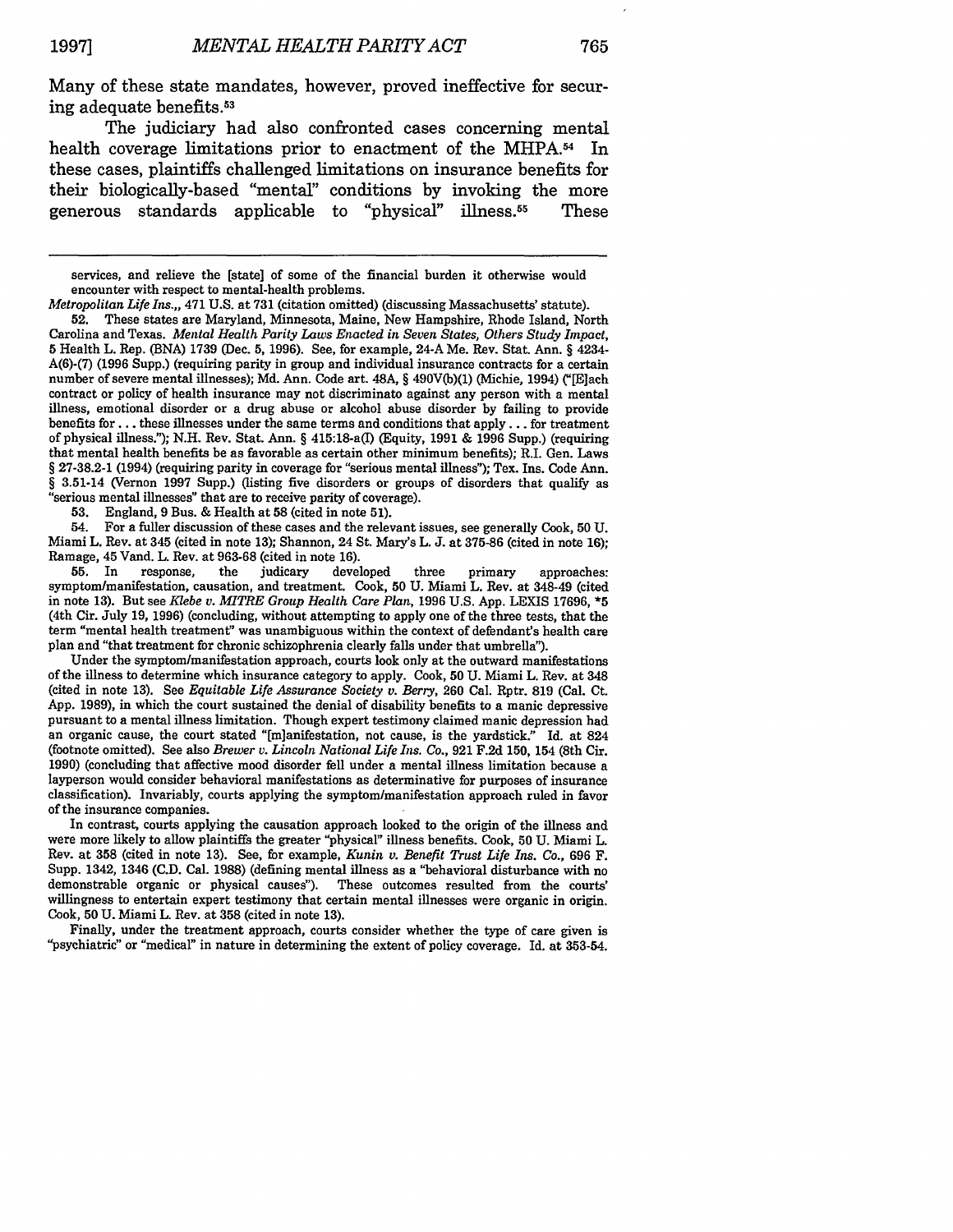challenges, however, met with inconsistent results and limited longterm success because insurers could adjust their policy language to preclude judicial intervention.56 Mental health advocates thus saw the MHPA as long overdue.

The federal government regulates employer-provided benefit plans through the Employment Retirement Income Security Act ("ERISA"). 57 Although the pre-MHPA ERISA contained a nondiscrimination provision,<sup>58</sup> the scope of this provision did not reach benefit limitations.<sup>59</sup> As a result, advocates called for parity As a result, advocates called for parity legislation addressing these concerns.

In 1996, many attempts at passing parity legislation were based on expansive notions of equality and called for a broad parity mandate requiring employers and insurers to impose only those financial limitations on mental health care that they imposed upon coverage for other conditions.<sup>60</sup> To the surprise of many, one such proposal by Senators Domenici and Wellstone passed the Senate by a vote of sixty-eight to thirty.61 The Domenici-Wellstone proposal would have eliminated differential treatment of mental health conditions with regard to annual and lifetime dollar caps, inpatient and

58. 29 U.S.C. § 1140 ('It shall be unlawful for any person to... discriminate against a participant or beneficiary... for the purpose of interfering with the attainment of any right to which such participant may become entitled under [an employee benefit] plan").

**59.** In *McGann v. H. & H. Music Co.,* 946 F.2d 401 (5th Cir. 1991), the court specifically held that an employer's reduction in benefits under ERISA for Acquired Immunodeficiency Syndrome ("AIDS") did not discriminate against an employee suffering from that disease. Id. at 408. The broader and more significant holdings were that ERISA did not require employers to provide any particular benefits and that employers had the absolute right to determine the terms of their benefit plans. Id. at 406-07.

60. For example, a bill sponsored by Senators Domenici and Wellstone stated:

PROHIBITION.-An employee health benefit plan, or a health plan issuer offering a group health plan or an individual health plan, shall not impose treatment limitations or financial requirements on the coverage of mental health services if similar limitations or requirements are not imposed on coverage for services for other conditions.

**S.** 1028, § 305(a), 104th Cong., 2d. Sess. (April 18, 1996), in 142 Cong. Rec. 83670 (Apr 18, 1996). A later proposal, introduced by Representative Pete Stark, amended the Internal Revenue Code to impose a **25%** tax on the premiums received by an insurer who imposed "limitations or financial requirements" on the coverage of mental illness, unless similar limitations were imposed on other covered conditions. 142 Cong. Rec. E1551-52 (Sept. 10, 1996) (summarizing the National Mental Health Improvement Acts of 1996, H.R. 4045, 104th Cong., 2d Sess. (1996)).

**61.** Specifically, a motion to table the amendment was rejected **by** the sixty-eight to thirty vote, and the bill was subsequently adopted by voice vote. 54 Cong. Q 1077 (1996).

Courts primarily used this approach in instances in which the insurance plan limits the type of care or treatment that can be provided. Id.

<sup>56.</sup> Id. at 359.

<sup>57.</sup> Pub. **L.** No. 93-406, 88 Stat. 829, codified at 29 U.S.C. §§ **1001** et seq. (1994) ("ERISA"). For a full discussion of the treatment of employee health plans under ERISA, see Flannery, 12 Hofstra Labor L. J. at 213-27 (cited in note 36).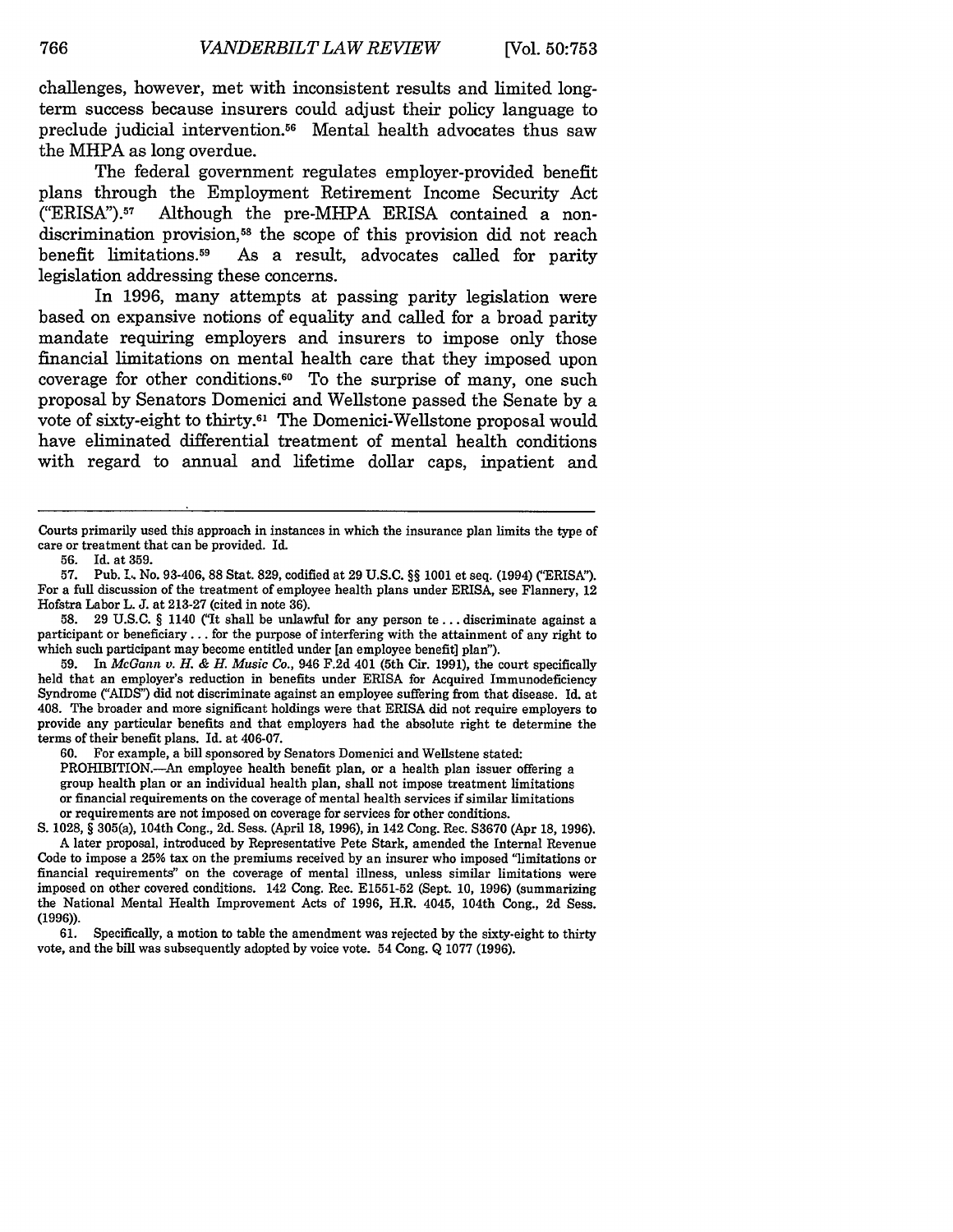outpatient hospitalization limits, and coinsurance rates.62 The proposal would not, however, have affected the use of preadmission screening or the limitation of coverage to "medically necessary" services.<sup>63</sup>

The business community strongly opposed the Domenici-Wellstone bill. Lobbyists produced studies claiming to show that the proposal would have a devastating effect on premiums and the number of Americans receiving health insurance coverage.<sup>64</sup> Moreover, despite Senate approval, individual Senators did not appear to fully support the bill. For example, Senator Robert Dole, shortly after affirmatively voting for the bill, stated "[t]hat's a very, very expensive provision, and it's going to cause all kinds of problems."<sup>65</sup> The bill ultimately succumbed to such opposition in the conference committee for the Health Insurance Portability and Affordability Act.<sup>66</sup>

Senators Domenici and Wellstone, however, had not given up their effort to push parity legislation through Congress in 1996. In a "last-minute maneuver," the senators successfully attached a more limited piece of parity legislation, the current MHPA, to the VA-HUD Appropriations Bill,<sup>67</sup> which passed the Senate.<sup>68</sup> Despite opposition from employer groups, President Clinton signed the bill on September **26, 1996.69**

#### 2. The Legislative "Compromise": What Does the Act Accomplish?

Compared to the broad scope of the original proposal, the MHPA accomplishes very little. It only requires parity for lifetime

**<sup>62.</sup> S. 1028,** § 305(b), 104th Cong., **2d.** Sess. (Apr. 18, 1996), in 142 Cong. Rec. S3670 (Apr. **18,** 1996).

<sup>63.</sup> Id. Had the bill passed, the exemption of these practices would have been crucial to its effect on managed care. See Part IV.B.3 (discussing the use of "medical necessity" in managed care).

<sup>64.</sup> See *Employer Groups' Study Bolsters Claims of Negative Side of Mental Health Parity,* 4 Health Care Policy Rep. (BNA) 995, **995** (June 10, 1996) (reporting a study that estimated the parity bill would cause a \$20 billion reduction in federal revenues, a loss of employer-sponsored insurance by 1.7 million workers and their dependents, and an 8.7% average increase in private health insurance premiums).

**<sup>65.</sup>** *Senate Passes Kassebaum-Kennedy Bill, Setting Stage for Conference with House, 5* Health L. Rep. (BNA) 629 (Apr. **25,** 1996).

**<sup>66.</sup>** Steve Langdon, *Kennedy, Kassebaum Steer Insurance Bill to Safety,* 54 Cong. Q. 2197, **2197 (1996).**

<sup>67.</sup> David Nather, *Insurance Regulation: Senate Attaches Maternity Stay, Mental Health Amendments to VA-HUD Bill,* 4 Health Care Policy Rep. (BNA) 1417, 1417-18 (Sept. 9, 1996). **68.** The provision passed by an eighty-two to fifteen vote. 54 Cong. Q. **2555** (1996).

<sup>69.</sup> Jon Healey, *VA-HUD Spending Bill Clears With Bipartisan Support,* 54 Cong. Q. 2762, 2762 (Oct. 4, 1996).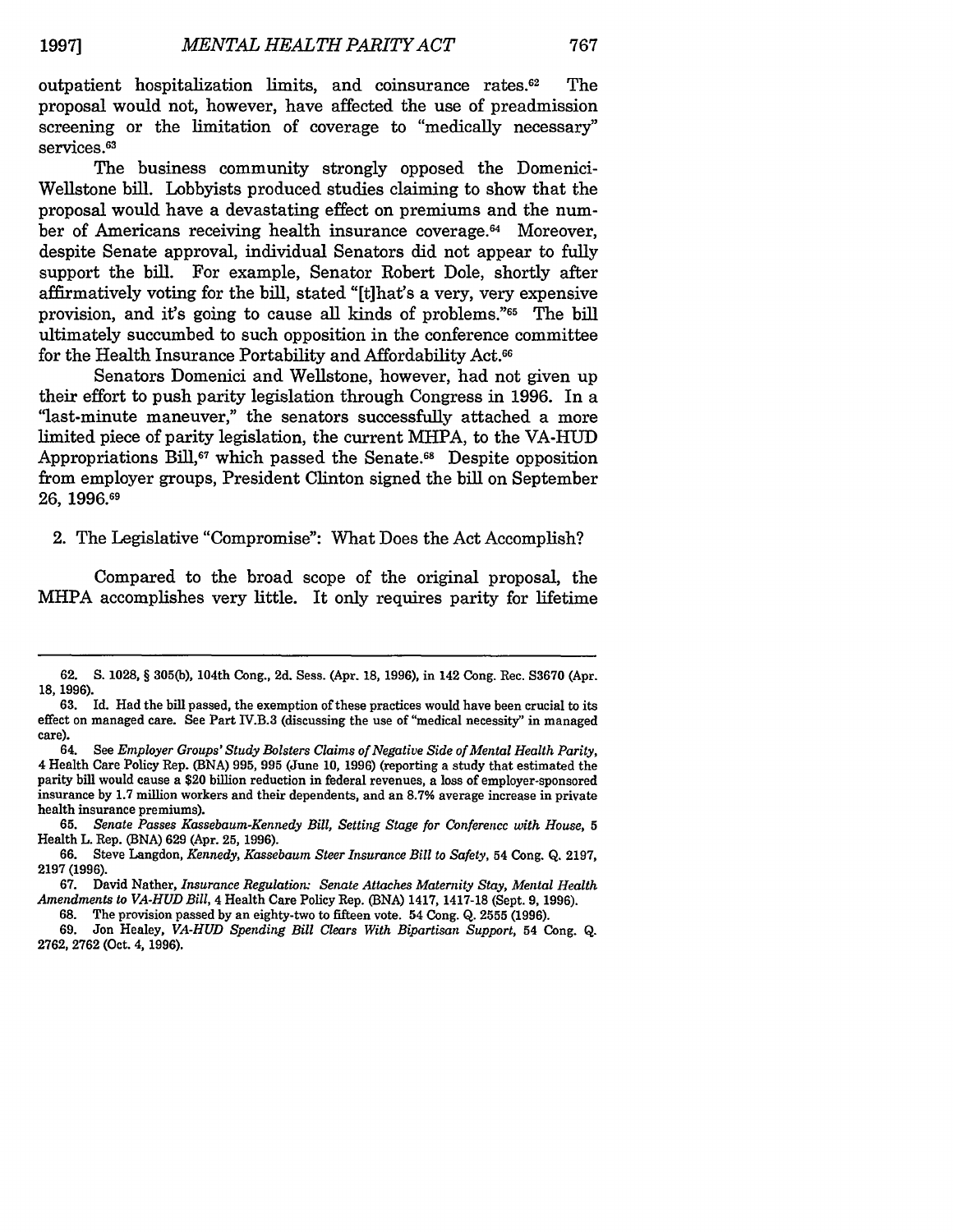and annual limitations on benefits.<sup>70</sup> If a plan imposes no such monetary limits on "substantially all medical and surgical benefits," then the plan may not so limit mental health benefits.<sup> $71$ </sup> If a plan does limit medical and surgical benefits, then the plan may either include mental health benefits under the category of medical and surgical benefits or treat mental health benefits as a separate category capped at an amount no less than that applicable to medical and surgical benefits. <sup>72</sup> The Act specifically excludes cost sharing or coinsurance, day limits, and medical necessity requirements from its reach.<sup>73</sup>

Though the limited nature of the MHPA ensures that employers will not simply stop offering health benefit plans, employers whose current plans utilize annual and lifetime caps may be exempted from the Act, or, in the alternative, choose from several options for maintaining cost controls on mental health benefits. The bottom line is that the Act does not require employers to include mental health benefits in its plans, nor does it require a plan option that includes mental health coverage. 74 Thus, the Act seems to punish those employers who do provide these benefits, while employers that refuse to provide benefits altogether receive no extra burden.

In addition, because the Act leaves employers free to use day limits and coinsurance rates without parity, cost-conscious employers will likely find a way to keep mental health costs at current levels.<sup>75</sup> For instance, employers using both a dollar and a day limit could resort to further minimizing the number of days allowed under a plan or could impose an exorbitantly high coinsurance rate.

While the original Domenici-Wellstone proposal would have required parity of benefits for all employers and insurance plans, the MHPA applies only to large and mid-sized employers.<sup>76</sup> Congress inserted this provision to placate fears that small employers faced with increased costs from one or two chronic users of mental health services would drop their benefit plans altogether. Of course, this concern ignores the simple fact that small employers could either opt out of mental health coverage altogether or use other types of

**72.** MHPA § 712(a)(1)(B),(2)(B), **110** Stat. at 2945.

<sup>70.</sup> Mental Health Parity Act of 1996, § 712(a), Pub. L. No. 104-204, 110 Stat. 2945 (1996).

<sup>71.</sup> MliPA § 712(a)(1)(A), (2)(A), 110 Stat. at 2945.

<sup>73.</sup> MHPA § 712(b)(2), 110 Stat. at 2946.

<sup>74.</sup> MHPA § 712(b)(1), **110** Stat. at 2946.

<sup>75.</sup> Employers who currently use annual or lifetime monetary caps have plenty of time to plan around the Act, which does not become effective until January 1, 1998. MHPA § 712(c)(2), 110 Stat. at 2947.

Employers with fewer than fifty employees are automatically exempted. MHPA  $\S$ 712(c)(1), 110 Stat. at 2946.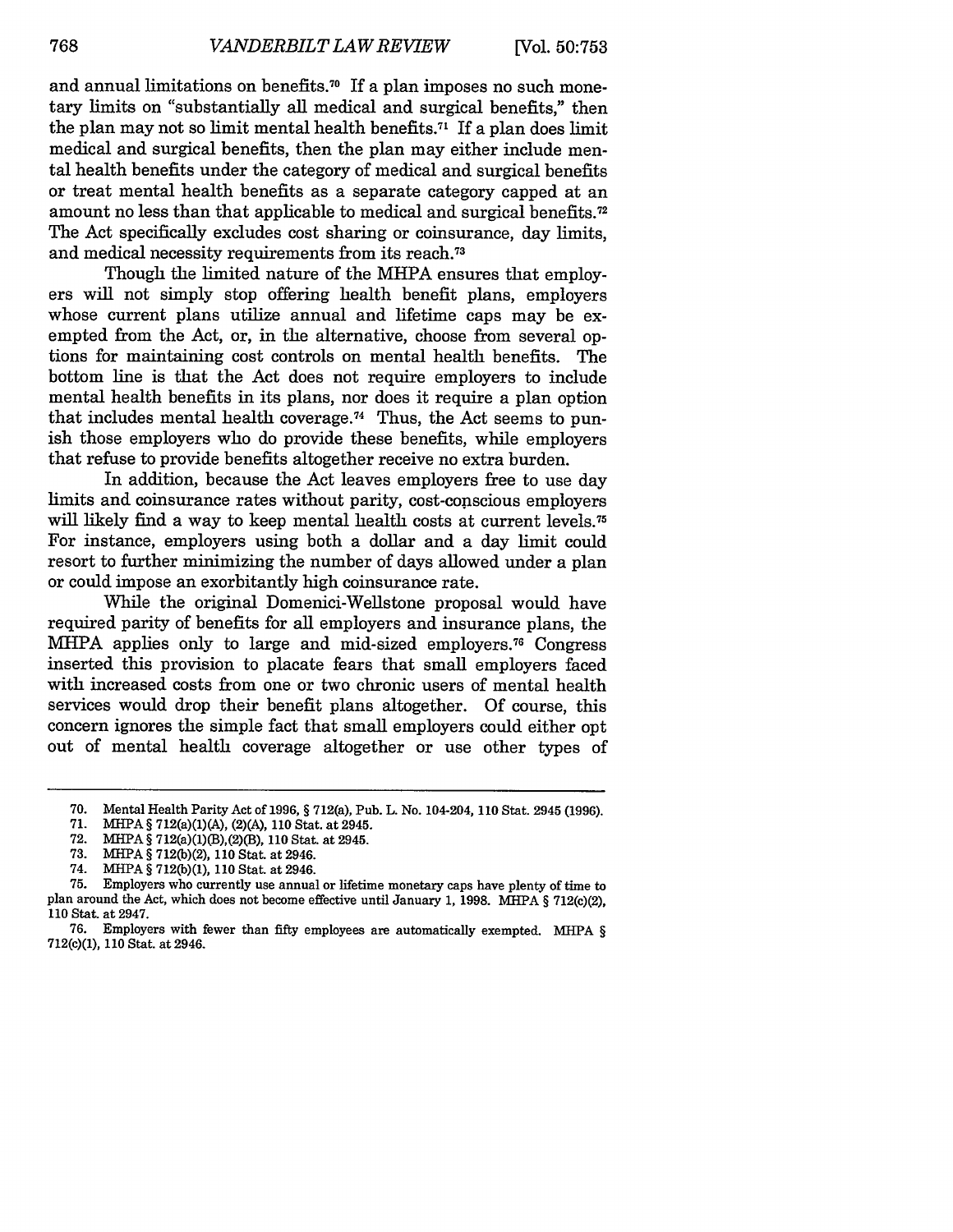limitations. The Act also exempts employers who incur a one percent increase in the cost of their plan<sup> $77$ </sup> as a result of complying with the statute.<sup>78</sup> Finally, the Act allows for employer cost containment by giving employers the authority to define what constitutes "mental health benefits."<sup>79</sup>

One could argue that the MHPA begins in the right place. Annual and lifetime caps are the most commonly used mental illness coverage limitation in traditional indemnity or fee-for-service plans,80 presumably because they give insurers the most absolute cost protections. Because these caps are the most commonly used limitations in these types of plans, the MHPA arguably will have a greater impact than if the Act only eliminated durational limits or unequal coinsurance rates. Moreover, lifetime caps permanently end benefits for a small percentage of seriously ill people, $s<sub>1</sub>$  regardless of the urgency or need for such services, while effectively subsidizing less expensive treatment for those with less severe conditions. The flexibility retained by employers and the emergence of managed care, however, suggest that the impact of the Act will be negligible.

**78.** MIHIPA § 712(c)(2), **110** Stat. at 2947.

79. MHPA § 712(e)(4), **110** Stat. at 2947. Treatment for alcohol and substance abuse disorders is automatically exempted from this definition, despite the fact that mental disorders and substance abuse are oftentimes coexistent. See Ridgely and Goldman, 40 St. Louis U. L. **J.** at 426 n.80 (cited in note 9) (reporting a 50% co-morbidity rate between mental illness and substance abuse). This approach may be something of a step back on the national scene, since President Clinton's failed attempt at universal coverage would have included coverage of substance abuse treatment. Id. at 426. This omission, however, could reflect concerns that substance abuse represents a very large part of the cost increases associated with mental illness. Shannon, 24 St. Mary's L. J. at 373 n.29 (cited in note 16) (citing substance abuse and adolescent treatment as the two major areas of escalating costs).

80. One study has shown that 58% of employer plans use maximum lifetime dollar limits, 28% use per year or benefit period dollar limits, 46% use day limits and 35% charge higher copayments for mental health inpatient care than for general medical treatment. *Survey, 3* Alcoholism & Drug Abuse Week at 4 (cited in note 14).

**81.** See Vicki Baldassano, *Mental Health Parity Law May Boost Business for Managed Care,* 4 Health Care Policy Rep. (BNA) 1532, 1532 (Sept. **30,** 1996) (reporting that 0.1% of covered patients exceed lifetime limits on mental health coverage).

<sup>77.</sup> One of the few internal issues regarding the Act is the determination of the one percent exemption. If employers cannot make this determination prior to the time that the Act becomes enforceable, they may suffer costs that the Act specifically seeks to avoid. Most likely, however, employers will have to first remove the caps on mental health care and then calculate their cost increase. Steve Findlay, *Figuring It Out,* 14 Bus. & Health 21, 22 (Nov. 1996).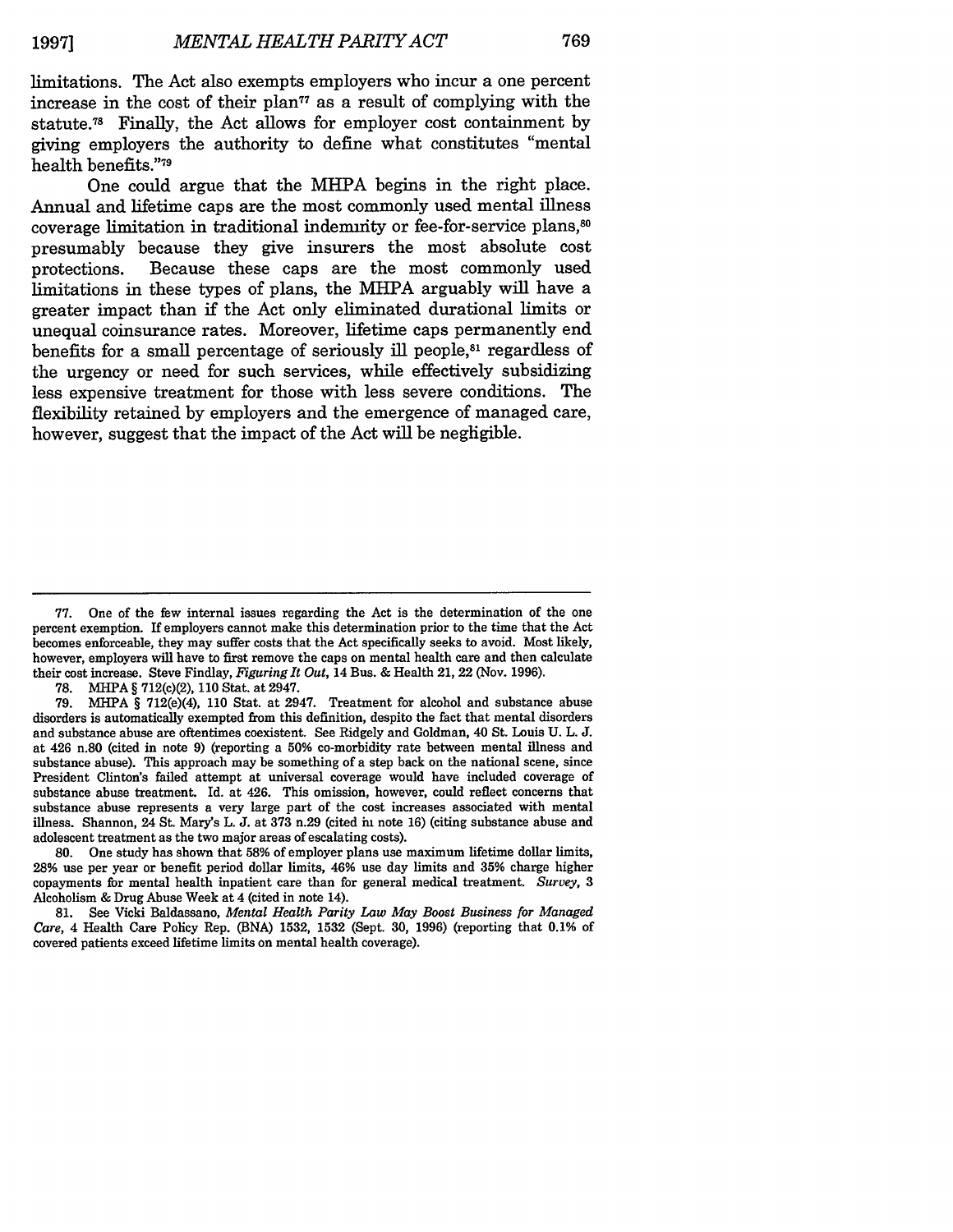#### *C. Implications of the Mental Health Parity Act*

### 1. Modifications to Employee Health Benefit Plans: Accelerating the Move to Managed Care

Though the MHPA eliminates lifetime and annual caps on mental health benefits, it does nothing to ensure that employers will not change their benefit plans to include other caps, such as limits on inpatient and outpatient days or higher coinsurance rates. Considering the already tight economic pressures on benefit plans, employers will most likely make these changes to control mental health care costs. As a result, the majority of individuals who receive mental health benefits will likely have to pay higher copayments and deductibles for their benefits. This policy could actually raise the overall expenditures of those who use mental health services-a result presumably in conflict with the goal of parity.

Another possible response by employers that is more favorable to those with a mental illness would be to lower the dollar caps applicable to general medical care to offset the increase in mental health coverage. This result seems unlikely, however, considering the flexibility provided by the MHPA and the market force of employees seeking greater health benefits. In other words, rather than shifting the costs of the Act onto those who could potentially exceed lower coverage limits on physical health, employers likely will leave the burden where it currently rests: on the mentally ill.

The prohibition on annual and lifetime caps for mental health coverage has little effect on managed care. Contrary to traditional fee-for-service plans, which commonly utilize such monetary caps, managed care plans primarily combine limits on inpatient and outpatient days with utilization review to contain the costs of mental health services.<sup>82</sup> Compared to the failed Domeinci-Wellstone proposal, which could have ended indemnity-type coverage,<sup>83</sup> the MHPA may only accelerate the move to managed care. The question

<sup>82.</sup> Id. at 1532. See Jo Brady and John Krizay, *Utilization and Coverage of Mental Health Services in Health Maintenance Organizations,* 142 Am. **J.** Psych. 744, 744 (1985) (reporting norms of thirty day limits on inpatient coverage, twenty outpatient visits, and copayments as high as \$30 per outpatient visit in a typical health maintenance organization).

<sup>83.</sup> One study regarding the sweeping parity proposal concluded: "[W]e expect the mental health parity provision in [the bill] to lead to the end of indemnity-type coverage." *Negative Side of Mental Health Parity,* 4 Health Care Policy Rep. (BNA) at 996 (cited in note 64) (quoting a Price Waterhouse study of the Domenici amendment).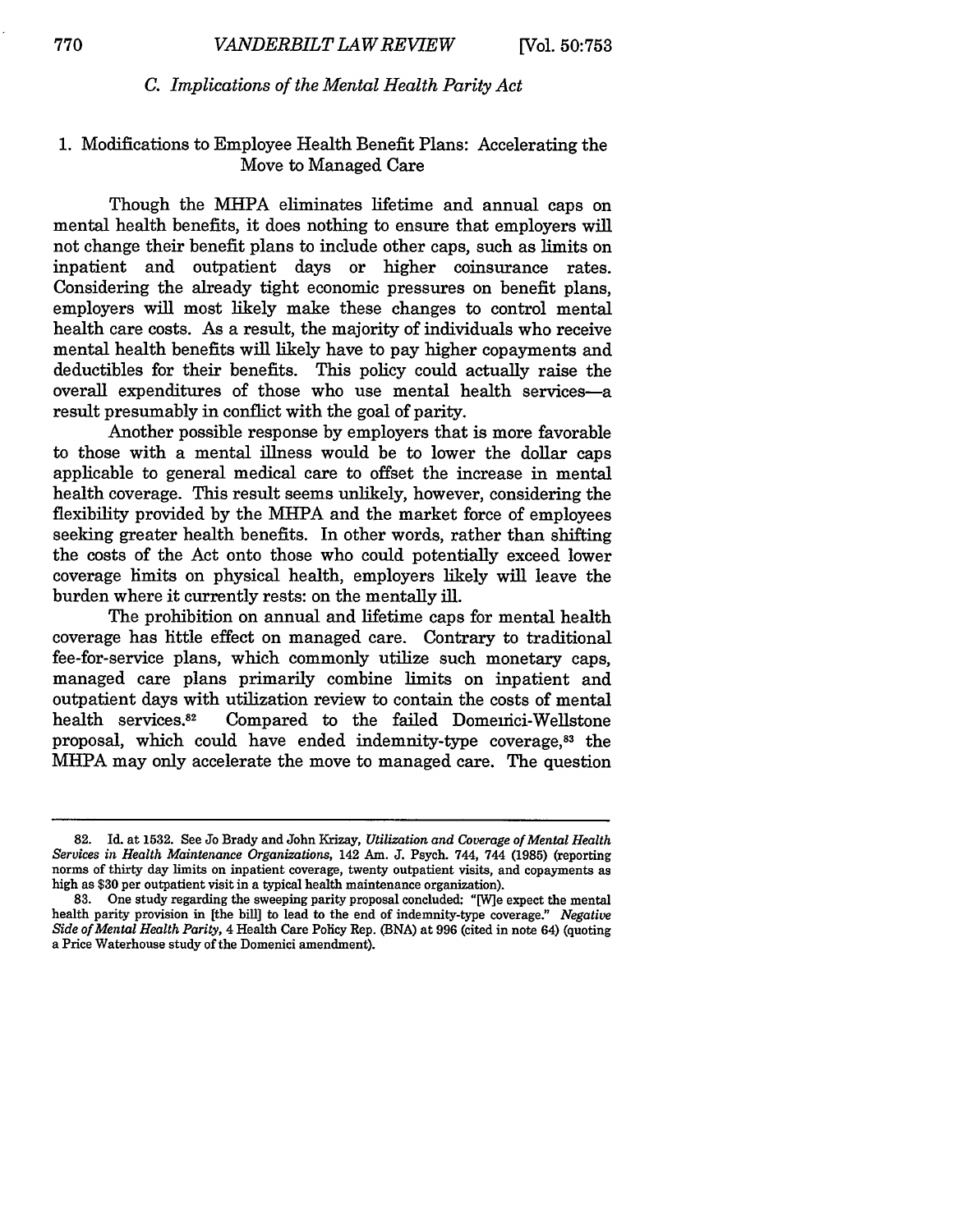for the mental health community is whether this acceleration is a move in the right direction.84

#### 2. Policy Implications?

Under the best case scenario for mental health advocates, the MHPA signifies three things. First, its passage may stimulate public awareness, dialogue, and, eventually, public support for more expansive legislation. Second, the Act may show that a majority of Congress is truly concerned about the parity issue and is willing to dictate that private insurance resources be committed to that end. Finally, the Act may be an incremental step toward full parity.<sup>85</sup>

More subtly, the enactment may show Congress's desire to further the move toward managed care in both the public and private sectors to help relieve budgetary problems.<sup>86</sup> This position may be explained by overriding cost concerns, since managed care has been effective at containing costs. $87$  This near exclusive focus on costs, however, gives rise to the question of how committed Congress is to creating greater access to care for those with mental illness. Though couched in the rhetoric of antidiscrimination law, the MHPA actually does little to get to the heart of the "discrimination" it seeks to remedy. Instead, the MHPA may serve as a salve for the conscience of legislators who can now feel they have done their part in the fight for equal insurance benefits for those with mental illness.

While further legislation may be a possibility, some political commentators believe, at the very least, further debate is forthcoming. See *Health Insurance Expansion Proposals Could "Undermine" Employer-Based Health System, According to HLAA's Gradison,* **8** Health News Daily 1 (Nov. 13, 1996) (citing prediction by Bill Gradison, President of the Health Insurance Association of America, that further efforts toward mental health parity may be forthcoming in 1997).

<sup>84.</sup> See Part IV.B.3 (discussing potential advantages and disadvantages of managed mental health care).

**<sup>85.</sup>** Considering the historical role of the state in funding mental health services, however, it may not be feasible for the private sector immediately to assume care for the most severely ill. Bernard S. Axons, et al., *Mental Health and Substance Abuse Coverage Under Health Reform,* 13 Health Affairs 192, 199 (Spring 1994). As a result, incremental change may be the best approach to easing the private secter into its new financial burdens and could eventually fulfill the ultimate goals of advocates. See Ridgely and Goldman, 40 St. Louis U. L. J. at 408 (cited in note 9) ("History has taught that incremental change.., has succeeded in accomplishing many of the advocates' goals."). But see Rubin, 28 Houston L. Rev. at 173 (cited in note 1) ("Using the 1990s as a time to make merely incremental changes to the existing collection of public and private programs may be a mistake").

**<sup>86.</sup>** See Iglehart, 334 New Eng. J. Med. at 131 (cited in note 31) (discussing Congress's desire te reduce spending for mental health care in Medicaid and Medicare and describing managed care as a "central tenet" of this initiative). Ths use of managed care in public programs could reduce the cost of such programs through the more efficient use of resources. **87.** Id.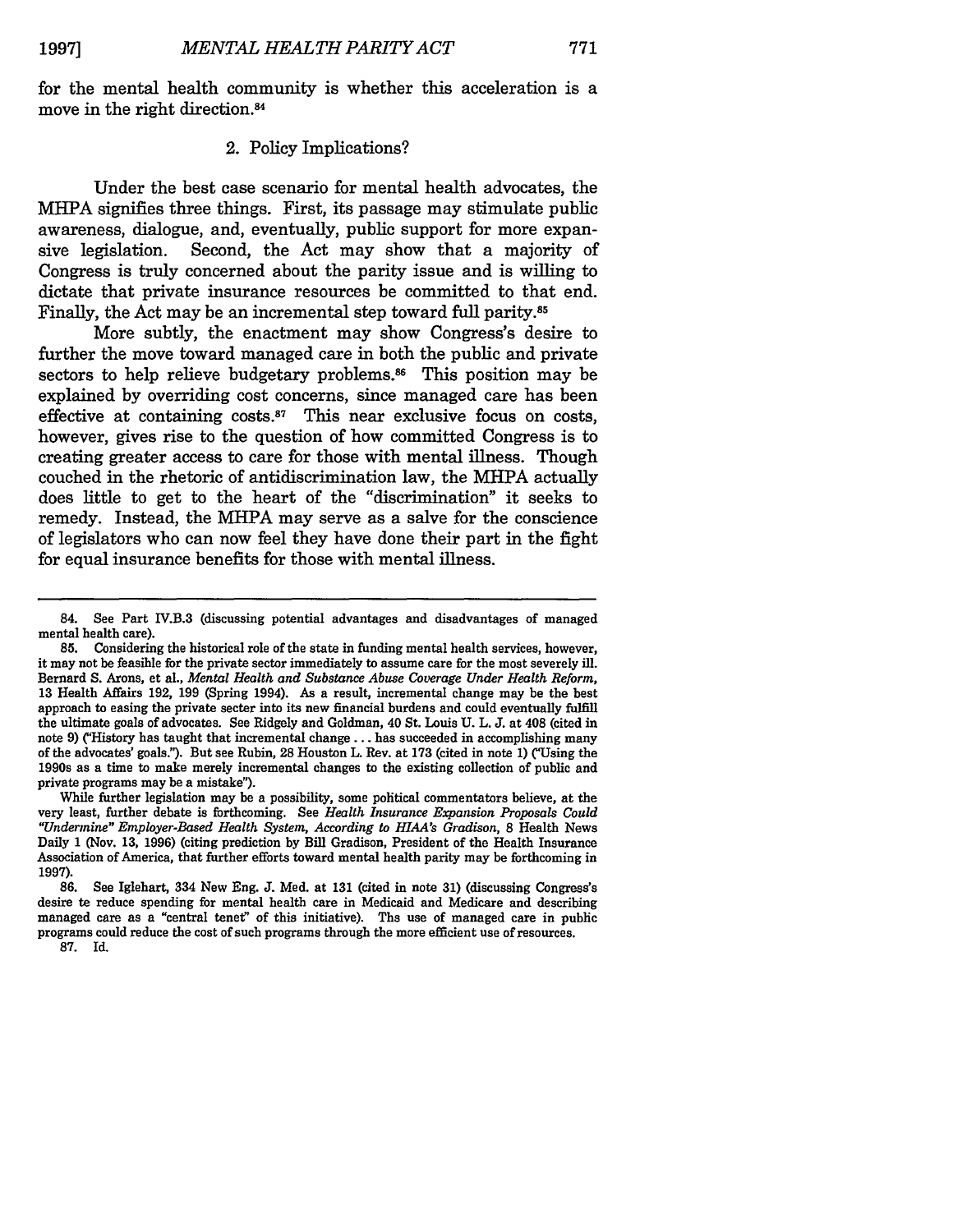#### III. THE AMERICANS WITH DISABILITIES ACT AND MENTAL HEALTH **BENEFITS**

The MHPA forecloses the use of aggregate annual and lifetime dollar limitations in employee health plans on mental health services. This Part examines whether the **ADA** provides any relief for persons with mental disabilities from the remaining types of mental illness limitations. Though the answer likely is no, many mental health advocates have expressed either belief or hope that the **ADA** could provide such relief.88

Two major legal obstacles impede the attempts of persons with mental disabilities who seek greater insurance benefits under the **ADA.** The first is a necessary showing that a mental illness limitation is a "disability-based" distinction warranting scrutiny under the ADA.<sup>89</sup> The second is the avoidance of the ADA's "safe

**89.** The **EEOC** has determined that before a suit against a discriminatory plan can be brought, the plaintiff must show that the plan uses a "disability-based" distinction. **EEOC,** *Interim Guidance on Application of ADA to Health Insurance* (June **8, 1993),** reprinted in F.E.P. Man. (BNA) 405:7115, 7116 (1993) ("EEOC Guidance"). According to the EEOC, a distinction "is 'disability-based' if it singles out a particular disability..., a discrete group of disabilities **....** or disability in general." Id. at 405:7118.

Conversely, health plan distinctions that are not based on disability and that are applied equally to employees regardless of disability cannot violate the ADA. Id. at 405:7117. For example, a mental illness limitation cannot violate the ADA if the distinction applies to a multitude of both disabling and non-disabling conditions and therefore cannot be said to discriminate on the basis of disability. Id. at 405:7117-18. By contrast, a benefits cap on AIDS treatments could violate the ADA because the cap only affects those individuals with a disabling illness. Id. at 405:7118-19. This conclusion potentially would give relief to the plaintiff in *McGann,* see note **59,** while refusing such relief to the mentally disabled.

As support for its position that mental illness limitations do not violate the ADA as disability-based discrimination, the EEOC cites to judicial decisions under the Rehabilitation Act. EEOC Guidance at 405:7118 n.9 (cited in this note) (citing *Doe v. Colautti,* 592 F.2d 704 (3d. Cir. 1979) (upholding a Pennsylvania program limiting care in a private mental hospital to sixty days) and *Doe v. Devine,* 545 F.Supp. **576** (D.D.C. 1982) (upholding cutbacks in Blue Cross mental health benefits for federal employees)).

The D.C. Circuit reaffirmed this outcome under the Rehabilitation Act. *Modderno v. King,* 82 F.3d 1059, 1065 (D.C. Cir. 1996). In addition, the Seventh Circuit has concluded that mental illness limitations in disability insurance are not discriminatory under the **ADA.** *EEOC v. CNA Insurance Co.,* 96 F.3d 1039, 1044-45 (7th Cir. 1996). The D.C. Circuit, however, declined to answer this question under the ADA when given the opportunity. *Modderno,* 82 F.3d at 1065 ("Whether or not Modderno stated a claim under the 1992 amendment of § 504 apart from the safe-harbor provision-a question on which we express no opinion-the coverage limitations challenged by Modderno cannot violate amended § 504").

The problem with the EEOCs view is that it allows employers to discriminate in benefit plans against persons with mental disabilities, as long as the terms of the plans include both

**<sup>88.</sup>** See Cook, **50 U.** Miami L. Rev. at **365-66** (cited in note **13)** (suggesting that the **ADA** mandate some coverage for those with severe mental illness); Orentlicher, **31** Harv. C.R.-C.L. L. Rev. at **85** (cited in note 4) (contending that day limitations on mental health treatment could be prohibited **by** the **ADA** under the proposed "destructured disability standard"); Ramage, 45 Vand. L. Rev. at **970-71** (cited in note **16)** (arguing that mental illness limitations could be found to be subterfuges to evade the purposes of the **ADA).**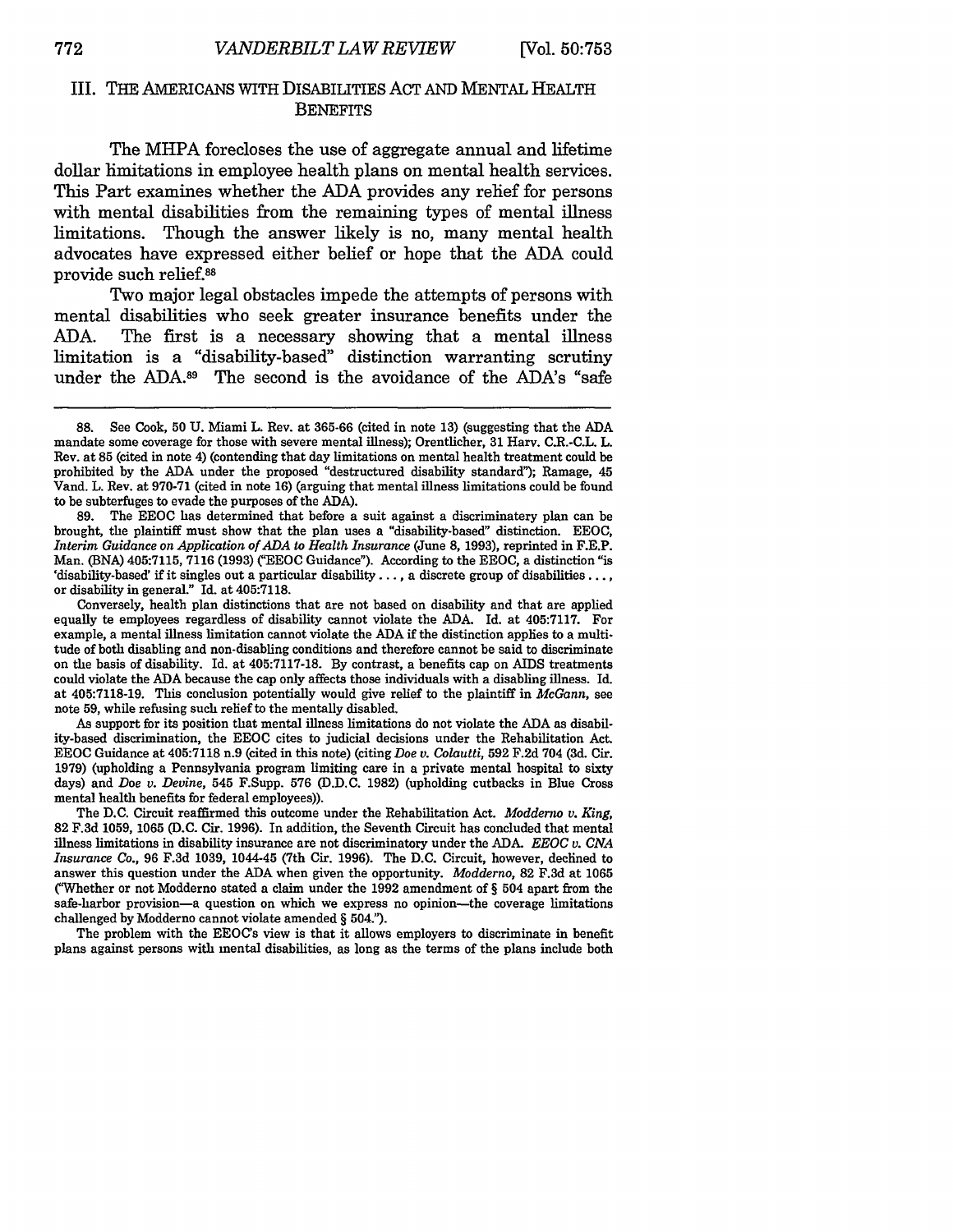harbor" for insurance and employee benefit plans. Under the general statutory framework of the ADA, a mental illness limitation could easily violate the ADA. Congress, however, created an apparent safe harbor, section 501(c),<sup>90</sup> which arguably protects all benefit plans from ADA scrutiny. Congress also inserted language, however, that creates an exception to the benefit plan exemption, thus possibly reopening some benefit plans to scrutiny. This Part limits its analysis to the two primary interpretations of this safe harbor provision and examines the vulnerability of mental health limitations under each interpretation.

#### *A. The Broad Goals of the ADA*

Congress enacted the ADA as a sweeping mandate to end discrimination against persons with disabilities<sup>91</sup> in employment, public services, and public accommodations provided by private entities.<sup>92</sup> The Act provides that no employer<sup>93</sup> "shall discriminate

90. 42 U.S.C. § 12201(c).

91. 42 U.S.C. §12101 (b) states:

It is the purpose of this chapter-

**(1)** to provide a clear and comprehensive national mandate for the elimination of discrimination against individuals with disabilities;

(2) to provide clear, strong, consistent, enforceable standards addressing discrimination against individuals with disabilities;

(4) to invoke the sweep of congressional authority, including the power to enforce the fourteenth amendment and to regulate commerce, in order to address the major areas of discrimination faced day-to-day by people with disabilities.

92. Title I of the ADA addresses employement practices, Title II concerns public services, and Title III addresses public accomodations provided by private entities. See generally 42 U.S.C. §§ 12101 et seq.

93. The ADA actually uses the broader term of "covered entity" to reach most persons or organizations involved with employment in any capacity. Id.  $\S$  12111(2). An employer is defined as "a person engaged in an industry working day in each of 20 or more calendar weeks in the current or preceding calendar year, and any agent of such a person  $\dots$ ." Id. § 12111(5).

persons with disabilities and the non-disabled. See Rubenstein, 40 St. Louis U. L. J. at 353 (cited in note 13) (stating that the EEOC's "analysis... allows the manner in which medical conditions are grouped for coverage purposes in a health plan to control determinations about discrimination"). See also Mary T. Giliberti, *The Application of the ADA to Distinctions Based on Mental Disability in Employer-Provided Health and Long-Term Disability Insurance Plans,* 18 Mental & Physical Disability L. Rptr. 600, 602 (1994) ("Because of the EEOC's position, persons with severe disabilities are unable to get care simply because their conditions fall into the 'mental' category.").

Courts, however, are likely to maintain the logical premise that a distinction between mental and physical disabilities merely distinguishes between disabilities, not between the disabled and non-disabled. Antidiscrimination statutes such as the ADA only prohibit the latter type of discrimination. See *Modderno,* 82 F.3d at 1062 (concluding that discrimination against the mentally disabled as compared to the physically disabled was not the purpose of the Rehabilitation Act).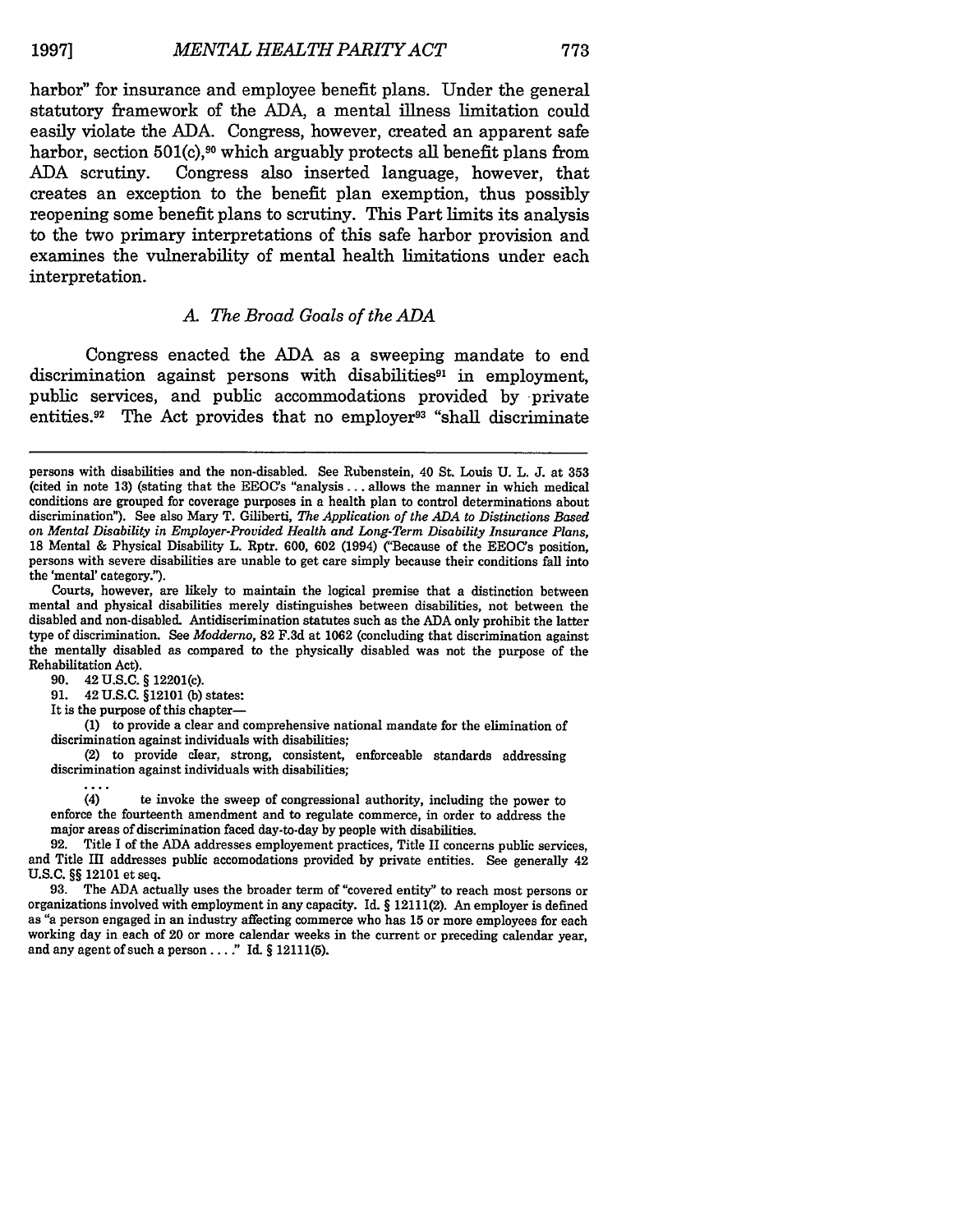against a qualified individual with a disability<sup>94</sup>... in regard to job application procedures, the hiring, advancement, or discharge of employees, employee compensation, job training, and other terms, conditions, and privileges of employment."<sup>95</sup> This broad mandate includes fringe benefits such as employee health insurance plans.9 6 Moreover, the ADA explicitly extends to those employment practices that have a disparate impact on, as well as practices that amount to disparate treatment of, persons with disabilities.<sup>97</sup>

The ADA's definition of disability includes any "physical or mental impairment that substantially limits one or more of the major life activities."98 More specifically, a mental impairment is defined as "[a]ny mental or psychological disorder, such as mental retardation, organic brain syndrome, emotional or mental illness, and specific learning disabilities."99

**95.** 42 **U.S.C.** § 12112(a).

**96.** Id. § 12201(c).<br>**97.** Id. § 12112(b). "Disparato treatment" refers to employment practices that are intentionally aimed at discriminating on the basis of disability. Rubenstein, 40 St. Louis U. L. J. at 331 (cited in note 13). 'Disparate impact" refers to employment practices that are facially neutral toward disability but have a disproportionate effect on the disabled. Id.

98. 42 U.S.C. § 12102(2)(A). In addition, anyone having "a record of such an impairment" or "regarded as having such an impairment" is considered disabled under the ADA. Id. § 12102(2)(B)-(C). Major life activities include caring for one's self, working, walking, speaking, learning, and breathing. 28 C.F.R. § 35.104 (1996).

The inclusion of mental disabilities under the ADA was an important victory for the mental health community. See 42 U.S.C. § 12211(b) (excluding transsexualism, sexual behavior disorders, voyeurism, compulsive gambling, and other similar "disorders").

**99. EEOC,** *A Technical Assistance Manual on the Employment Provisions (Title I) of the Americans with Disabilities Act* 11-2 (1992). This definition tracks the Rehabilitation Act of 1973's use of "handicap," providing a good guidepost as to what disorders qualify under the ADA. The courts have identified several mental impairments as handicaps under the Rehabilitation Act. See *Overton v. Reilly,* 977 F.2d 1190 (7th Cir. 1992) (mental and emotional illnesses that included severe depression); *Doe v. Region 13 Mental Health-Mental Retardation Comm'n,* 704 F.2d 1402 (5th Cir. 1983) (depressive neurosis); *Franklin v. U.S. Postal Service,* 687 F. Supp. 1214 (S.D. Ohio 1988) (paranoid schizophrenia); *Doe v. Syracuse School District,* **<sup>508</sup>**F. Supp. 333 (N.D.N.Y. 1981) (nervous breakdown and history of psychological treatment). See also John F. Fielder, *Mental Disabilities and the Americans with Disabilities Act: A Concise Compliance Manual for Executives* 114 (Quorum Books, 1994) (containing a comprehensive listing of cases that include mental illnesses under the Rehabilitation Act's definition of "handicap"). In fact, the Senate noted that the definition, with a few limited exceptions, covers the full range of disorders listed in the Diagnostic and Statistical Manual of Mental Disorders. Harvey S. Mars, *An Overview of Title I of the Americans With Disabilities Act and Its Impact*

<sup>94.</sup> A "qualified individual with a disability" is defined as "an individual with a disability who, with or without reasonable accomodation, can perform the essential functions of the employment position that such individuals holds or desires." Id. § 12111(8). Recent cases suggest that this term is especially important in the context of disability insurance. See, for example, *CNA Ins.,* 96 F.3d at 1041-44 (holding that the ADA did not cover the plaintiffs claim because plaintiff, suffering from severe depression and bipolar illness, was not a "qualified individual with a disability"). An in-depth discussion of this statutory term is beyond the scope of this Noto.<br>95. 42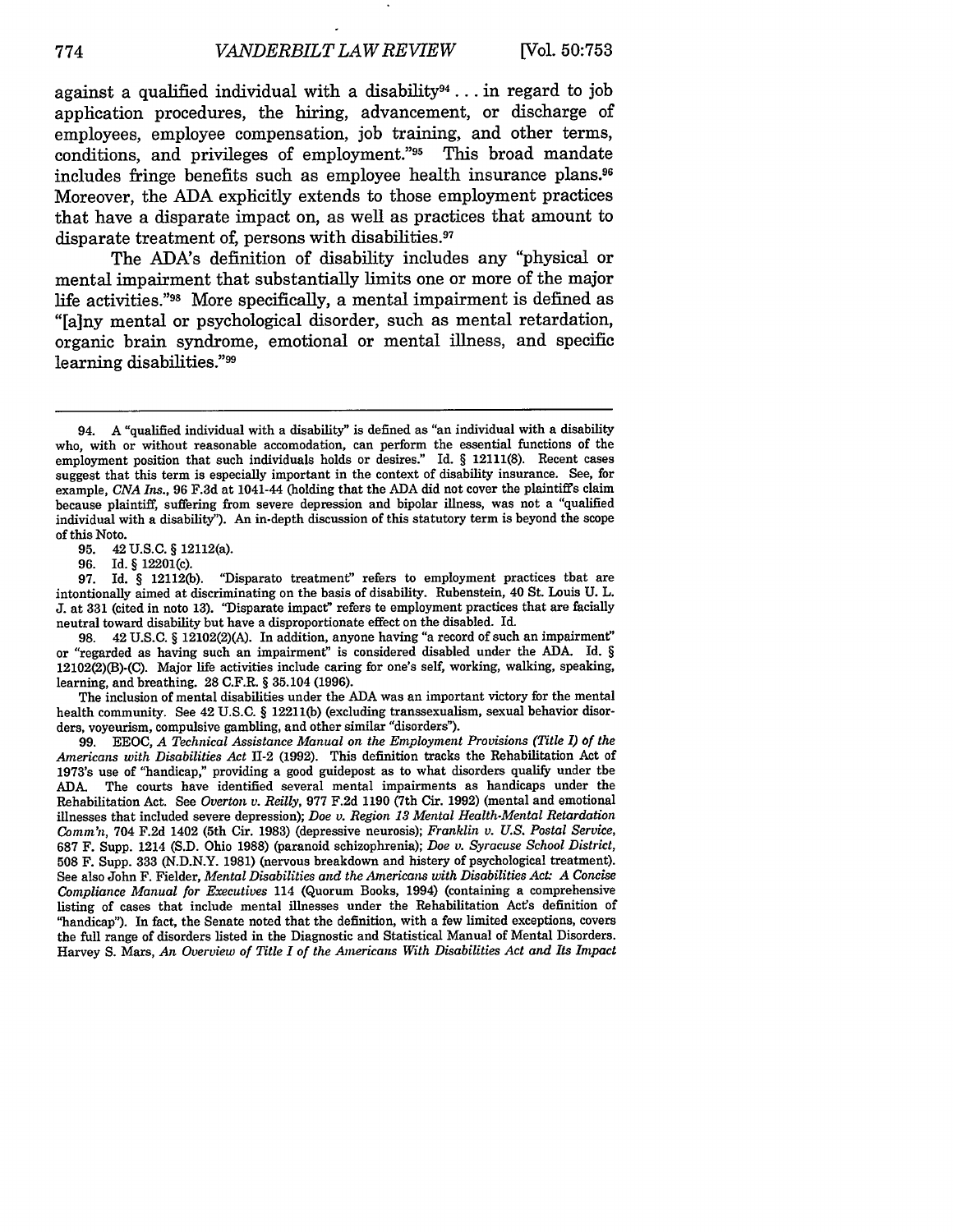Many insurance practices potentially violate the ADA under this general framework. Specifically, mental illness limitations that lack parity are highly suspect. Though such limitations may affect the disabled and non-disabled alike, they still have a disparate impact on those with disabling mental illness and therefore possibly violate the Act.100 Rather than allowing this framework to govern the terms of health benefit plans, however, Congress created a safe harbor for many employers otherwise subject to the provisions—section 501(c).

#### *B. The Legislative "Compromise" A Safe Harbor for Insurance and Employee Health Benefit Plans?'°1*

#### 1. Introduction

Though Congress had not dealt with benefit limitations in ERISA,102 the ADA presented a new opportunity to do so. While persons with disabilities hoped the ADA would open a new line of attack against health coverage limitations, the insurance industry and employers hoped to maintain the flexibility that ERISA granted. The ADA's response to this debate was section 501(c). Section 501(c) provides:

Subchapters I through III of this chapter and Title IV of this Act shall not be construed to prohibit or restrict:

(1) an insurer, hospital, or medical service company, health maintenance organization, or any agent, or entity that administers benefit plans, or similar organizations from underwriting risks, classifying risks, or administering such risks that are based on or not inconsistent with State law; or

(2) a person or organization covered by this chapter from establishing, sponsoring, observing or administering the terms of a bona fide benefit plan that are based on underwriting risks, classifying risks, or

101. For the purposes of this Note, analysis of § 501(c) will be primarily limited to Supreme Court cases involving the ADEA, the EEOC Guidance, and recent case law under the **ADA-** For more in depth discussions of cases under the Rehabilitation Act, the Civil Rights Act and ERISA, see generally Flannery, 12 Hofstra Labor L. J. at 211 (cited in note 36); Farber, 69 N.Y.U. L. Rev. at 850 (cited in note 27); Monica E. McFadden, *Insurance Benefits Under the ADA- Discrimination or Business as Usual?,* 28 Tort & Insur. L. **J.** 480 (1993).

102. See notes 58-59 (discussing the scope of ERISA's non-discrimination mandate).

*Upon Federal Labor Law,* 12 Hofstra Labor L. J. 251, 256 n.26 (1995) (citing **135** Cong. Rec. S11,173-74 (Sept. 14, 1989)).

<sup>100.</sup> See Phillip G. Peters, *Health Care Rationing and Disability* Rights, 70 Ind. L. J. 491, 517 n.127 (1995) (noting that "broad exclusions, like that of mental health, are often closely related to a large category of disabled persons"); Ramage, 45 Vand. L. Rev. at 970 (cited in note 16) ("While ostensibly applying to all employees, such a limitation [on insurance benefits for mental illnesses] would have a disparate impact on" the mentally-disabled).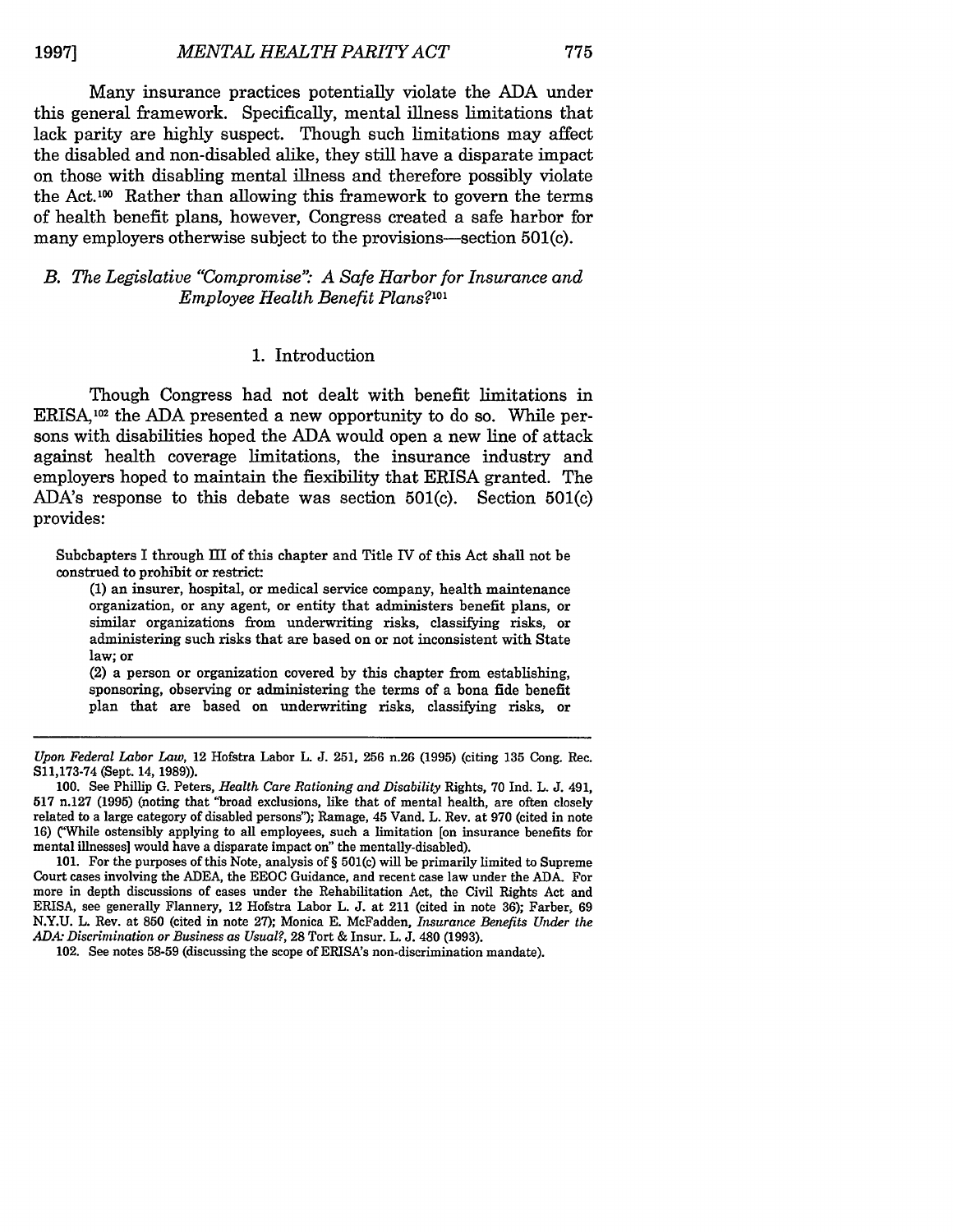administering such risks that are based on or not inconsistent with State law; or

(3) a person or organization covered by this chapter from establishing, sponsoring, observing or administering the terms of a bona fide benefit plan that is not subject to State laws that regulate insurance.

Paragraphs (1), (2), and (3) shall not be used as a subterfuge to evade the purposes of subchapter[s] I and III of this chapter.<sup>103</sup>

At first glance, this provision appears to leave the current state of employee benefit plans and insurance practices untouched<sup>104</sup> so long as they are "bona fide"105 and consistent with state law. It thus seems to allow employers to avoid the ADA's broad nondiscrimination requirements. However, the "subterfuge" clause has generated considerable controversy over the true reach of the exemption.

While commentators have grappled with the proper interpretation of section  $501(c)$  for some time,<sup>106</sup> the courts have only recently begun to evaluate the meaing of the subterfuge provision. Two primary definitions of "subterfuge" have emerged. The first relies on the Supreme Court's interpretation of similar language under the Age Discrimination in Employment Act ("ADEA").107 The second looks to the legislative history of the ADA and the EEOC's Enforcement Guidance.<sup>108</sup>

#### 2. The ADEA Definition

The Supreme Court first interpreted the term "subterfuge" in two cases under the ADEA, which contains an exemption provision for employee benefit plans similar to section 501(c). In *United Air Lines, Inc. v. McMann*,<sup>109</sup> the Court found the ADEA subterfuge clause

107. Age Discrimination in Employment Act of 1967, Pub. L. No. 90-202, **81** Stat. 602, codified at 29 U.S.C. §§ 621 et seq. (1994 ed.).

108. See generally EEOC Guidance (cited in note 89).

109. 434 U.S. 192 (1977). The plaintiff in *McMann* was automatically retired, over his objection, pursuant to a formal retirement income plan. Id. at 194. The plan had been insti-

<sup>103. 42</sup> U.S.C. § 12201(c).

<sup>104.</sup> This view is supported by legislative history which states: "In sum, section 501(c) is intended to afford insurers and employers the same opportunities they would enjoy in the manner that is consistent with basic principles of insurance risk classification." H.R. Rep. No. 101-485, 101st Cong., 2d Sess. 137-38 (1990).

<sup>105.</sup> A "bona fide" plan is one that "exists and pays benefits." *United Air Lines, Inc. v. McMann,* 434 U.S.192, 194 (1977).

<sup>106.</sup> These varying interpretations cover a broad spectrum. See, for example, Farber, 69 N.Y.U. L. Rev. at 907-14 (cited in note 27) (advocating an intent-based standard along the lines of Title VII Civil Rights Acts cases); McFadden, 28 Tort & Ins. L. J. at 501-502 (cited in note 101) (advocating a "cost-justification" test based on the Rehabilitation Act).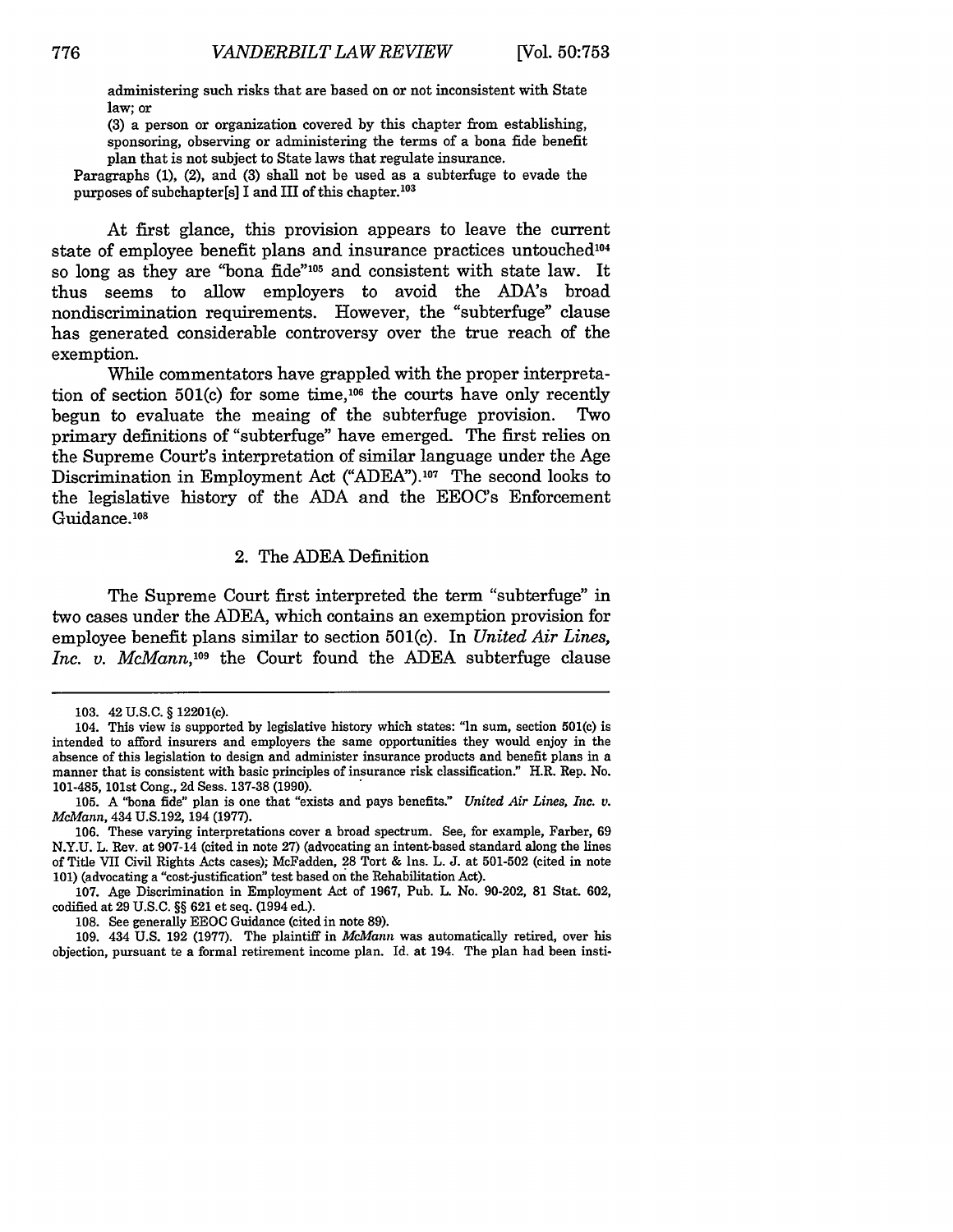unambiguous on its face, and thus assigned "subterfuge" its ordinary meaning: "a scheme, plan, stratagem, or artifice of evasion."<sup>110</sup> Further, the *McMann* Court found that this definition required a showing of intent to evade the Act and rejected the business or economic purpose test that had been proffered by lower courts and the EEOC.<sup>111</sup>

In *Public Employees Retirement System of Ohio v. Betts,12* the Court further concluded that to give proper effect to the ADEA's exemption for benefit plans, and not to render it "nugatory," a plan could not be a "subterfuge" unless it was "a method of discriminating in other, non-fringe-benefit aspects of the employment relationship. **... 113** The *Betts* Court also held that the construction of the benefit plan exemption did not suggest that employers had to assert it as a defense, as the EEOC had concluded, but rather that the exemption "redefine[d] the elements of the plaintiffs prima facie case."<sup>114</sup> Therefore, the burden of proof was on the plaintiff to show subterfuge.<sup>115</sup>

Under the ADA, several courts have followed the Supreme Court's ADEA interpretation of "subterfuge." The D.C. Circuit adopted the *Betts* definition when interpreting section 501(c) in *Modderno v. King."6 The Modderno* court found that the Supreme

Several years later, the Court revisited its definition of subterfuge in *Public Employees Retirement System of Ohio v. Betts,* 492 U.S. **158** (1989). In 1978, Congress amended the ADEA te change the result of *McMann*, but did not change, remove, or define the subterfuge language. Id. at 167-68. Though lower courts had treated this as a congressional rejection of the Supreme Court's interpretation of "subterfuge," the Supreme Court saw no reason to change its earlier interpretation because Congress had left the subterfuge language untouched. Id. at 168. Under this definition of "subterfuge" the Court once again denied relief to the plaintiff in question. Id. at 177. Following this ruling, Congress decided to remove the subterfuge language from the Act. *Modderno,* 82 F.3d at 1064.

110. *McMann,* 434 U.S. at 203.

- 112. 492 **U.S. 158 (1989).**
- **113.** Id. at **177.**
- 114. Id. at **181.**
- **115.** Id. at **181-82.**

**116. 82 F.3d 1059 (D.C.** Cir. **1996).** In *Modderno,* the ex-wife of a Foreign Service officer was hospitalized for mental illness from **1988** to **1991.** Id. at **1060.** She claimed that the **\$75,000** lifetime cap placed on mental health benefits in **1991** under the Foreign Service Benefit Plan violated § 504 of the Rehabilitation Act, **29 U.S.C.** § 794, as amended **by** § 501(c) of the

tuted in 1941, long before the passage of the ADEA in 1967. Id. at 193. The relevant ADEA provision stated: "it shall not be unlawful for an employer.., or labor organization to observe the terms of a bona fide seniority system or any bona fide employee benefit plan such as a retirement, pension, or insurance plan, which is not a subterfuge to evade the purposes of this" Act. Id. at 195-96 (quoting 29 U.S.C. § 623(f)(2)). Pursuant to an intent-based definition based on the ordinary meaning of "subterfuge," the Court concluded that a plan such as the one in dispute could not be a subterfuge to evade an Act that was passed twenty-six years later. Id. at 203.

<sup>111.</sup> Id.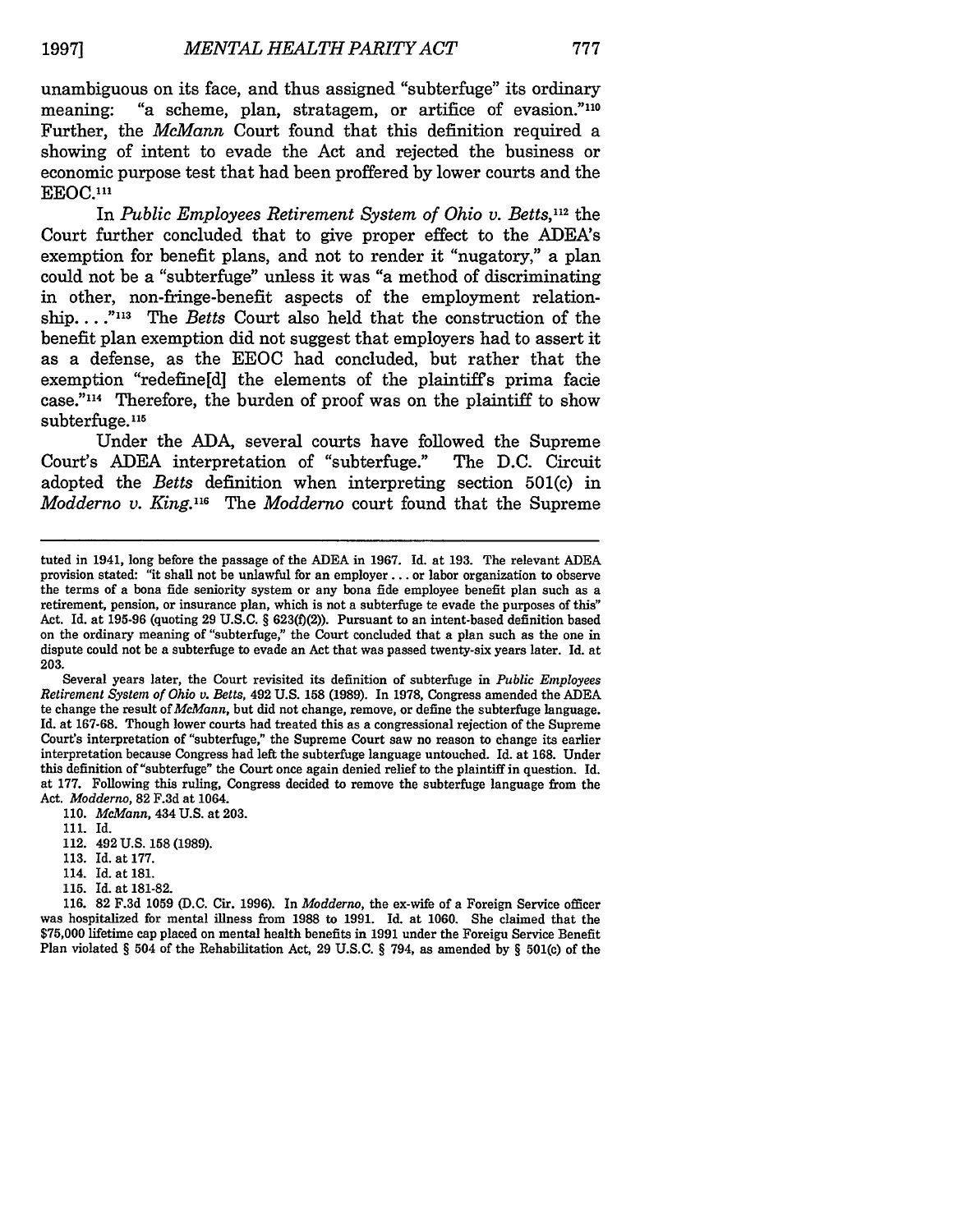Court's ADEA definition was controlling because *Betts* was decided before Congress inserted the subterfuge language in the ADA.117 The *Modderno* court reasoned that Congress "was on full alert" of the Court's understanding of "subterfuge," and thus could have avoided the interpretation through the use of available "linguistic devices."118 In *Krauel v. Iowa Methodist Medical Center,119* the Eighth Circuit explicitly adopted the reasoning of the D.C. Circuit,<sup>120</sup> refusing to accept legislative history that the plaintiff claimed showed Congress's intent to reject the *Betts* definition. <sup>2</sup> 1 Thus, both the Eighth Circuit and the D.C. Circuit have concluded that a benefit plan can only be a subterfuge under the ADA, and thus subject to full restrictions, if the employer intended to discriminate in a non-fringe benefit aspect of employment.

When the *McMann-Betts* definition of subterfuge is applied to the ADA, an employer cannot refuse to hire a qualified applicant with a mental illness merely because of a potential increase in the cost of insurance or because the employer's plan does not cover the applicant's disability.<sup>122</sup> The plaintiff, however, carries a heavy burden of proof of discriminatory intent. The defendant-employer must only proffer some actuarial basis for the challenged decision to make the plaintiffs case rather difficult to prove. As a result, this definition of subterfuge still leaves current employee plan limitations and benefit reductions largely exempted from the ADA under the safe harbor provision of section 501(c).123

ADA. Id. at 1063-64. The court rejected this claim, relying primarily on the Supreme's Court's specific holdings in *McMann* and Betts concerning pre-enactment plans. Id. at **1064-65.** The plaintiff also claimed that the plan violated § 504 of the Rehabilitation Act, regardless of the ADA amendment. Id. at 1060-63. The court found that the plaintiff failed to state a claim under unamended § 504. Id. at 1063. Interestingly enough, the monetary cap in question would not violate the MHPA, which only applies to private employee benefit plans.

<sup>117.</sup> Id. at 1065.

**<sup>118.</sup>** Id.

<sup>119.</sup> **95** F.3d 674 (8th Cir. 1996).

<sup>120.</sup> Id. at 679.

<sup>121.</sup> Id. The court reasoned that if "Congress intended to reject the Betts definition of subterfuge when it enacted the ADA, it could have done so expressly by incorporating language for that purpose into the bill that Congress voted on and the President signed." Id.

<sup>122.</sup> See *Piquard v. City of East Peoria,* 887 F. Supp. 1106, 1123 (C.D. Ill. **1995)** (noting that legislative history supports the "non-fringe benefits" interpretation in this regard).

<sup>123.</sup> See John English, Comment, *Self-Insured Group Medical Plans: A Search for Protection of Benefits, 22 Cap. U. L. Rev. 749, 766 (1993)* ('If the differences between the ADEA and the ADA are not significant, and the comparison between the two Acts is appropriate, employees like Jack McGann receive no help from the subterfuge clause of section 12201(c)."). See also note **59** (discussing *McGann).*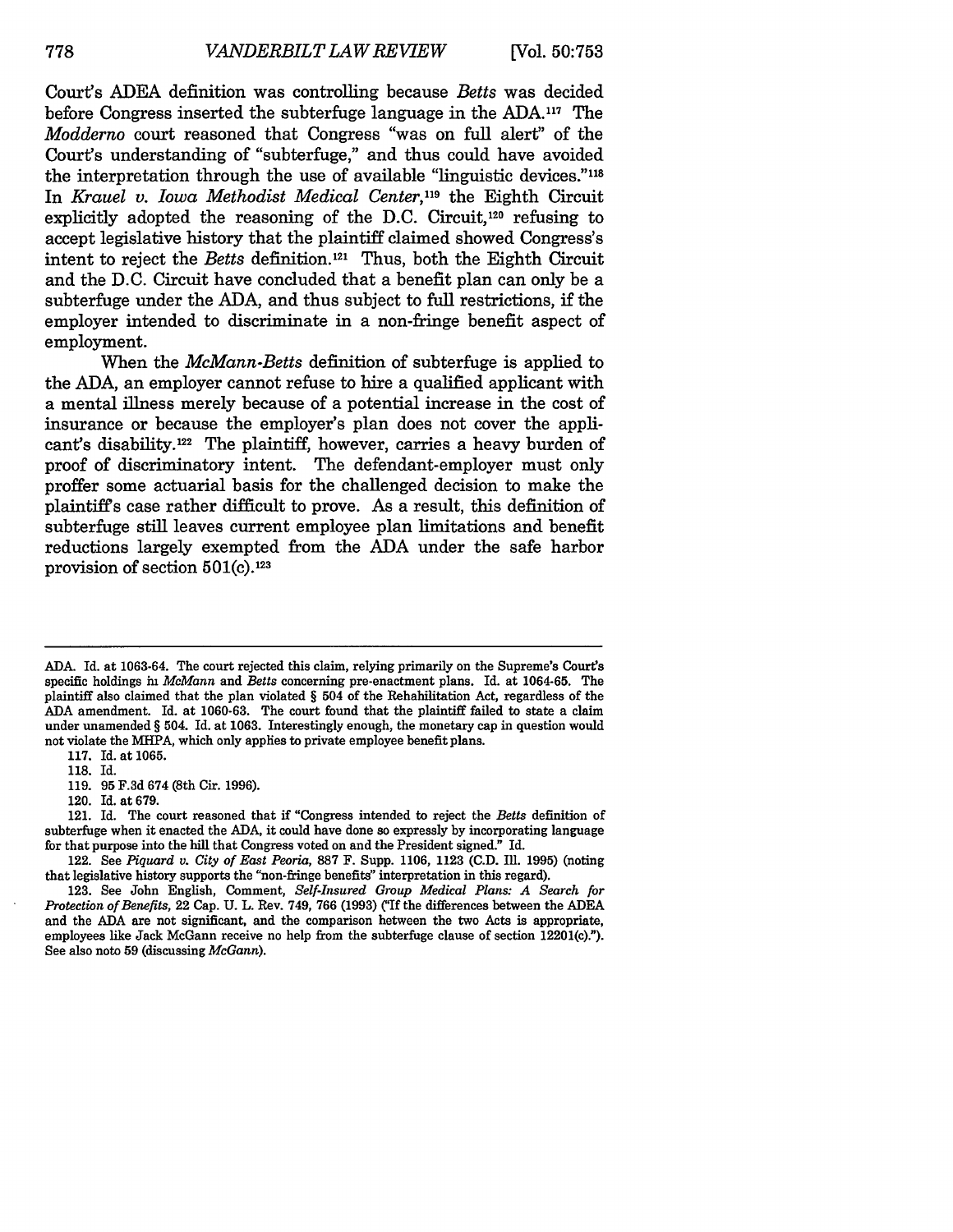#### 3. The EEOC Definition

The EEOC set forth its own definition of "subterfuge" in its interpretive guidance on the ADA. The EEOC defined "subterfuge" as a "disability-based disparate treatment that is not justified by the risks or costs associated with the disability."<sup>124</sup> The primary support for this interpretation is the ADA's legislative history, which states that an employee benefit plan not based on sound actuarial principles or reasonably anticipated experience constitutes subterfuge. 125 The EEOC also diverged from the *McMann/Betts* interpretation by placing the burden of proof on the defendant to show no subterfuge. <sup>126</sup> Plaintiffs have advocated<sup>127</sup> this definition of "subterfuge," which has

125. H.R. Rep. No. 101-485, pt. 3, at 71 (cited in note 104). Moreover, in direct contradiction to the ruling in *Modderno,* the legislative history indicates that a plan can be a subterfuge regardless of the date the plan was adopted. Id.

126. EEOC Guidance at 405:7118-20 (cited in note 89). The EEOC reasoned that in the health insurance context the employer has the greatest access to the relevant cost information and therefore should be required to carry the burden. Id. At least in principle, though varying in its overall approach to section 501(c), one court has explicitly agreed with the EEOC on this matter. *Piquard,* **887** F. Supp. at 1125-26.

The EEOC also enumerated several ways in which an employer could justify a "disabilitybased" distinction.

The respondent may prove that the disparate treatment is justified by legitimate actuarial data, or by actual or reasonably anticipated experience .... In other words.... the disability-based disparate treatment is attributable to the application of legitimate risk classification and underwriting procedures to the increased risks (and thus increased costs to the health insurance plan) of the disability, and not to the disability per se.

The respondent may prove that the disparate treatment is necessary... to ensure that the challenged health insurance plan satisfies the commonly accepted or legally required standards for the fiscal soundness of such an insurance plan.

The respondent may prove that the challenged insurance practice or activity is necessary **...** to prevent the occurrence of an unacceptable change either in the coverage of the health insurance plan, or in the premiums charged for the health insurance plan. **EEOC** Guidance at 405:7120-21 (cited in note **89)** (citations omitted).

127. See, for example, *Holmes v. City of Aurora,* **1995** U.S. Dist. LEXIS 463, \*14 (N.D. Ill. Jan. 17, **1995);** Doukas *v. Metropolitan Life Ins. Co.,* **882** F. Supp. 1197, 1199 (1995) (stating the plaintiffs claim that the insurance practices in question "are not based on sound acturial data and are therefore a mere subterfuge used to evade the purposes of the [ADA]"); *United States v. State of Illinois,* 1994 U.S. Dist. LEXIS **12890, \*15-17** (N.D. Ill. Sept. **9,** 1994) (setting forth plaintiffs' argument that a board's determination regarding a pension plan constituted "a subterfuge because it is based on stereotypical notions and myths about people with diabetes and not based on sound actuarial principles as is requred by the ADA"); *Schroeder v.*

<sup>124.</sup> EEOC Guidance at 405:7120 (cited in note 89). Two courts have explicitly rejected this definition. In *Modderno,* the D.C. Circuit saw no difference between the ADA situation and the ADEA situation in *Betts* in which the Labor Department proffered a cost-based test that the Supreme Court rejected. *Moderno,* 82 F.3d at 1065. The court further explained that the EEOC's interpretation could not be controlling because it contradicted the plain language of the statute. Id. See also, *Piquard,* 887 F.Supp. at 1125 (noting that "the plain language of Section 501(c)'s 'subterfuge' sentence does not mention the risks or costs of a disability-based distinction").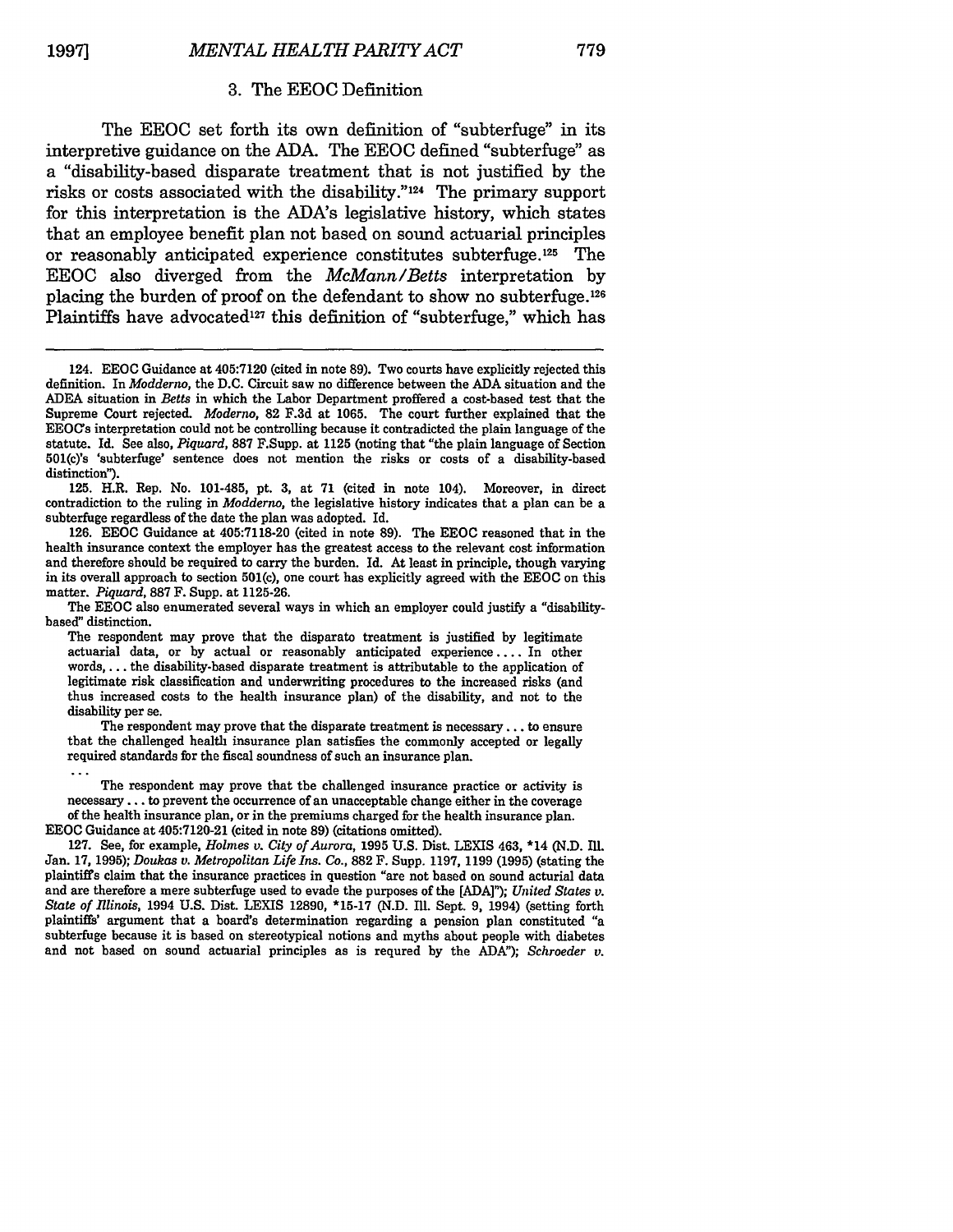not won overwhelming approval in the district courts. A three-judge panel of the Sixth Circuit in *Parker v. Metropolitan Life Insurance* Co.,<sup>128</sup> a decision recently vacated but slated to be reheard en banc,<sup>125</sup> appeared to reject the Supreme Court's *(McMann/Betts)* definition of subterfuge, suggesting, though not explicitly alluding to, the influence of the EEOC's view. 130 The court concluded that the distinction in the plaintiff-employee's disability insurance plan between mental and physical disabilities would violate the ADA if it was not justified by "'sound actuarial principles' or 'actual or reasonably anticipated experience' or 'bona fide risk classification.' **"131** The potential underlying message is that the terms of health benefit plans may be subjected to judicial scrutiny, narrowing the 501(c) exemption further than does the *McMann/Betts* definition of subterfuge.<sup>132</sup>

Under the EEOC view of subterfuge, mental illness limitations may be more vulnerable to ADA regulation. Mental health advocates could assert that limitations on mental health insurance stem from misguided perceptions or invidious bias against the mentally **ill,133** not the application of defensible risk classification.<sup>134</sup> More specifically, a

130. The *Parker* court explicitly disagreed with the *Modderno* court, relying on the legislative history of the ADA to construe the meaning of section 501(c). *Parker,* 99 F.3d at 192. The court first determined that section 501(c) was ambiguous on its face. Id. at 190.

131. *Parker,* 99 F.3d at 193.

132. This ruling worried employers and insurers, who feared that the continuing validity of mental illness limitations may be undermined by this interpretation of the ADA. Nancy Ann Jeffrey, *Mental-Health Ruling Alarms Employers,* Wall St. J. BIO (Jan. 22, 1997).

133. See Rubenstein, 40 St. Louis U. L. J. at 349-351 (cited in 13) (discussing the historical bias and discrimination against those with mental disabilities).

134. See Cook, 50 U. Miami L. Rev. at **362** (cited in note 13) (arguing that "the mentalphysical distinction masquerades as a risk classification").

*Connecticut Gen. Life Ins. Co.,* **18** Mental & Physical Disability L. Rptr. 554, 554 (D.D.C. 1994)) (stating the court's contention that "[j]ustifications for differential treatment are in the nature of affirmative defenses" in the context of mental illness limitation in disability benefits).

<sup>128. 99</sup> F.3d 181 (6th Cir. 1996), vacated in 1997 U.S. App. LEXIS 2161 (6th Cir. Feb. 6, **1997).**

**<sup>129.</sup>** *Parker v. Metropolitan Life Ins., Co.,* **1997 U.S. App.** LEXIS **2161,** \*2 (6th Cir. Feb. 6, 1997). Though no specific grounds were given, a majority of the judges sitting on the circuit voted to rehear the case en banc. Id. The rehearing is scheduled for June 11, 1997. Id.

The problem with *Parker* is that it is unclear what the true statutory basis for its conclusion is, just as it is unclear in the legislative history. Compare H.R. Rep. No. 101-485, pt. 3, at 70 (cited in note 89) (invoking "sound actuarial data" in the context of subparagraph (1) of section 501(c)), with H.R. Rep. No. 101-485, pt. 2, at 136-37 (cited in note **89)** (invoking "sound actuarial principles" and "actual or reasonably anticipated experience" in the context of the subterfuge clause). At first, the decision appears to be based on the subterfuge clause, since the court rejects the *Modderno* ruling. However, the basis also appears to be in subparagraph (1) of section 501(c), not the subterfuge language, because the court states that "even if a practice did not qualify as 'evasive' under the subterfuge provision, it might still be violative of the Act if it was based on speculation, and not on sound actuarial principles, actual or reasonably anticipated experience, or bona fide risk classification." *Parker,* 99 F.3d at 192. Perhaps this confusion played a role in the decision to vacate the judgment.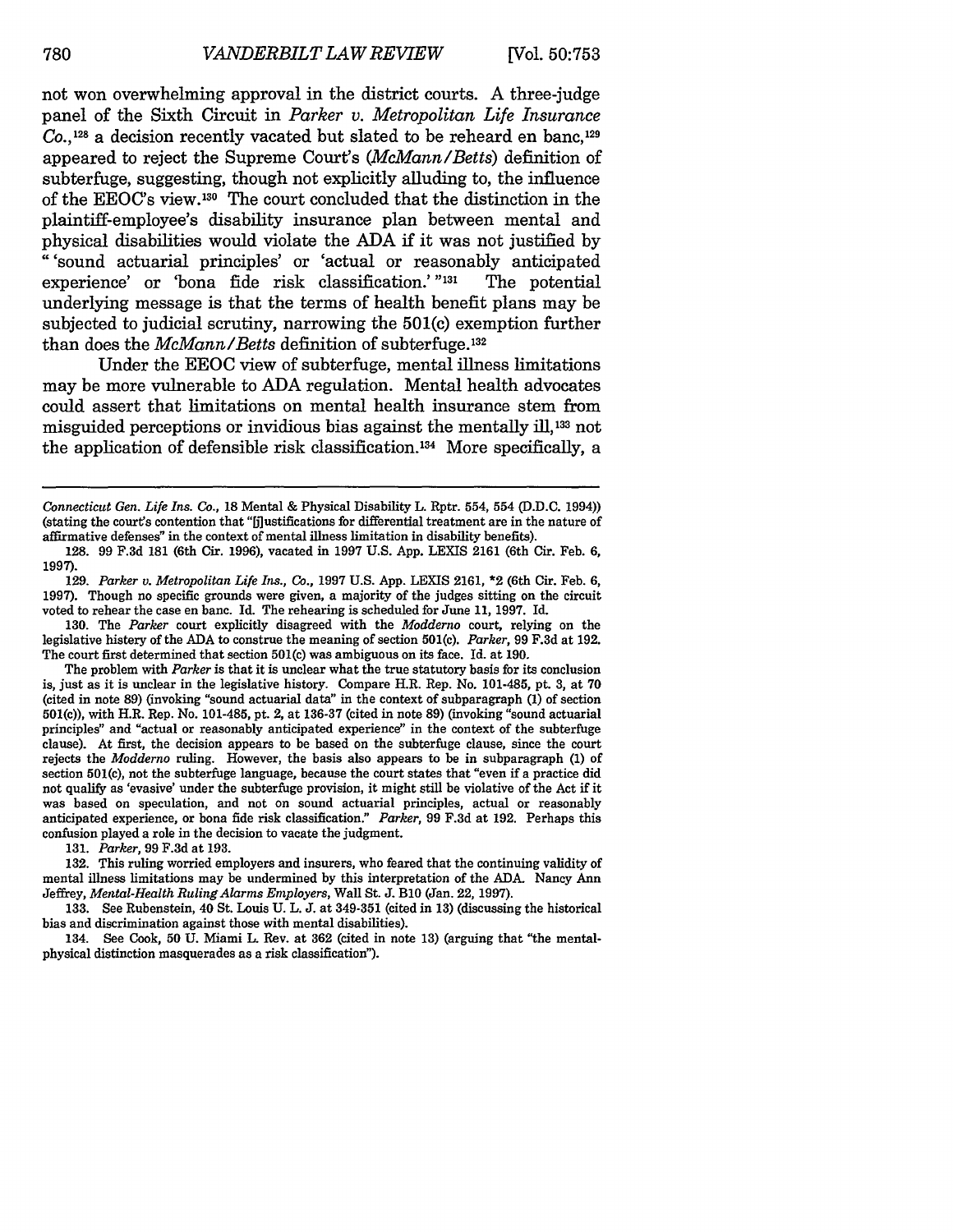plaintiff suffering from a mental disability with a proven biological basis could assert that a distinction in her health care plan between certain biologically-based mental illnesses and "physical" diseases such as Parkinson's disease is evidence of a lack of sound principles or of stereotypical notions and has no cost-effectiveness basis when compared to treatment for illnesses such as heart disease.<sup>135</sup> Moreover, the common preference for inpatient treatment over lessexpensive outpatient treatment may reveal a faulty cost assessment.136 If courts agreed with these arguments, a court could find a mental illness limitation to be a "subterfuge" in violation of the ADA, requiring relief for the disabled party.<sup>137</sup> The question remains, however, whether such relief is the correct result under section 501(c).

#### 4. Conclusion: No Legislative or Judicial Relief

Perhaps Judge Gilbert Merritt of the Sixth Circuit best described Congress's approach to insurance practices in the ADA when he wrote:

Unlike the language of Title III, which is quite clear, the meaning of the "safe harbor" provision is not self-evident. In fact, the statute appears to be purposefully vague in order to satisfy contending interest groups. Unable to decide on exactly what it intended to legislate, Congress inserted language which looks in two directions. One provision attempts to appease the insurance industry; the other provisions attempt to help the large group of disabled people. In doing so, Congress has again left this Court in the position to give meaning to conflicting statutory language designed as a political compromise.

We find that, in this instance, the statute is totally *ambiguous* on its  $face.<sup>138</sup>$ 

**<sup>135.</sup>** See note 42 (discussing Sen. Domenici's comments on the comparative effectiveness of mental health care). See also Rubenstein, 40 St. Louis **U.** L. **J.** at **350-51** (cited in note **13)** ('[W]hen measured **by** typical rationing criteria, such as efficacy, cost-effectiveness, or quality of life, many mental health interventions emerge quite well") (citations omitted).

**<sup>136.</sup>** Ramage, 45 Vand. L. Rev. at **970-71** (cited in note **16).**

<sup>137.</sup> To some extent, the EEOC's view of subterfuge could transform courts into forums for the discussion and determination of public policy issues. This tendency is reflected in the fact that the proffered arguments against mental illness limitations under the **ADA** sound very similar to those made in the context of the MiHPA. See Part II.A.2 (discussing the arguments for parity). Courts, however, have expressed a wariness about allowing this discussion to occur in this context. See *Parker*, 99 F.3d at 194 ("[I]t is not the role of the courts to write insurance policies"); *Modderno,* **82 F.3d** at **1060** (refusing to entertain the plaintiffs arguments regarding "basic justice," "prudential calculus," and "social research" in the context of a challenge to a mental illness limitation).

**<sup>138.</sup>** *Parker,* **99 F.3d** at **190. A** similar sentiment was expressed in the dissenting view of Representative Chuck Douglas of New Hampshire concerning section **501(c):** "Congress is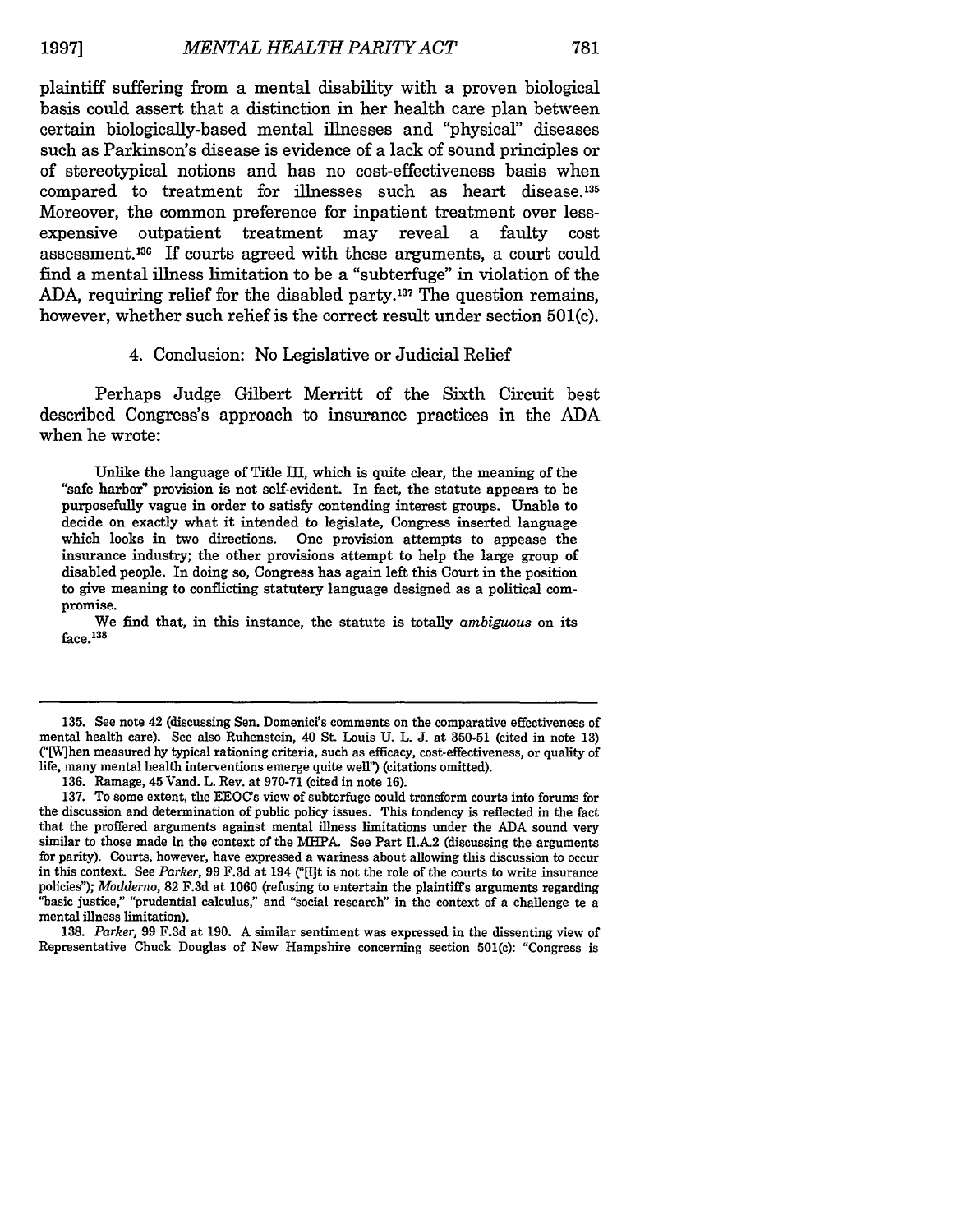The "political" choice that courts face in defining subterfuge is intriguing. The *McMann/Betts* definition obviously favors the business community in the battle to preserve its freedom from regulatory interference with employee benefit plans. A decision to apply the EEOC definition, on the other hand, is a victory for the community of individuals suffering from disabilities.139 The latter approach, however, relies on the "ambiguity" of the subterfuge language. This "ambiguity" was probably all too clear to Congress and the business and insurance communities when the ADA was drafted. *Parker* is thus in the distinct minority among courts interpreting the subterfuge clause. The majority of courts will probably continue to adopt the *McMann/Betts* definition. Though this may seem untenable to some judges,140 Congress seems to have succeeded in preserving the ongoing parity battle for another day.

While courts could opt for far-reaching interpretations of section 501(c),<sup>141</sup> they are not to blame for the ultimate lack of protection the ADA affords. Had Congress wished to subject the terms of health benefit plans to rigorous scrutiny though the use of the term "subterfuge," it should have done so more explicitly, especially in light of the Supreme Court's subterfuge precedent.142 In other words, the ADA's perceived lack of effectiveness is the result of Congress's own uncertainty. Of course, caught in the political crossfire and fearing repercussions, Congress may have purposely crafted an ambiguous statute in the hopes that the courts and administrative agencies would reach a compromise similar to that in the EEOC's Guidance, in which the ADA reaches issues such as highly controversial limits on

**139.** *Parker,* 99 F.3d at 192.

abrogating it [sic] constitutional duty by writing vague laws which must be clarified by the Federal courts." H.R. Rep. No. 101-485, pt. 3, at 94 (cited in note 89).

<sup>140.</sup> See id. at 192 ("It seems unlikely that Congress would leave the insurance industry virtually untouched by a statute that is designed to address 'the major areas of discrimination faced day-to-day by people with disabilities.' ").

<sup>141.</sup> See Orentlicher, 31 Harv. C.R.-C.L. L. Rev. at 87 (cited in note 4) (stating that "judicial interpretations have given inadequate recognition to the protections embodied" in the **ADA").**

<sup>142.</sup> The EEOC's interpretation of subterfuge is particularly troubling when the parallels between the ADEA and the ADA are considered. Under the ADEA, the Supreme Court rejected the EEOC's cost-justification test,  $Piquard$ , 75), which is remarkably similar to the EEOC's interpretation of subterfuge under the ADA. Moreover, the Supreme Court rejected the ADEA's legislative histery, which asserted that benefit plans enacted prior to the enactment of the ADEA could still be a subterfuge. *Betts,* 492 U.S. at 167-68. Since the statutery term "subterfuge" seems to track a similar course in both acts, logically the torm should have the same definition under the ADA as it did under the **ADEA\_**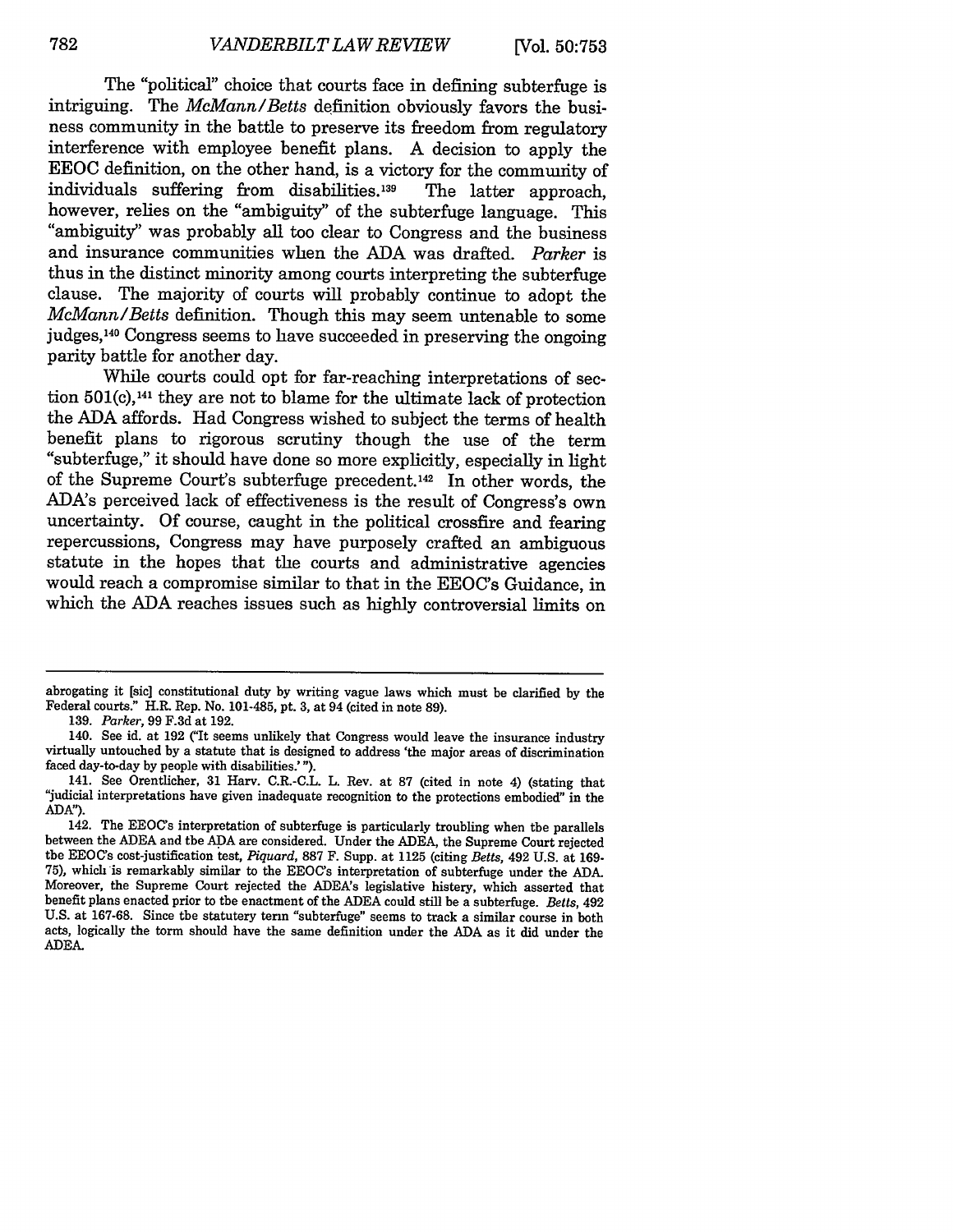AIDS benefits, while leaving untouched broader distinctions, most notably the mental illness limitations.<sup>143</sup>

In short, the mental illness limitation falls outside the scope of judicial and legislative concern under the ADA. If, however, the Sixth Circuit in its rehearing of *Parker* agrees with the D.C. and Eighth Circuits, and other circuits follow suit in foreclosing relief under section 501(c), then Congress, if it truly disagrees with the courts' interpretations, may amend the ADA and more clearly outline its intentions.

#### IV. FURTHER CONGRESSIONAL REFORMS: OBSTACLES, ALTERNATIVES, **AND** SOLUTIONS

Part IV addresses the possible future of further congressional reforms in the regulation of private mental health insurance. First, Part IV sets forth two possible characterizations of the "compromises" embodied in the MHPA and the ADA. Second, the possibility of a federal minimum mental health benefits mandate is examined, followed by an analysis of a proposed parity mandate that would extend only to severe mental illnesses. Finally, Part IV discusses managed mental health care, with an emphasis on the legislation needed to achieve parity in this setting.

#### *A. Legislative "Subterfuge" or "Schizophrenia"?*

[A] subterfuge is a scheme, plan, stratagem, or artifice of evasion.<sup>144</sup>

As the MHPA and the ADA illustrate, Congress has great difficulty in making truly substantive changes to the current regulation of employee health benefit plans. This observation is not necessarily a criticism. It does, however, illustrate the real tension that exists between insurance practices and anti-discrimination efforts.<sup>145</sup> This tension necessitates compromise, which, in the context of the ADA

<sup>143.</sup> See note 89 (discussing the EEOC's interpretation of insurance limitations scrutinized under section 501(c)).

<sup>144.</sup> *United Air Lines, Inc.,* 434 U.S. at 203.

<sup>145.</sup> Indeed, certain coverage distinctions and limitations made for purposes of risk classification have been referred to as "fair discrimination." Wortham, 19 U. Mich. J. L. Ref. at 361 (cited in note 40)).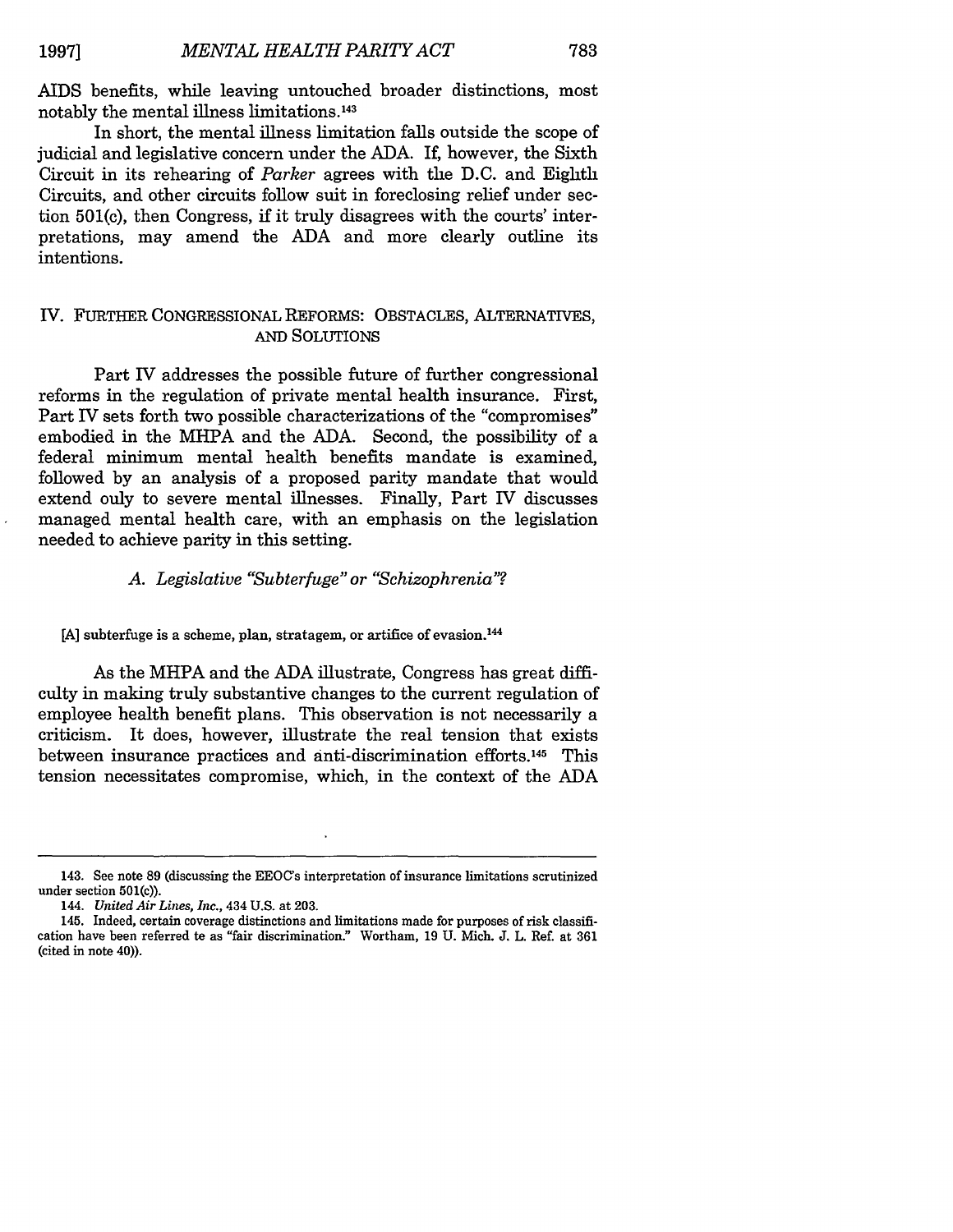and the MHPA, can be characterized as either congressional "subterfuge"<sup>146</sup> or "schizophrenia."<sup>147</sup>

Health legislation is generally characterized by initial legislative aspirations of an "access egalitarian dimension."148 Concerns about the costs of reform, however, often undo these egalitarian aspirations.149 The result, many times, is a law that symbolically embodies broad access goals but lacks a real statutory commitment to achieving those goals. 50 In this context, the terms "subterfuge" and "schizophrenia," though describing the same statutory result, denote a difference in congressional intent. Legislative "subterfuge" refers to an intentional evasion of important, but difficult issues; "schizophrenia," however, suggests no invidious intent on Congress's part, but is instead a "biologically-based," or structurally inherent, defect that results from the difficulty of coordinating and resolving the diverse political goals of the various members of Congress.

These two terms are both very fitting in the cases of the ADA and the MHPA. Generally, one's conception of the motives behind the MHPA's and the ADA's treatment of insurance practices will reflect one's choice of characterization. If characterized as "subterfuge," then the MHPA is a rather disturbing example of Congress paying lip service to an issue like parity in hopes of appearing sympathetic to the issue, 151 but, in truth, having no real intention of making any meaningful resource commitment to that end. The long-term fear of mental health advocates is that Congress has passed the MHPA as a means of pacifying active interest groups or individual members of Congress and of suppressing the issue of equality in mental health insurance.152 Likewise, the ADA could be "subterfuge" in the sense

150. Id.

<sup>146.</sup> The use of the term "subterfuge" in this section should not be confused with the statutory term "subterfuge" in the ADA, as discussed in Part III.B.

<sup>147.</sup> See note 23 and accompanying text (characterizing the legislative compromise of competing interests in health care as 'legislative schizophrenia"). The use of the term "schizophrenia" in this context is actually misleading. Schizophrenia is oftentimes confused with multiple personality disorder, Shannon, 24 St. Mary's L. J. at 367 n.4 (cited in note 16), which is the spirit in which the term is used in this section of this Note. The medical condition "schizophrenia," however, actually causes "poor reasoning, disconnected and confusing language, hallucinations [and] delusions," not multiple personalities. Id. Of course, many would argue that Congress and its actions are more accurately characterized by this true, scientific definition.

<sup>148.</sup> Blumstein, 69 Iowa L. Rev. at 1233 (cited in note 23).

<sup>149.</sup> Id. at 1234.

<sup>151.</sup> The Senate paid lip service to mental health parity by approving the sweeping Domenici proposal, when it was already apparent that the proposal would be defeated during conference negotiations. See note 65 and accompanying text (quoting comments made by Senator Dole after voting for the proposal to the effect that it was very problematic).

<sup>152.</sup> See Part II.C.2. (discussing potential policy implications of MHPA).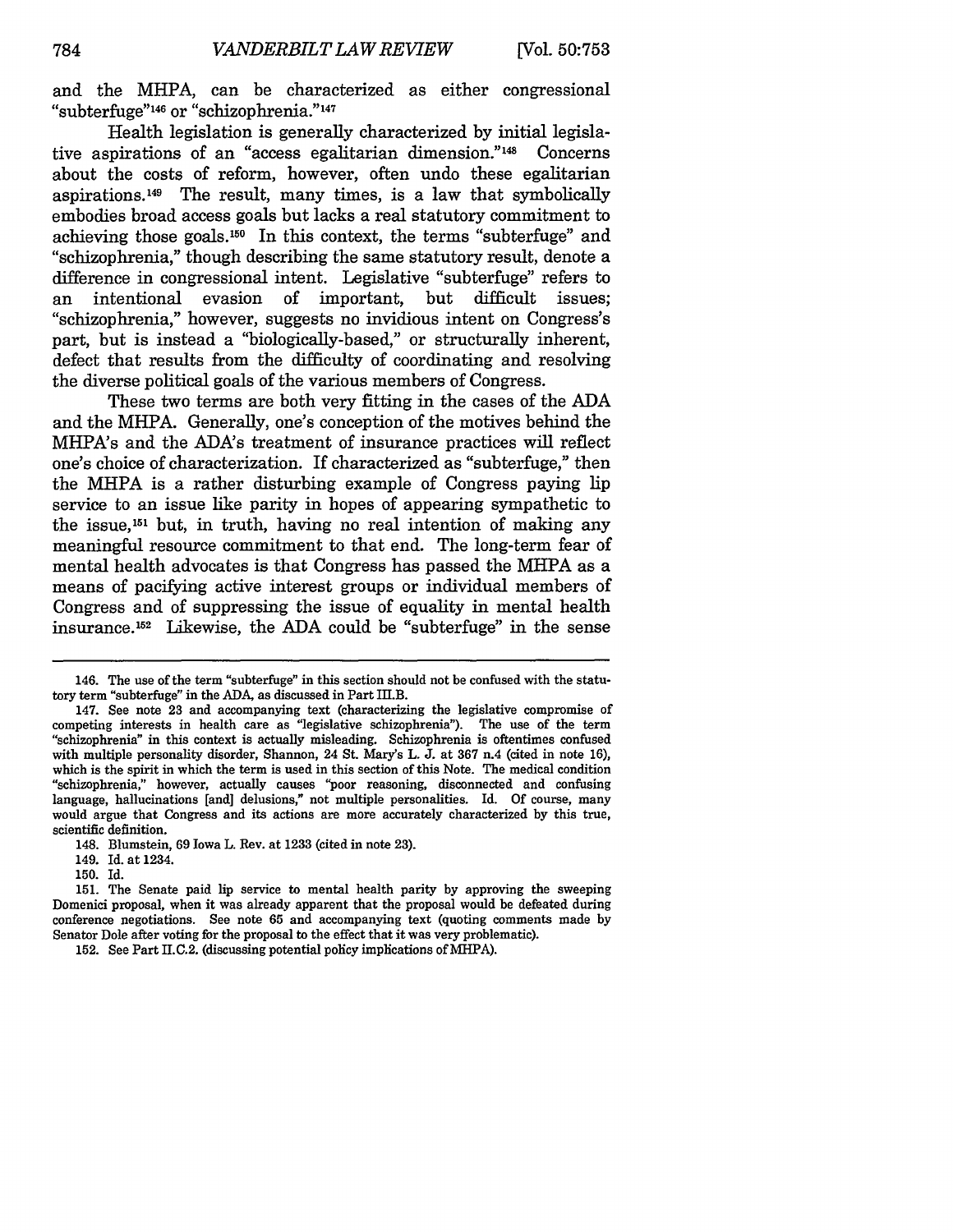that Congress, rather than dealing with the tough issues itself, has left the task to the courts and administrative agencies in order to avoid political backlash.153 This avoidance manifests itself as a sweeping ban on discrimination undercut **by** a broad statutory exemption. The exemption is then further complicated **by** an undefined exception, the interpretation of which is confused **by** legislative history contradicting the only prior possible interpretation of the language of the statutory exception. **<sup>154</sup>**

Attributing an invidious intent to Congress, however, may be unfair, especially in light of the difficulty of the parity issue. Rectifying tensions between insurance and antidiscrimination law is a long and arduous process. Perhaps the greatest victory for mental health advocates in the battle over parity has already been won **by** getting the word "discrimination" applied to their cause. Insurers, however, still claim valid justification for their discriminatory underwriting practices, while mental health advocates see only attempts at rationalizing those practices. 155 Indeed, insurance underwriters seem to be in conflict with one another. One of the primary purposes of insurance is to spread costs among the many so that those few unfortunate ones can bear the cost of catastrophic illness.156 Benefit planners and insurance companies concerned about rising costs, however, seek either to limit the chances of these risks occurring in their plans through blanket exclusions or to ameliorate the costs of those not suffering such risks **by** shifting them to those who do

**<sup>153.</sup>** See note 143 and accompanying text (suggesting that Congress may have created confusion in the **ADA** to avoid political repercussions).

<sup>154.</sup> See Part II.B (discussing the ADA's insurance safe harbor and the statutory term "subterfuge"). As one congressman noted:

The term 'subterfuge' is used in the **ADA** simply to denote a means of evading the purposes of the **ADA.** It does not mean that there must be some malicious intent **to** evade the **ADA** on the part of the insurance company or other organization, nor does it mean that a plan is autematically shielded just because it was put into place before the **ADA** was passed. Indeed, there is currently a bill moving though Congress **to** overturn the *Betts* decision and we have no intention of repeating a decision in the **ADA** with which we do not agree.

**<sup>136</sup>** Cong. Rec. H4624 (July 12, **1990)** (statement of Representative Edwards). See also **136** Cong. Rec. **S9697** (July **13, 1990)** ("It is important to note that the term 'subterfuge,' as used in the **ADA,** should not be interpreted in the manner in which the Supreme Court interpreted the term.") (statement of Senator Kennedy).

**<sup>155.</sup>** See Deborah **A.** Stone, *The Struggle for the Soul of Health Insurance,* **18 J.** of Health Politics, Policy, **&** L. **287, 296 (1993)** (The numerical system, and the underwriting guidelines and rating manuals.., have all the trappings of scientific objectivity **...** but they often seem to be based as much on social prejudices and stereotypes as on empirical knowledge.").

**<sup>156.</sup>** Id. at **290-92.**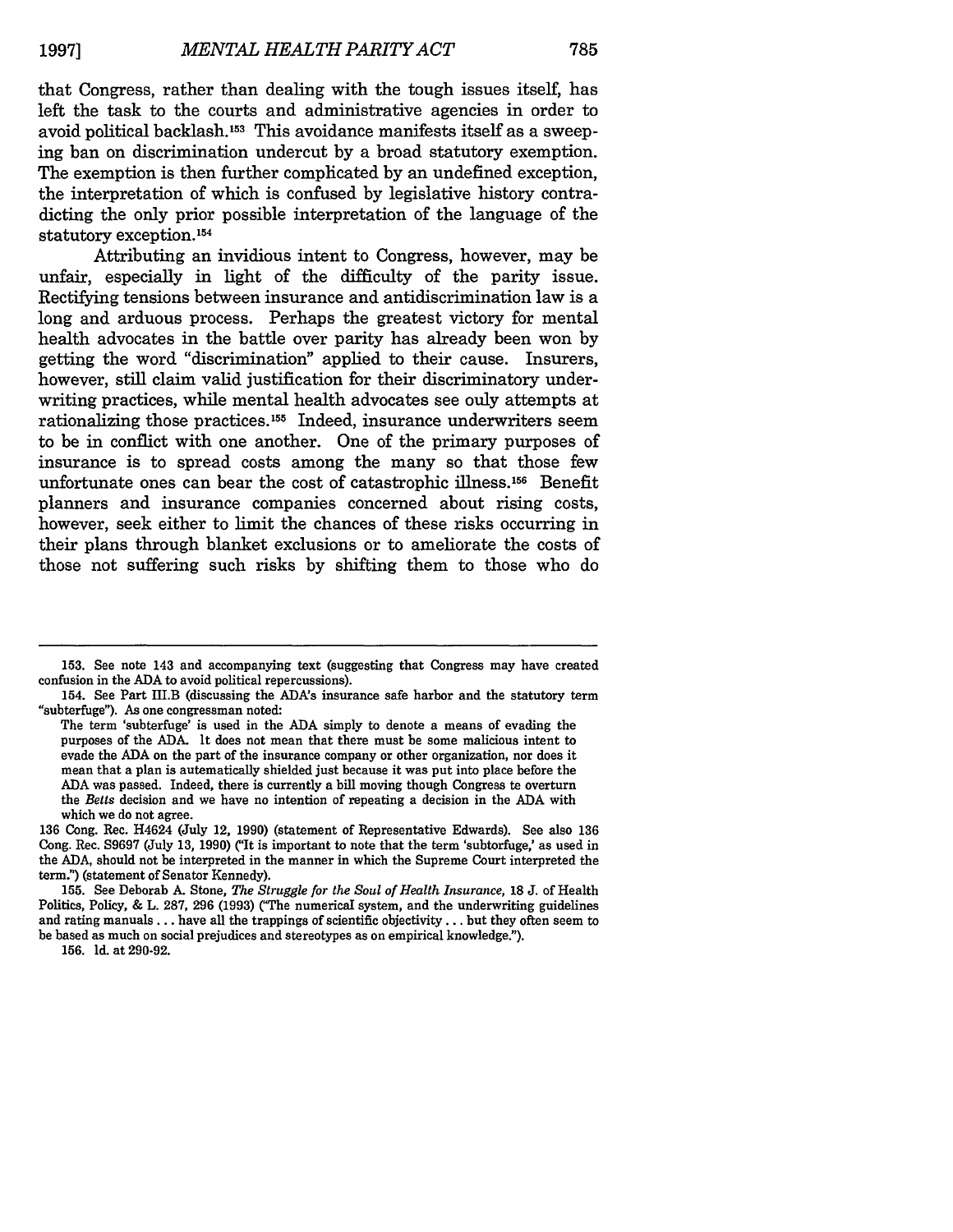through individualized premiums. 157 These tensions are further accentuated in the mental health context in light of the professional and public disagreement over the cost-effectiveness of psychiatric care.

Further, though some in Congress have applied the language of discrimination to mental health coverage, the MHPA and the ADA suggest that a majority of Congress still sees a great divide between some common insurance practices, including the mental illness coverage limitation, and unlawful discrimination. In fact, the ADA's legislative history recognizes "that benefit plans.., *need* to be able to continue business practices in the way they underwrite, classify, and administer risks."<sup>158</sup> In other words, continued limitation of private insurance benefits, even if "discriminatory" in some way, may need to give way to the overwhelming cost constraints that presently saddle employee benefit plans. Alternatively, this denial of benefits may represent the effect of harsh market forces, not the effects of unlawful discrimination. If a majority of Congress accepts either of these two views, any future legislative "compromises" will likely fall far short of the broad access goals these "compromises" idealistically embody, as do the MHPA and the ADA.

#### *B. Alternatives or Potential Solutions*

#### 1. A Better Compromise: A Minimum Mandate

To solve the schizophrenia/subterfuge problem of weak parity protection, lawmakers could create a statute that guarantees some real protection for the mentally ill. A minimum coverage mandate that sets certain minimum levels for dollar caps, outpatient visits, inpatient stays, and a maximum copayment percentage would provide such protection.<sup>159</sup> Several problems exist, however, with such a proposed mandate. Minimum mandates could become the de facto maximum for mental health benefits among insurers.<sup>160</sup> Moreover, such a mandate could signal the end of federal legislative reform, thus

<sup>157.</sup> See id. at 293 (noting that insurers reason that "[p]eople who have diseases or serious risks to their health are in a sense getting a more valuable insurance policy than those with lesser risks, so they ought to pay more for the extra value").

<sup>158.</sup> H.R. Rep. No. 101-485, pt. 2, at 138 (cited in note 104) (emphasis added).

<sup>159.</sup> Not only would such a mandate guarantee access to a certain level of care, but it could also relieve insurers of the effects of adverse selection. See note 33 (discussing the use of minimum mandates to combat adverse selection).

<sup>160.</sup> Lambert and McGuire, 15 J. Health Politics, Policy, & L. at 171 (cited in note 51).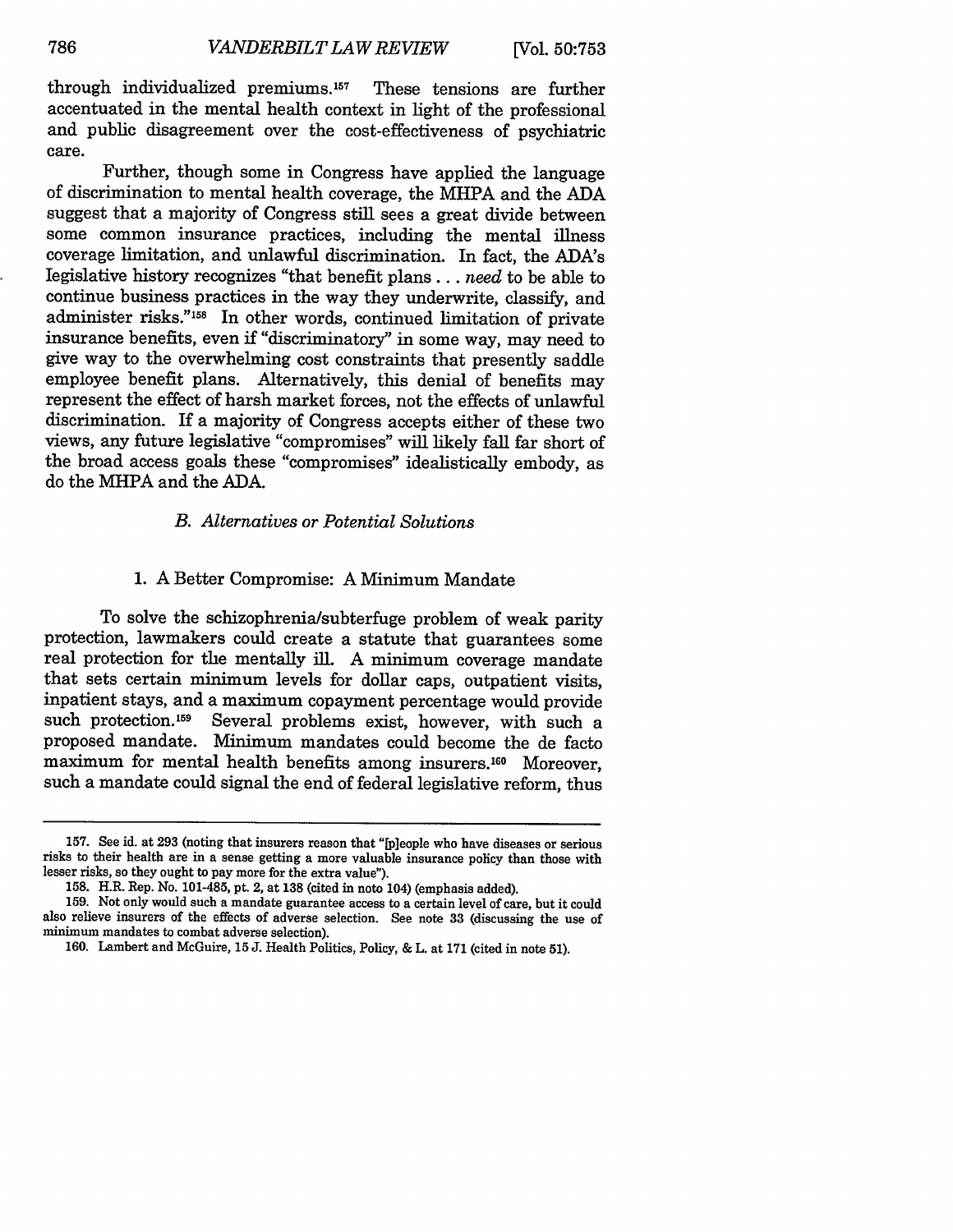extinguishing further efforts toward full parity. The business and insurance community likely would oppose mandatory minimums from a cost perspective. Studies evaluating the effects of state insurance regulation in general have identified minimum mental health mandates as some of the most costly of these measures, reducing the affordability of health plans.161 Further, employers would argue that the financial burden of such mandates would fall on those with severe physical illness, since benefit reductions would be necessary in those areas in order to offset the increase in mental health benefits. In addition, the complexity of the mental health delivery system may render such simplistic legislative reform efforts, including blanket parity provisions, ineffective at providing the most needed and costeffective treatment. <sup>162</sup>

#### 2. Parity for "Severe" Mental Illness

Congress could also pass legislation mandating coverage and requiring parity specifically for "severe" or "serious" mental illnesses. 163 In terms of need and fairness, such legislation may be the best possible approach. Such an approach would guarantee a higher level of care for those most in need.164 Moreover, if such legislation further was limited to those severe mental illnesses with a proven biological basis, it would treat equally all biologically-based illnesses, whether "physical" or "mental."<sup>165</sup> Support for this approach appears to exist, to at least some extent, on both sides of the debate.<sup>166</sup>

Tex. Ins. Code Ann. Art. 3.51-14 **§ 3.** For a synopsis of the legislative experience of Texas, see Shannon, 24 St. Mary's L. **J.** at **390-95** (cited in note **16).**

**<sup>161.</sup>** *Mental Health, Obstetrical Care Coverage Most Costly of State-Mandated Benefits on Insurance Carriers, GAO Concludes in Report to Sen. Jaffords,* **8** Health News Daily **1, 1** (Sept. **25, 1996).**

**<sup>162.</sup>** The number of treatment possibilities and the multitude of goals that mental health care encompasses create this complexity. Creative coverage packages may be crucial to costeffectiveness. See generally Sharfstein and Stoline, **11** Health Affairs at 84 (cited in note **11);** Richard **G.** Frank, Howard H. Goldman, and Thomas **G.** McGuire, *A Model Mental Health Benefit in Private Health Insurance,* **11** Health Affairs **98** (Fall **1992).**

**<sup>163.</sup>** See, for example, Tex. Ins. Code Ann. Art. 3.51-14 (Vernon Supp. **1997);** 24-A Me. Rev. Stat. Ann. **§** 4234-A (West Supp., **1996).** The Texas statute reads in pertinent part:

The coverage offered under this article for services and benefits for the condition of serious mental illness must be at least as favorable as the coverage made available for services and benefits provided **by** the insuring entity for other major illnesses and must include the same durational limits, amount limits, deductibles, and coinsurance factors.

<sup>164.</sup> See Shannon, 24 St. Mary's L. **J.** at **373-374** (cited in note **16)** (advocating differentiation between biologically-based mental illness and emotionally-based mental illness). **165. Id.** at **397.**

**<sup>166.</sup>** See Vatz and Weinberg, **USA** Today (Magazine) at **37** (cited in note **30)** (critics of parity conceding that "mandated coverage of only severe mental illness,"... "satisfy cost consideration [and] reflect public opinion").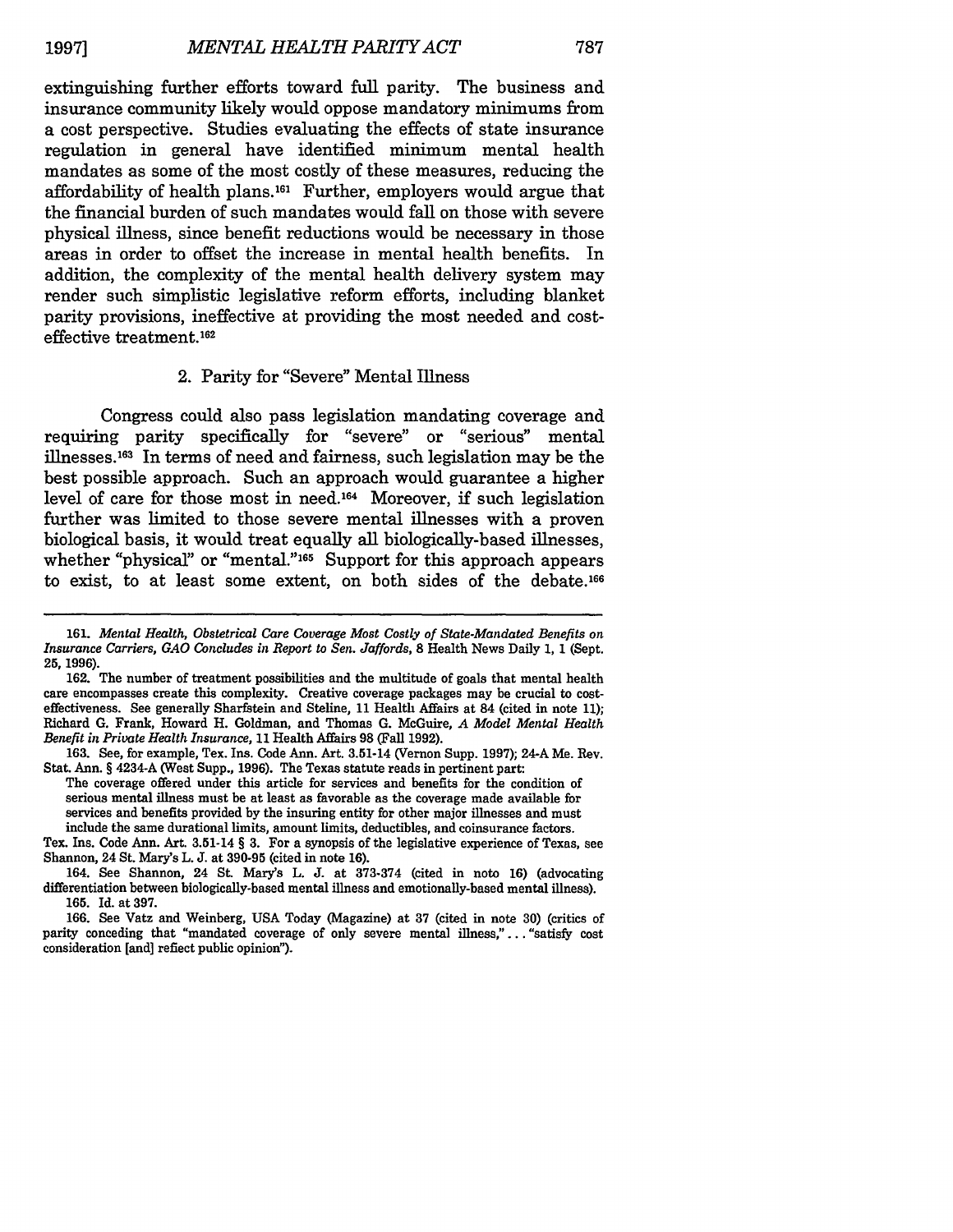Congress, however, does not appear to be receptive to such legislation, as evidenced by the lack of success of Senator Domenici's "Equitable Health Insurance Coverage of Severe Mental Illness Act" proposed in **1992.167**

An approach limited to "severe" or "serious" mental illnesses, however, has several problems. Obviously, a large number of those who suffer from mental illness could be excluded from any coverage because their conditions are not "severe" enough to warrant care.168 And if only biologically-based illnesses would merit mandatory coverage, patients would face further barriers to relief. Costs would also remain a viable concern, since those with severe mental illness, though few in number, use a high percentage of the total dollars spent on all mental health care. 169 The focus on the "severity" of illness could have the potential of focusing funding on the treatment of illness at its most acute stages, while effectively denying funds for cost-effective preventative care in the early stages of illness.170

Another problem is defining "severe" mental illness. If legislation simply referred to "severe" or "serious" illness, the impetus for provider-payer and patient-payer disputes is apparent.<sup>171</sup> An easy solution to this problem would be to specifically list the illnesses

168. See Boyle, 40 St. Louis U. L. J. at 445 (cited in note 31) (stating that the fear of advocates for persons with less severe mental illness is that such individuals will receive nothing when a high priority is placed on access for those with severe illness). Critics of the severe mental illness approach promote "the role of mental state in the maintenance and deterioration of good physical health," Prager and Scallet, 11 Health Affairs at 120 (cited in note 45), and fear that the biologically-based movement has minimized the suffering and potential disability caused by less severe forms of mental illness. Id. at 120-23.

169. See note 33 (discussing the high percentage of costs incurred by those with severe illnesses). This argument was the primary one used in opposition to the Texas legislation. Shannon, 24 St. Mary's L. J. at 392 (cited in note 16).

170. See Barbara Edwards Gelbard, *Thoughts on Disease Management in Behavioral Care An Old Practice Becomes a New Concept-and Enters a New Field,* 16 Behavioral Health Management 8 (Sept. 19, 1996) ("[To the extent high-intensity [acute] care can be diverted by the use of earlier, lower-cost symptom management techniques, the tetal expenditure to provide care **...** can be reduced.").

171. Senator Domenici's 1992 parity bill referred only to "severe mental illnesses." **S.** 2696 § 3(a)(2), in 138 Cong. Rec. at S6491. This term is troubling because of the lack of guidance it gives as to the covered illnesses, particularly in light of the proven ability and willingness of providers to diagnose around such undefined torms. See note 30 and accompanying text. Perhaps Senator Domenici knew of this tendency and hoped to capitalize on it with a vague bill.

<sup>167.</sup> **S.** 2696, 102d Cong., 2d. Sess. (May 12, 1992), in 138 Cong. Rec. S6490-91 (May 12, 1992). Senator Domenici's bill called for coverage of "treatment of severe mental illnesses" that would be "equitable and commensurate" with coverage for physical illnesses. S. 2696 § 3(a)(2), in 138 Cong. Rec. at S6491.

In the wake of the MHPA, Senator Domenici reopened this possibility by suggesting that the next step should be congressional authorization of a study aimed at defining chemically and biologically related diseases of the brain. *VA.HUD Conferees Keep Amendments on Maternity Stay, Mental Health Parity,* 4 Health Care Policy Rep. (BNA) 1497 (Sept. 23, 1996).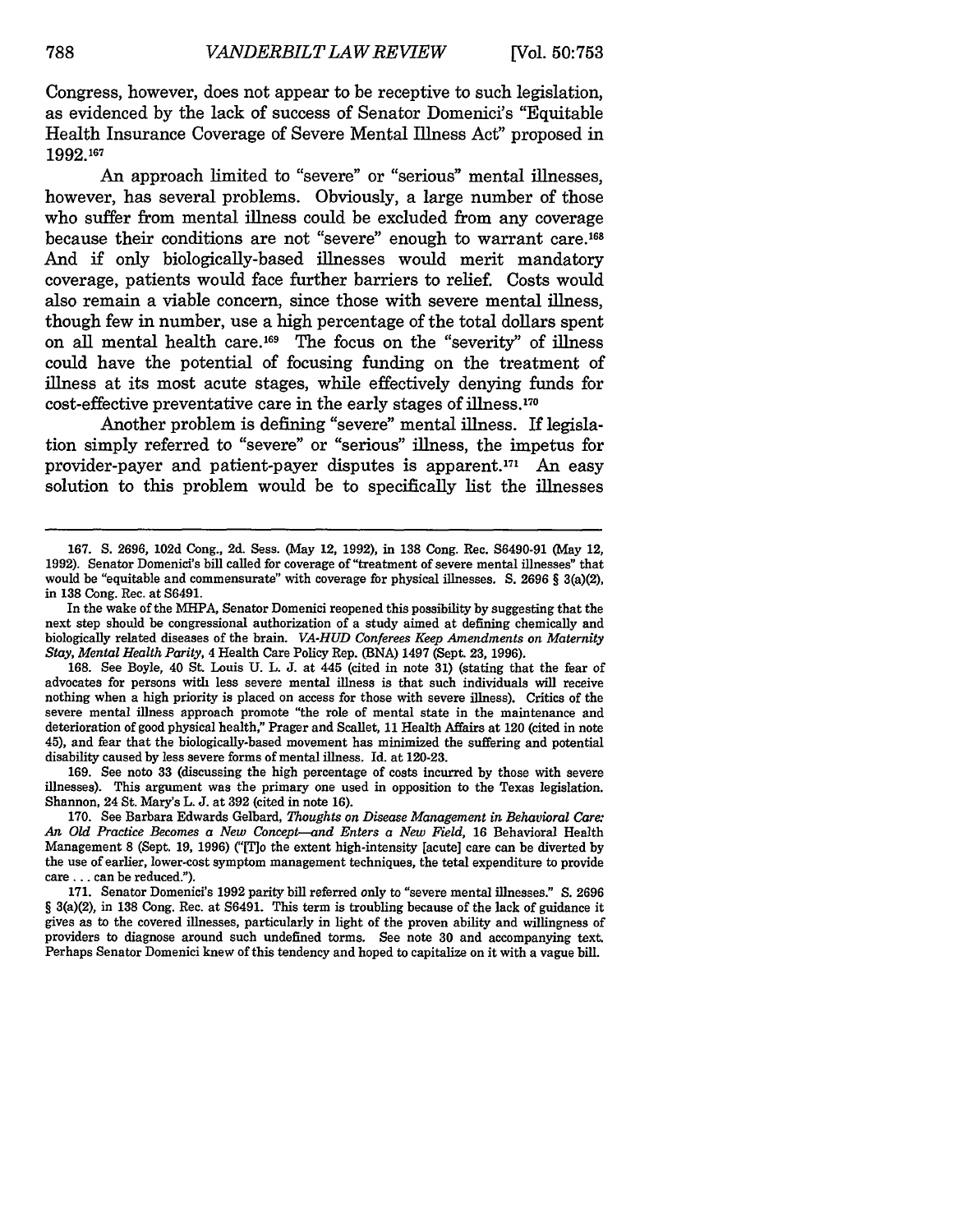encompassed **by** such legislation.172 This solution, however, would be very restrictive and would give insurers a basis for excluding other mental conditions from their plans. **A** second possibility would be to specifically align "severe" mental illness with those illnesses that have a proven biological basis.<sup>173</sup> While being both restrictive and exclusionary, this approach would also be contrary to the ethical notion that the suffering of the patient, not the etiology of that suffering, should be the primary concern<sup>174</sup> and would seem to suggest that only those conditions that most closely resemble "physical" illnesses should be given equal treatment. In essence, this approach belittles the "psychological" aspects of mental illness.

Another possible approach would be to limit equality of coverage to those mental health treatments that are most closely related to traditional medical treatments, such as drug therapy and hospital stays. Some commentators, however, see such legislation as potentially undermining the parity notion, because certain unique and necessary mental health treatments may not be deemed appropriate health care benefits.<sup>175</sup> Moreover, such an approach may not be costeffective, since nontraditional, outpatient treatments are generally less expensive than traditional ones.<sup>176</sup>

#### 3. Parity in the Managed Care Context<sup>177</sup>

Though the move toward managed mental health care is already well under way,<sup>178</sup> the MHPA will likely push employers to

**175.** Ridgely and Goldman, 40 St. Louis **U.** L. **J.** at 428 (cited in note **9).** See also Sabin and Daniels, 24 Hastings Center Rep. at **10** (cited in note **29)** ("[S]ome forms of mental health treatment... seem similar to nonprofessional forms of human support and interaction.").

**176.** See Equitable Health Care for Severe Mental Illnesses Act of **1993, S.2696 §** 4(b)(3), **102d** Cong., **2d** Sess. (May 12, **1992),** in **138** Cong. Rec. **S6491** (May 12, **1996)** (setting forth, as part of a model plan for mental health care, "[c]overage of outpatient medical management with coinsurance and provider reimbursement set on par with other medical procedures to encourage the use of *cost-effective* ambulatory treatment, including treatment in non-traditional settings") (emphasis added).

**177. A** full discussion of the topic of managed mental health care is beyond the scope of this Note. For a thorough discussion of the issues involved, see Boyle, 40 St. Louis **U.** L. **J.** at 437 (cited in note **31);** Iglehart, 334 New Eng. **J.** Med. **131** (cited in note **31).**

**<sup>172.</sup>** See Tex. Ins. Code Ann. art. 3.51-14, **§ 1** (listing schizophrenia, paranoia and other psychotic disorders, bipolar disorders, major depressive disorders, and schizo-affective disorders); Me. Rev. Stat. Ann. 24-A **§** 4234-A(6)(A) (listing schizophrenia, bipolar disorder, pervasive developmental disorder or autism, paranoia, panic disorder, obsessive-compulsive disorder, and major depressive disorder).

**<sup>173.</sup>** See note 42 and accompanying text (discussing mental illnesses with a biological basis). One commentator specifically endorses this approach. Shannon, 24 St. Mary's L. **J.** at 374 (cited in note **16).**

<sup>174.</sup> See Boyle, 40 St. Louis **U.** L. **J.** at 453 (cited in note **31)** ("The etiology of a disease is less important than the fact that a person suffers from that disease") (citation omitted).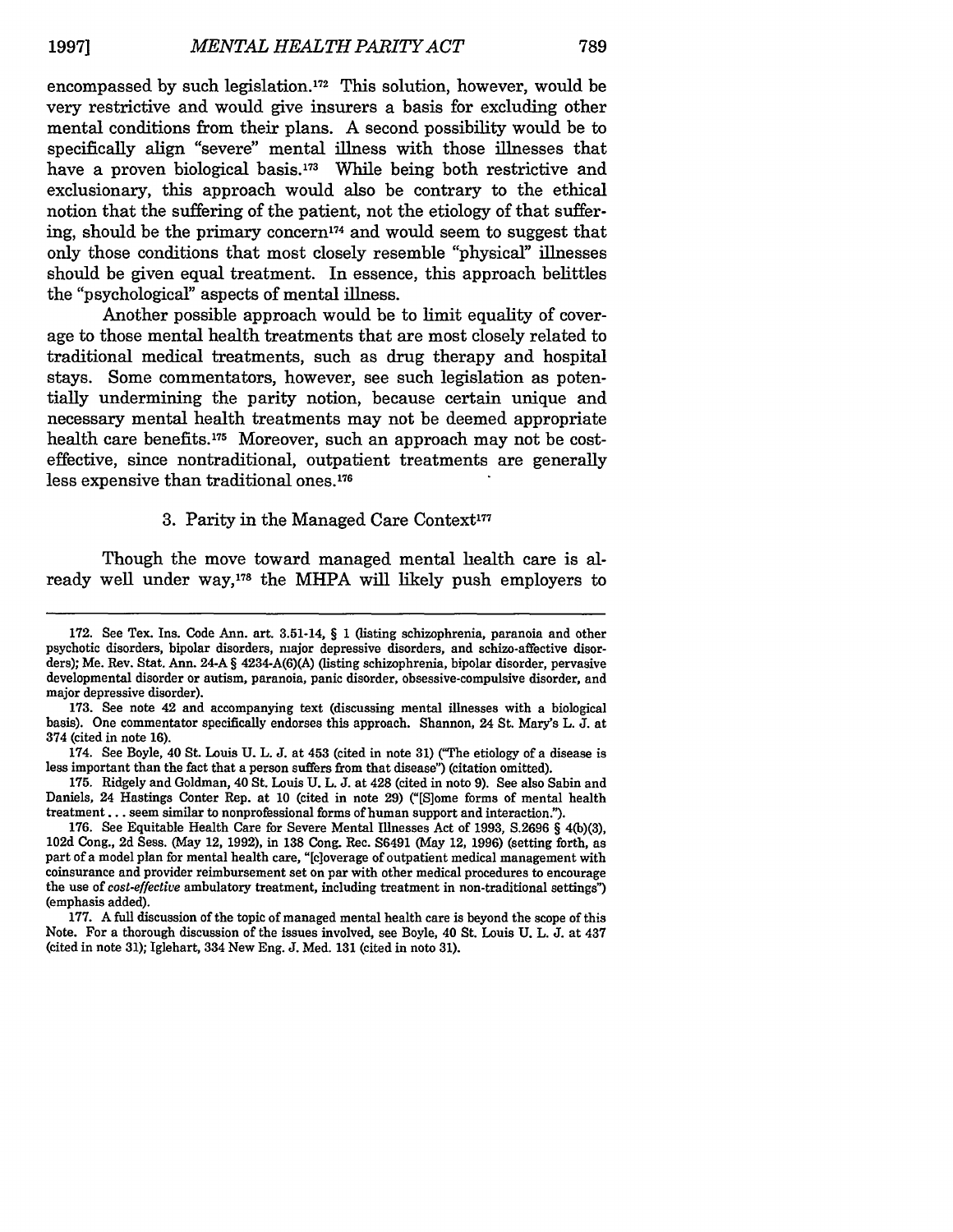adopt managed care at an accelerated rate. 179 This movement has "provoked unprecedented **turmoil"180** for mental health providers and created a sharp conflict within the mental health community.<sup>181</sup> One of the sources of this turmoil is the fear that the cost-containment focus of managed care may create restrictive access barriers to treatment-barriers that could be even more restrictive than traditional mental illness limitations.<sup>182</sup> Though these barriers include mental illness limitations, managed care uses other techniques to limit a beneficiary's access to care. Therefore, legislation mandating **"fill"** parity, that is, equality in monetary caps, durational limits, coinsurance rates, and deductibles, still would fail to address the ways in which managed care provides unequal treatment access to those suffering from mental illness.

Recent studies have shown the effectiveness of managed care at controlling costs.<sup>183</sup> Managed care controls costs by limiting the amount of services used through various monitoring and review techniques. 84 In theory, utilization review of this kind could eliminate arbitrary mental illness caps **by** supplanting them with utilization controls.185 Currently, however, managed care programs commonly use such caps to limit outpatient and hospital visits.186

With such utilization controls come concerns that access to care will be compromised. For example, managed care organizations frequently restrict access to care for those with severe mental ill-

**181.** This conflict is best exemplified **by** the **1995** campaign for president of the American Psychiatric Association. The victor, Dr. Harold **I.** Eist, used an anti-managed care platform to defeat Dr. Steven **S.** Sharfstein, a more prominent national figure. **Id.** Specifically, Dr. Eist accused Dr. Sharfstein of selling out to managed care, since the mental health facility over which Dr. Sharfstein was chief executive officer had contracted out many of its services to a managed care organization. **Id.** The election was decided **by** a close vote of **7762** to **7391.** Id. at 133-34.

**182.** See Rubenstein, 40 St. Louis **U.** L. **J.** at **318** (cited in note **13)** (referring to managed care as a potential "new method of denying access to services").

**183.** Iglehart, 334 New Eng. **J.** Med. at **131** (cited in note **31).**

184. Id. Managed care limits the delivery of services to approved providers, reviews treatment decisions of providers ("utilization review"), and closely monitors high-cost cases. Id.

**185.** See 142 Cong. Rec. **S3591** (Apr. **18, 1996)** (remarks of Senator Domenici) ("The era of managed care is upon us, making tight management of patient care the norm, and artificial cost measures to reduce utilization are a thing of the past."); Arons, et al., **13** Health Affairs at **<sup>197</sup>** (cited in note **85)** ("The advantage of management and payment approaches to cost control is that they do not depend on limitation of coverage.").

**186.** Iglehart, 334 New Eng. **J.** Med. at **131** (cited in note **31).**

**<sup>178.</sup>** See Boyle, 40 St. Louis **U.** L. **J.** at 437 (cited in note **31) C'By** most accounts this move towards managed care, including managed mental health, is unstoppable.').

**<sup>179.</sup>** For a discussion of this assertion, see Part II.D.1.

**<sup>180.</sup>** Iglehart, 334 New Eng. **J.** Med. at **131** (cited in note **31).**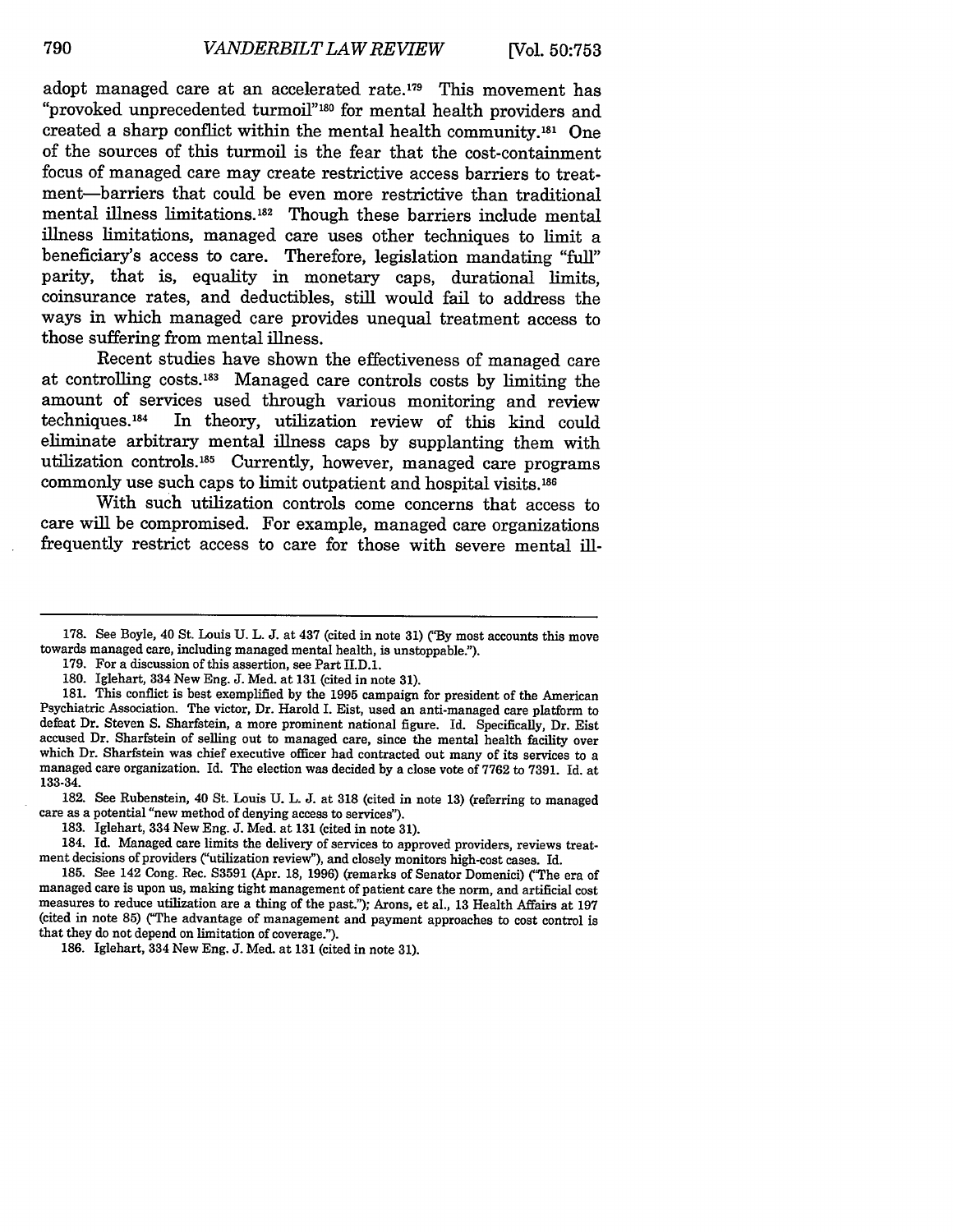ness. 187 More importantly, when utilization controls are used, determinations of what care is "medically necessary and appropriate"<sup>188</sup> in managed care plans may preserve the bias and undervaluing of mental health care that mental health advocates claim inheres in mental illness coverage limitations.<sup>189</sup> Considering the rift that already exists between the mental health community and the insurance community, the reviewing of physician decisions to make these determinations is bound to be fraught with endless contention. 190 As a result the discrepancies that exist between mental and physical health coverage could remain at the same levels or worsen, even if mental illness limitations are eliminated.

To ensure parity in the managed care setting, legislation must require that determinations of medical necessity in the context of treatment for mental illness are made according to the same standards used for such determinations in regard to physical illness.<sup>191</sup> Ideally, under this approach, the cost-effectiveness of the treatment, not the underlying illness, would be the sole determinant of whether access to care should be granted.

Several problems arise, however, when evaluating such an approach. One must question whether consistent standards and cost-

**<sup>187.</sup>** See id. ('Most managed care plans do not cover chronic mental illnesses in their standard benefits package."). Studies show, however, that a larger number of patients receive care under managed care than under traditional fee-for-service care. Boyle, 40 St. Louis U. L. J. at 444-45 (cited in note 31). In addition, a study from the U.S. General Accounting Office shows that patients are more satisfied with managed care than with fee-for-service arrangements. Id. at 444 (citation omitted).<br>188. Managed care decisions on whether te cover treatment hinges primarily

<sup>188.</sup> Managed care decisions on whether te cover treatment hinges primarily on determinations of "medical necessity." Sabin and Daniels, 24 Hastings Center Rep. at 5 (cited in note **29).**

**<sup>189.</sup>** See id. (noting that "[m]any insurance administrators believe that judgments about medical necessity in mental health are less precise than similar judgments in other areas of medicine"). See also Boyle, 40 St. Louis **U.** L. **J.** at 453 (cited in note **31)** (noting that it has been argued "'medical necessity' and 'medically effective'.., foster individualized if not subjective and bias-ridden interpretations").

**<sup>190.</sup>** See **5** Health Law Rep. **(BNA) 978** (June **27, 1996)** (stating that managed care companies are "practicing psychology without a license or without a shred of competence") (quoting Donald Bernstein, Director of Professional Affairs for the New Jersey Psychological Association)). The concern is that case managers **will** interfere with the proper judgments of physicians. This concern was at the heart of a complaint the New Jersey Psychological Association filed against a managed behavioral care company. *New Jersey Psychological Association v. MCC Behavioral Care Inc.,* reported in 5 Health Law Rep. (BNA) 873 (N.J. Super. Ct. Jun 6, 1996). Among several allegations, the complaint asserts that the managed care company "substituted its judgment for that of the psychologists concerning the appropriateness of requested professional services for patients." Id.

<sup>191.</sup> Rhode Island has enacted legislation along these lines. R. I. Gen. Laws § 27-38.2-3 (1994) (requiring that "health insurers, when making the **...** determination of medically necessary and appropriate treatment [in the context of serious mental illness], must do so in a manner consistent with that used to make the determination for the treatment of other diseases").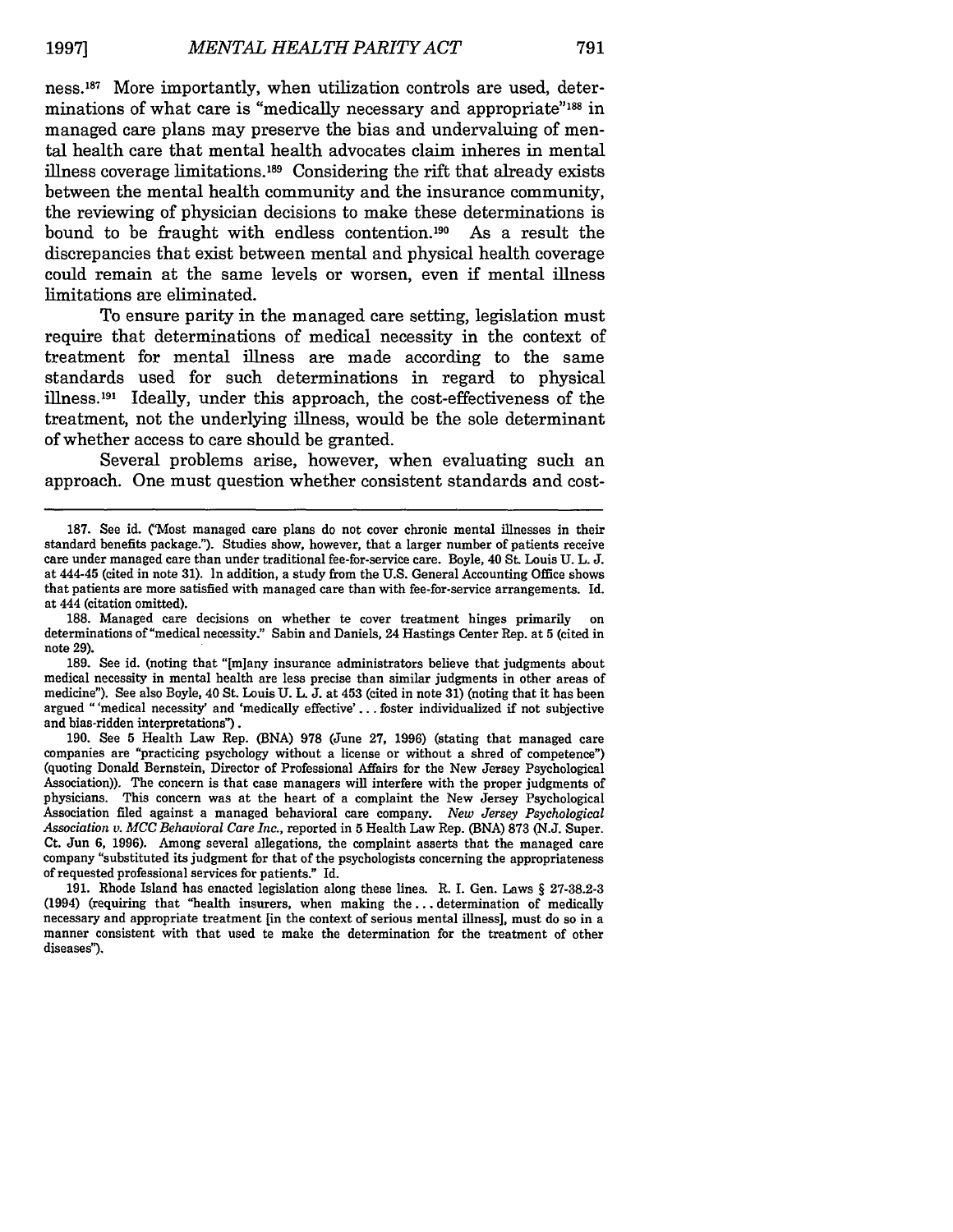effectiveness measures could be established, considering the differences that exist between the diagnosis and treatment of mental health disorders and that of other areas of medical care.<sup>192</sup> Moreover, these cost-effectiveness measures could still retain some form of bias against the mentally ill.<sup>193</sup> Effective enforcement of the mandate would also be an issue, unless utilization decisions were properly disclosed to patients and a fair appeals process-short of costly litigation<sup>194</sup>—were in place for challenging these decisions.<sup>195</sup>

Though the problems with managed mental health care are numerous, the move to managed care is inevitable. Politically, it appears to have widespread support, as evidenced by the comments of individual lawmakers<sup>196</sup> and, more subtly, the MHPA. The mental health community itself appears to be genuinely split over the issue, while employers and insurers are attracted by its proven ability to control costs. From a legislator's perspective the most important question may not be what to do about mental illness limitations, but what to do about the unique cost controls of managed care.

#### V. CONCLUSION

Despite lawmakers' asserted goal of ending discrimination against the mentally ill, especially those disabled by their illness, disability-discrimination laws, particularly the MHPA and the ADA, continue to afford little relief from private insurance limitations for mental health care. While the elimination of biased insurance practices is certainly desirable, the question still remains as to what role the market should play in the shaping of health care plans. Future

<sup>192.</sup> See note 31 and accompanying text (suggesting that differences do exist between mental and physical health care). One possible solution would be for Congress to develop the guidelines for "medical necessity" in mental health care. For a discussion of models of medical necessity in mental health care, see Sabin and Daniels, 24 Hastings Center Rep. at 10-13 (cited in note 29).

<sup>193.</sup> In general, the measure of cost-effectiveness in health care is highly controversial and potentially loaded with biased assumptions. See Peters, 70 Ind. L. J. at 495-500 (cited in note 100) (discussing the faulty assumptions upon which current assessments are many times based and how these assumptions can lead to the exclusion of those persons with disabilities from access to treatment).

<sup>194.</sup> For a statistical analysis of the legal challenges that patients have brought against insurance companies in regard to their treatment decisions, see Mark **A.** Hall, et al., *Judicial Protection of Managed Care Consumers: An Empirical Study of Insurance Coverage Disputes,* 26 Seton Hall L. Rev. 1055 (1996).

<sup>195.</sup> See Redwin, 26 Seton Hall L. Rev. at 1044-49 (cited in note 26) (discussing the potential benefits and current limitations of due process and grievance procedures in the managed care setting).

<sup>196.</sup> See note 185 (quoting Senator Domenici).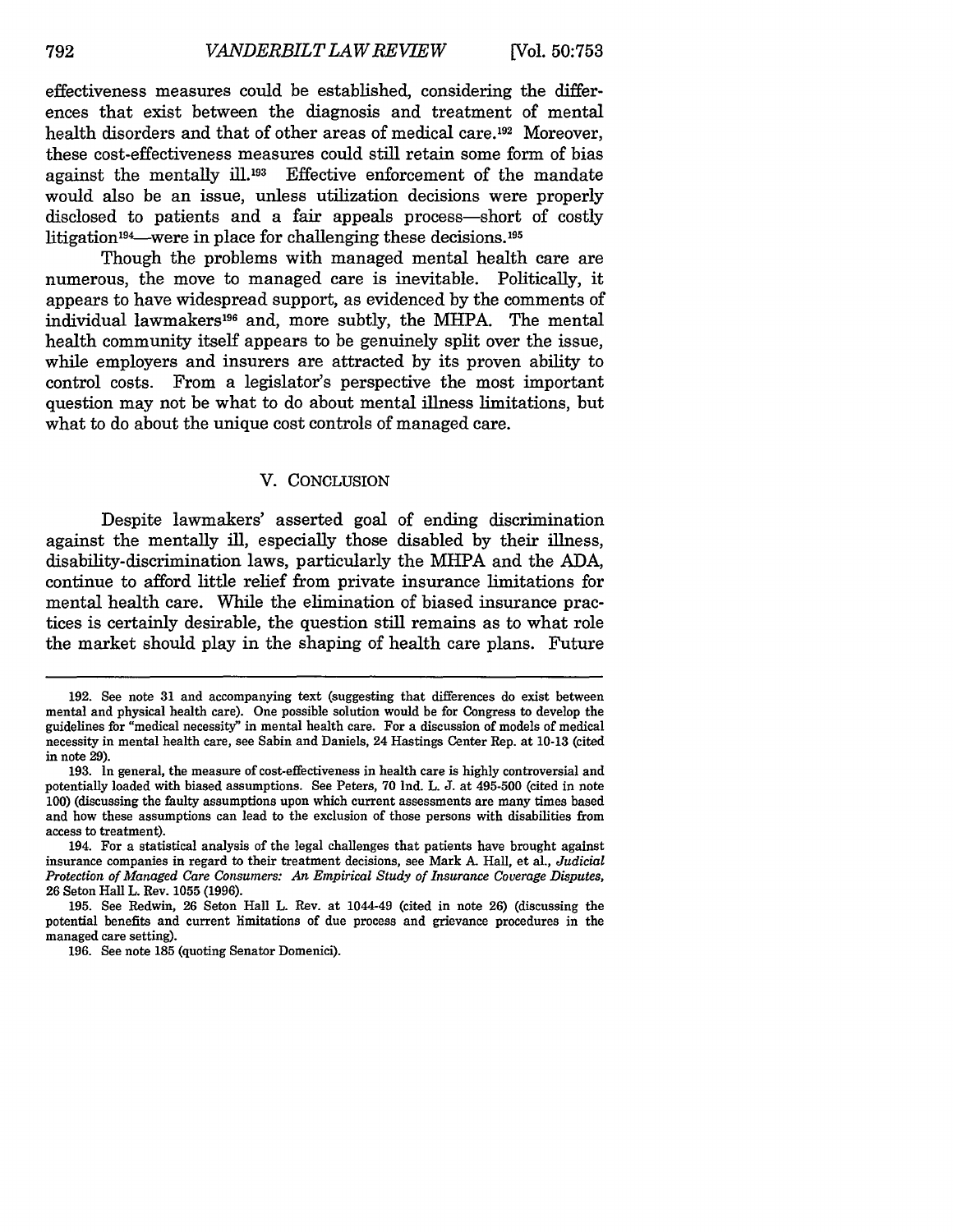legislative efforts must seek an acceptable middle ground that balances the market's concern over high cost and advocates' concern over restricted access. In so doing, these efforts need to allow for flexibility in private planning, while securing some guaranteed level of coverage, at least for those truly in need.

The MHPA may be a step in the right direction, provided its enactment does not chill congressional interest in the issue. The rapid evolution of the health care industry, however, may render this limited enactment fully extinct. Though advocates may be wary of the "go-slow" approach at this point, perhaps a congressional study into mental health care would be beneficial at bringing both sides closer together and clarifying the misunderstandings that persist. Specifically, a better scientific understanding of mental illnesses may provide more common ground for employees and mental health advocates. 197 Providing the kind of equality sought by mental health advocates will require the concerted efforts of science, politics, and society at large.

Even if traditional mental illness limitations are fully eliminated, problems for persons with mental illness will persist. Many persons suffering from mental illness will remain uninsured.198 Moreover, discrimination may still persist in the managed care setting in determinations of medical necessity. Even so, managed care, despite its flaws, has the greatest potential to create a more efficient and equitable system. Regardless of the health care setting, however, conflicts between access and cost will continue to create problems for which easy answers will not appear any time soon.

*Christopher Aaron Jones\**

<sup>197.</sup> See note 170 (discussing the possibility of a congressionally-sponsored study into the biological bases of mental illnesses).

<sup>198.</sup> See Ramage, 45 Vand. L. Rev. at 972 (cited in note 16) (stating that many persons with mental illness lack private coverage because they are unemployed).

The Author would like to thank Professor James Blumstein, Brett Warren, Karin Hoppmann, and Kevin Thomas for their contributions to the development and editing of this Note. I am especially grateful to my wife, Lori, whose love, support, and patience made this Note possible.